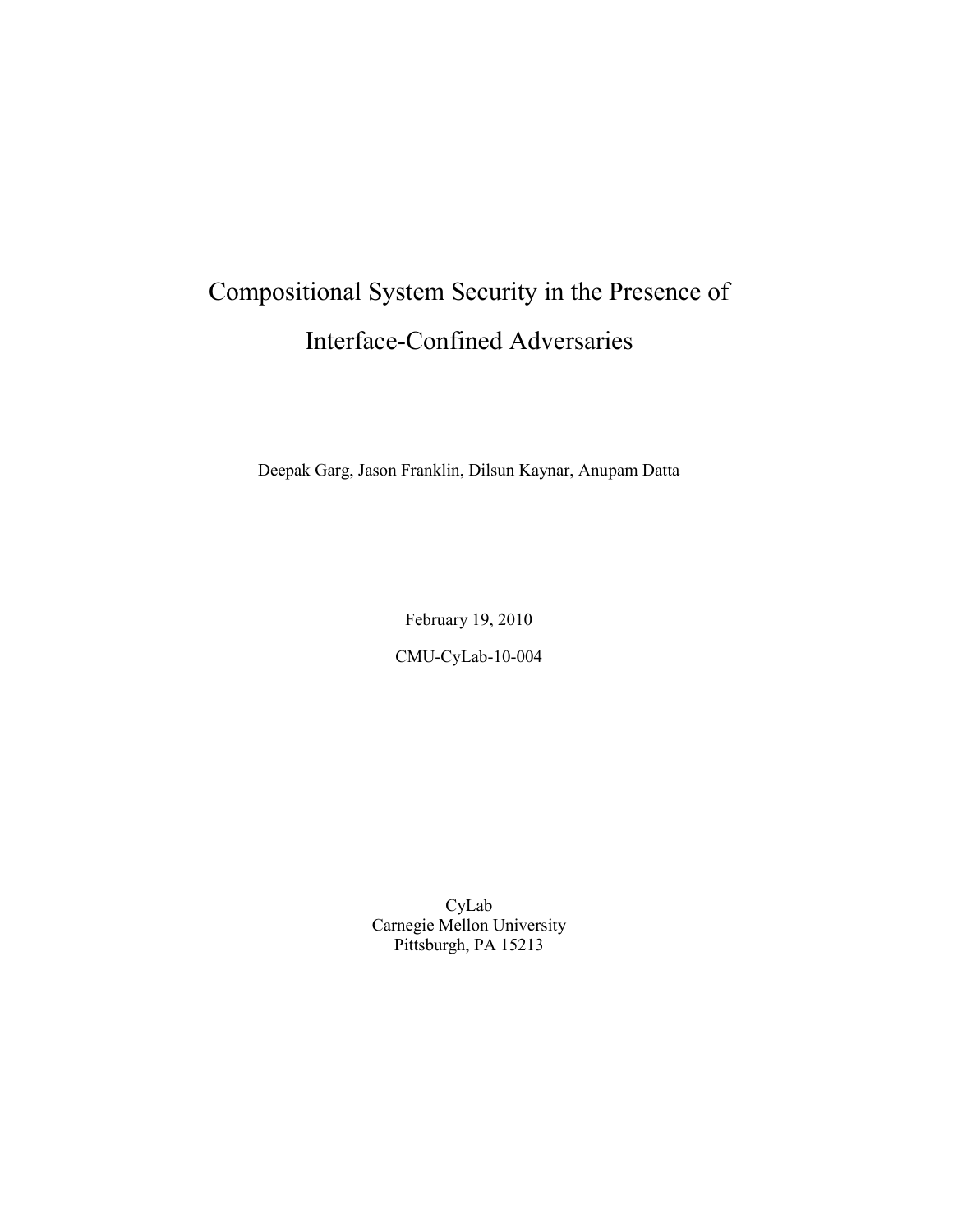# Compositional System Security in the Presence of Interface-Confined Adversaries

Deepak Garg *dg@cs.cmu.edu*

Jason Franklin *jfrankli@cs.cmu.edu*

Dilsun Kaynar *dilsun@cs.cmu.edu*

Anupam Datta *danupam@cmu.edu*

*Abstract*—This paper presents a formal framework for compositional reasoning about secure systems. A key insight is to view a trusted system in terms of the interfaces that the various components expose: larger trusted components are built by combining interface calls in known ways; the adversary is confined to the interfaces it has access to, but may combine interface calls without restriction. Compositional reasoning for such systems is based on an extension of *rely-guarantee* reasoning for system correctness [1, 2] to a setting that involves an adversary whose exact program is not known. At a technical level, the paper presents an expressive concurrent programming language with recursive functions for modeling interfaces and trusted programs, and a logic of programs in which compositional reasoning principles are formalized and proved sound with respect to trace semantics. The methods are applied to representative examples of web-based systems and network protocols.

# I. INTRODUCTION

*Compositional security* is a recognized central scientific challenge for trustworthy computing (see, for example, Bellovin [3], Mitchell [4], Wing [5]). Contemporary systems are built up from smaller components. However, even if each component is secure in isolation, the composed system may not achieve the desired end-to-end security property: an adversary may exploit complex interactions between components to compromise security. Such attacks have shown up in the wild in many different settings, including web browsers and infrastructure [6–10], network protocols and infrastructure [5, 11–14], and application and systems software [15, 16]. While there has been progress on understanding secure composition in specific settings, such as information flow control for non-interference-style properties [17–19] and cryptographic protocols [20–25], a systematic understanding of the general problem of secure composition has not emerged yet.

This paper makes a contribution in this space. We present a formal framework for compositional reasoning about secure systems, incorporating two main insights. First, we posit that a general theory of secure composition should enable one to flexibly model and parametrically reason about different classes of adversaries. This is critical because while specific domains may have a canonical adversary model (e.g., the standard network adversary model for cryptographic protocols), it is unreasonable to expect that a standard adversary model can be developed for all of system security. Indeed, an adversary against web browser

mechanisms has capabilities that are very different from a network adversary or an adversary against a trusted computing system. To develop such a theory we view a trusted system in terms of the interfaces that the various components expose: larger trusted components are built by combining interface calls in known ways; the adversary is confined to the interfaces it has access to, but may combine interface calls without restriction. Such *interface-confined adversaries* are precisely modeled in our framework and provide a generic way to model different classes of adversaries. For example, in virtual machine monitor-based secure systems, we can model an adversarial guest operating system by confining it to the interface exposed by the virtual machine monitor (VMM). Similarly, adversary models for web browsers, such as the *gadget adversary* [7], can be modeled by confining the adversary to the read and write interfaces for frames guarded by the same origin policy as well as the frame navigation policies.

Second, we develop compositional reasoning principles for such systems by extending ideas from *rely-guarantee* reasoning [1, 2]. While rely-guarantee reasoning was developed for proving correctness properties of known concurrent programs, we extend it to soundly reason about system security in the presence of interface-confined adversaries. These principles generalize prior work on compositional logics for network protocol analysis [23, 26–28] and secure systems analysis [29] and are also related to a recently proposed type system for modularly checking interfaces of security protocols  $[24]$  (see Section II for a detailed comparison).

At a technical level, the paper presents an expressive concurrent programming language with recursive functions for modeling system interfaces and interface-confined adversaries. Specifically, the programming language is based on an untyped, first-order, concurrent version of the lambdacalculus with side-effects (Section III presents more details). Security properties are specified in a logic of programs (described in Section III). Our primary focus is on security properties that can be cast as safety properties [30]. Compositional reasoning principles are codified in the proof system for the logic of programs to support modular reasoning about program specifications (Section IV-A), trusted programs whose programs are known (Section IV-B) and interfaceconfined adversarial (untrusted) code (Section IV-C). We present the formal semantics for the logic of programs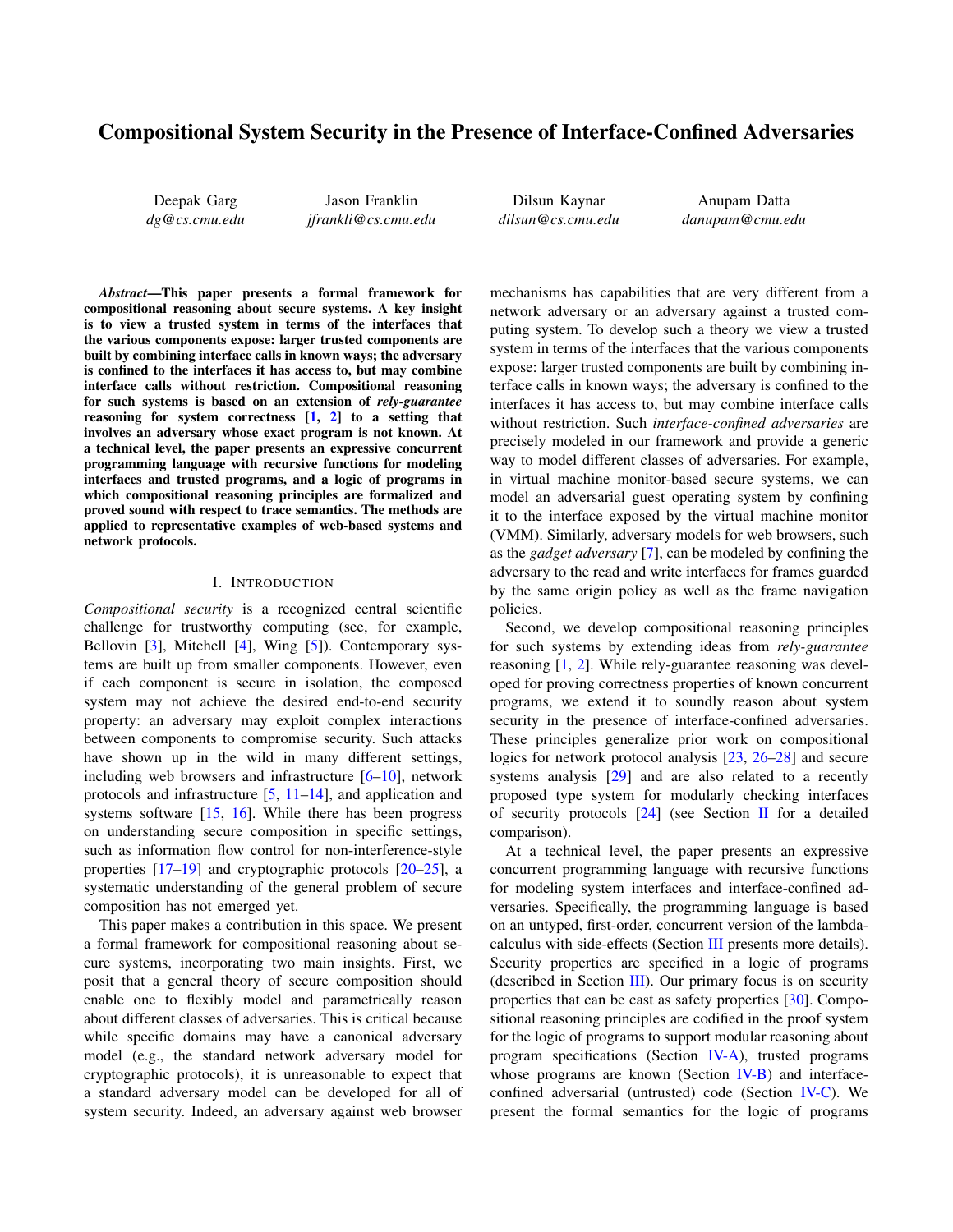and the main technical result of the paper—a proof of the soundness of the proof system with respect to the trace semantics of the logic (Section V). Finally, we describe how the proof rules support rely-guarantee reasoning in the presence of adversaries (Section VI).

While the focus of this paper is on the technical foundations of this theory, we illustrate the methods by applying them to representative examples of web-based systems and network protocols. As a running example, we consider a web mashup system and present a modular proof of its integrity in the presence of a class of interface-confined adversaries. The interface-based view is useful both in modeling the browser interfaces that are composed in known ways by the mashup and in flexibly modeling the adversary. Furthermore, the proof exercises all the compositional reasoning principles developed in this paper except rely-guarantee reasoning. To demonstrate the latter as well as the generality of our methods we present a modular proof of symmetric key Kerberos V5 in the presence of a symbolic adversary. The proof shows that the reasoning principles for secrecy in Protocol Composition Logic [27] are instances of the general rely-guarantee reasoning principles developed in this paper. Concluding remarks and directions for future work appear in Section VII.

#### II. RELATED WORK

We discuss below closely related work on logic-based and language-based approaches for compositional security. Orthogonal approaches to secure composition of cryptographic protocols include work on identifying syntactic conditions that are sufficient to guarantee safe composition  $[20, 25]$ , which are not based on rely-guarantee reasoning. Another orthogonal approach to secure composition is taken in the *universal composability* or *reactive simulatibility* [21, 22] projects. These simulation-based definitions when satisfied can provide strong composition guarantees. However, they are not based on rely-guarantee reasoning and have been so far applied primarily to cryptographic primitives and protocols.

*Compositional Logics of Security:* The framework presented in this paper is inspired by and generalizes prior work on logics of programs for network protocol analysis [23, 26– 28] and secure systems analysis [29]. At a conceptual level, a significant new idea is the use of interface-level abstractions to modularly build trusted systems and flexibly model adversaries with different capabilities by confining them to stipulated interfaces. In contrast, prior work lacked the interface abstraction and had a fixed adversary. Also, the actions (side-effects) in the language were fixed in prior work to communication actions, cryptographic operations, and certain operations on shared memory. On the other hand, our programming model and logic are parametric in actions. One advantage of this generality is that the compositional reasoning principles (proof rules) are actionindependent and can be applied to a variety of systems, thus getting at the heart of the problem of compositional security (see Section III-A for details of the parametrization). We expect domain-specific reasoning to be codified using axioms; thus, the set of axioms for reasoning about network protocols that use cryptographic primitives will be different from those for reasoning about trusted computing platforms. The treatment of rely-guarantee reasoning in the presence of adversaries generalizes the invariant rule schemas for authentication  $[23]$ , integrity  $[29]$ , and secrecy  $[27]$  properties developed earlier.

*Refinement types for verifying protocols:* Recently, Bhargavan et al. have developed a type system to modularly check interfaces of security protocols, implemented it, and applied it to analysis of secrecy properties of cryptographic protocols [24]. Their approach is based on refinement types, i.e, ordinary types qualified with logical assertions, which can be used to specify program invariants and pre- and post-conditions. Programmers annotate various points in the model with assumed and asserted facts. The main safety theorem states that all programmer defined assertions are implied by programmer assumed facts. However, a semantic connection between the program state and the logical formulas representing assumed and asserted facts is missing. Consequently, there are no semantic end-to-end guarantees and a protocol is proved correct only to the extent that annotations in its code are meaningful. In contrast, we prove that the inference system of our logic of programs is sound with respect to trace semantics of the programming language. Therefore, properties verified for a system will hold on any trace obtained from the system's execution without relying on (possibly incorrect) programmer-provided annotations. Our logic of programs may provide a semantic foundation for the work of Bhargavan et al. and, dually, the implementation in that work may provide a basis for mechanizing the formal system presented in this paper. Bhargavan et al.'s programming model is more expressive than ours because it allows higher-order functions. We intend to add higher-order functions to our framework in the near future.

# III. PROGRAMMING MODEL AND SECURITY PROPERTIES

In this section, we describe our formalism for modeling systems composed of both trusted and untrusted programs and a logic of programs for specifying and reasoning about their security properties. Both the language and the logic generalize prior work on security analysis of protocols [23, 26–28] and trusted computing platforms [29]. In Section  $III-A$ , we describe a concurrent programming language for modeling systems and its operational semantics. Among other things, the language supports recursive functions that can be used to define interfaces to which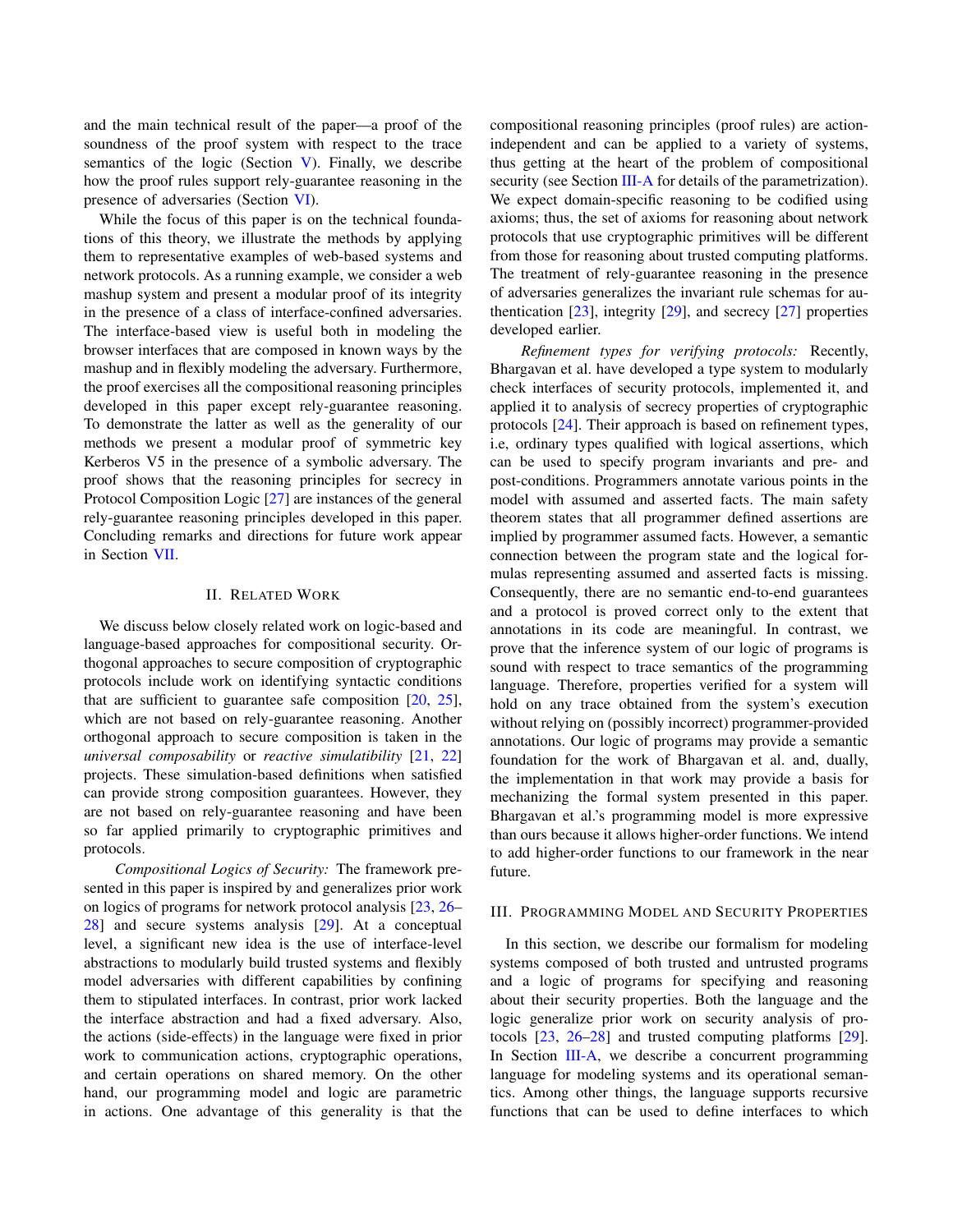adversaries are confined. Use of the language to model secure systems and adversary-accessible interface is illustrated through an example in Section III-B. The same example is also used to illustrate reasoning principles in Section IV. Section III-C presents the logic of programs that is used to express security properties of systems modeled in the programming language.

# *A. Programming Model*

We model a system as a set of remote or co-located concurrent threads, each of which executes a sequential program. The program of each thread may either be available for analysis, in which case we call the thread trusted, or it may be unknown, in which case we call the thread untrusted or adversarial. The program of a thread consists of atomic steps called *actions* and control constructs like conditionals and sequencing. Actions model all operations other than control flow including side-effect free operations like encryption, decryption, and cryptographic signature creation and verification as well as inter-thread interaction through network message sending and receiving, sharedmemory reading and writing, etc. In the formal description of our programming model, its operational semantics, and reasoning principles, we treat actions abstractly, denoting them with the letter  $a$  in the syntax of programs and representing their behavior with sound axioms in the logic of programs. The soundness theorem presented in this paper is general, and applies whenever axioms chosen to codify properties of actions are sound.

In order to reason about properties of untrusted threads, the programming model limits their interaction with other threads to stipulated interfaces (see Section IV for details). An interface is a function  $f(x) \stackrel{\triangle}{=} e$ , with name f, argument x, and body  $e$ . The body may include calls to  $f$  as well as other functions, thus allowing for both recursion and mutual recursion. Recursive interfaces are important in many settings including web browsers, e.g, to model event handlers that respond to input from the user, remote servers, and other browser frames.

Formally, the sequential program of each thread is described by an expression  $e$  in the following language of program expressions. t denotes a *term* that can be passed as arguments, and over which variables  $x$  range. We do not stipulate a fixed syntax for terms; they may include integers, Booleans, keys, signatures, tuples, etc. However, our language is first-order, so terms may not contain expressions. To simplify reasoning principles, the language is interpreted functionally: all expressions and actions must return a term to the calling site and variables bind to terms. Mutable program variables, if needed, may be modeled as a separate syntactic entity whose contents can be updated through read and write actions, as illustrated in an example later in this section.

| Expressions    |  | $e$ : $t   \text{act } a   \text{let}(e_1, x.e_2)  $ |
|----------------|--|------------------------------------------------------|
|                |  | $\texttt{if}(b, e_1, e_2) \mid \texttt{call}(f, t)$  |
| Function defns |  | $\therefore = f(x) \stackrel{\triangle}{=} e$        |

The expression  $t$  returns term  $t$  to the caller. act  $a$  evaluates the action a, potentially causing side-effects.  $let(e_1, x.e_2)$ is the sequential execution construct: it executes  $e_1$ , binds the term obtained from its evaluation to the variable  $x$ , and evaluates  $e_2$ . if  $(b, e_1, e_2)$  evaluates  $e_1$  if b is true and evaluates  $e_2$  otherwise. call  $(f, t)$  calls function f with argument t: if  $f(x) \stackrel{\triangle}{=} e$  then call $(f, t)$  evaluates to  $e\{t/x\}$ .  $\left(\frac{\Xi\{t/x\}}{\Xi\}\right)$  denotes the usual capture-avoiding substitution of the term t for the variable x in the syntactic entity  $\Xi$ .)

*Operational Semantics:* The operational semantics of our programming language define how a configuration, the collection of all simultaneously executing threads of the system and shared state, reduces one step at a time. Formally, a configuration C contains a set of threads  $T_1, \ldots, T_n$  and a shared state  $\sigma$ . Although we treat the state abstractly in our formal specification, it may be instantiated to model shared memory as well as the network which holds messages in transit. The state may change when threads perform actions, e.g, a send action by one thread may add an undelivered message to the network part of the state. Such interaction between the state and actions is captured in the reduction rule for actions, as described below.

A thread is a triple  $I; K; e$  containing a unique thread identifier  $I$ , an execution stack  $K$  and an expression  $e$  that is currently executing (also called *active*) in the thread. The execution stack records the calling context of the currently executing program as a sequence of frames.

| Thread id |   |              |                                                             |
|-----------|---|--------------|-------------------------------------------------------------|
| Frame     | F | $ ::=$ $x.e$ |                                                             |
| Stack     |   |              | $K \ ::= \ \blacksquare \ \, \vert \, F :: K$               |
| Thread    |   |              | $T \ ::= \ I:K:e$                                           |
|           |   |              | Configuration $C := \sigma \triangleright T_1, \ldots, T_n$ |

Selected reduction rules for our language are shown in Figure 1 (The remaining rules are listed in Appendix A.) The rules rely on judgments for evaluating actions a and terms t, both of which are treated abstractly. The judgment eval  $t \, t'$  means that term  $t$  evaluates completely to the term  $t'$ . For example, in a model that includes standard arithmetic, a concrete instance of the judgment would allow eval  $(3+5)$  8. The judgment  $\sigma$ ;  $I \rhd a \mapsto \sigma'$ ;  $I \rhd t$ means that action  $a$  when executed in thread  $I$  updates the shared state  $\sigma$  to  $\sigma'$  and returns term t. As an example, in a system with shared memory,  $\sigma$  may be a map from locations l to terms t, the action write  $l, t$  may change contents of location  $l$  to  $t$ , and the following judgment may hold:  $\sigma$ ;  $I \rhd$  write  $l, t \mapsto \sigma[l \mapsto t]$ ;  $I \rhd ($ ).

Our primary reduction relation, that for configurations, has the form  $\mathcal{C} \longrightarrow \mathcal{C}'$ . It interleaves reductions of individual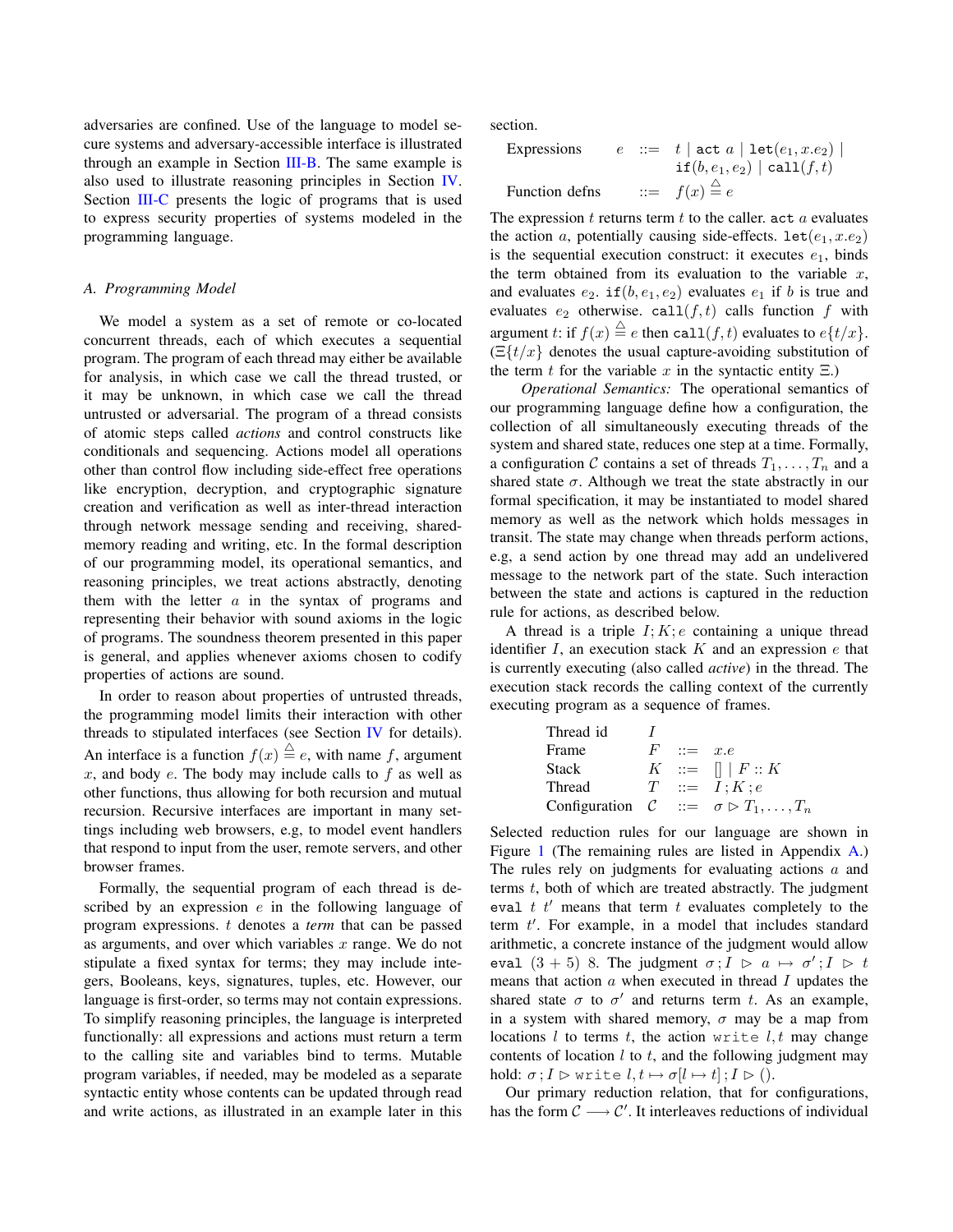$$
\boxed{\sigma \rhd T \hookrightarrow \sigma' \rhd T'}
$$
\n
$$
\sigma; I \rhd a \mapsto \sigma'; I \rhd t \qquad \text{eval } t \ t'}
$$
\n
$$
\overline{\sigma \rhd I; (x.e) :: K; \text{act } a \hookrightarrow \sigma' \rhd I; K; e\{t'/x\}} \text{red-act}
$$
\n
$$
\overline{\sigma \rhd I; K; \text{let}(e_1, x.e_2) \hookrightarrow \sigma \rhd I; (x.e_2) :: K; e_1} \text{red-let}
$$
\n
$$
\boxed{C \longrightarrow C'}
$$
\n
$$
\sigma \rhd T_i \hookrightarrow \sigma' \rhd T'_i
$$
\n
$$
\overline{\sigma \rhd T_1, \dots, T_i, \dots, T_n \longrightarrow \sigma' \rhd T_1, \dots, T'_i, \dots, T_n} \text{red-config}
$$



threads in the configuration in an arbitrary order (rule redconfig). Reductions of threads are formalized by a reduction relation for threads:  $\sigma \triangleright T \hookrightarrow \sigma' \triangleright T'$ . This reduction relation is standard for functional programs with side-effects and we omit its description. Reductions caused by rules other than (red-act) are called *administrative reductions*, whereas those caused by (red-act) are called *effectual reductions*.

Our reasoning principles establish properties of traces. A trace T is a finite sequence of reductions  $\mathcal{C} \longrightarrow \mathcal{C}'$  starting from an initial configuration. We associate a time point  $u$ with every reduction on a trace. A time point is either a real number or  $-\infty$  or  $\infty$ . The only constraint on time points associated with a trace is that they be monotonically increasing along the trace. Diagrammatically, we represent a trace as follows ( $u_i$  is the time at which  $\mathcal{C}_{i-1}$  reduces to  $\mathcal{C}_i$ .)

$$
\xrightarrow{u_0} \mathcal{C}_0 \xrightarrow{u_1} \mathcal{C}_1 \dots \xrightarrow{u_n} \mathcal{C}_n
$$

We assume that individual reduction steps happen instantaneously at the time associated with them on the trace and that the state  $\sigma$  on the trace does not change between two consecutive reductions. Specifically, in the above illustration, if  $C_i = \sigma_i \triangleright T_{i,1}, \ldots, T_{i,n}$ , then we assume that the state of the trace is  $\sigma_i$  in the interval  $[u_i, u_{i+1})$ .  $u_0$  is called the *start time* of the trace. In addition to the sequence of reductions and time points, a trace may also include auxiliary information, such as contents of memory at the start time.

# *B. An Extended Example*

We introduce an illustrative, running example that is inspired by web mashups that aggregate financial information, e.g, http://www.mint.com. The web mashup consists of three trusted frames running concurrently in a web browser window. Other malicious frames, constrained by the interfaces described below, may also be running simultaneously. Two trusted frames belong to bank1.com and bank2.com with whom the user of the mashup has accounts. The third trusted frame is an aggregator frame belonging to aggregator.com. It waits for the user to send it a signal (say, by pressing a button), then communicates with the two other frames through messages (described below) asking them to provide

# Interfaces

send\_auth $(i, m) \stackrel{\triangle}{=}$  send  $i,$  self,  $m$ 

$$
\begin{array}{ll}\texttt{write\_acc}(c, v) \stackrel{\triangle}{=} & \texttt{if ACM(self, c, write)}\\ \texttt{then write } c, v & \texttt{else } ()\\ \texttt{else } () & \texttt{read\_acc}(c) \stackrel{\triangle}{=} & \texttt{if ACM(self, c, read)}\\ \texttt{then read } c & \texttt{else } ()\\ \texttt{Access control matrix} & \end{array}
$$

 $ACM(User, total\_box, read)$  $ACM(Agg, total\_box, write)$  $ACM(User, pass box, write)$  $ACM(Agg, pass\_box, read)$ 

# Known Programs

$$
\begin{array}{l} \texttt{agg\_loop}() \stackrel{\triangle}{=} \\ \!\!\! \begin{array}{l} \texttt{--} \texttt{recv } User; \\ \texttt{u\_pass = read\_acc}(pass\_box); \\ \texttt{none} = \texttt{new}; \\ \texttt{send\_auth}(Bank1, (u\_pass, nonce)); \\ \texttt{send\_auth}(Bank2, (u\_pass, nonce)); \\ (v1, nonce') = \texttt{recv } Bank1; \\ (v2, nonce'') = \texttt{recv } Bank2; \\ \texttt{if } (none = nonce' = nonce') \\ \texttt{then write\_acc}(total\_box, v1 + v2) \\ \texttt{else }(); \\ \texttt{agg\_loop}() \end{array}
$$

$$
\begin{array}{l} \texttt{bank1\_loop()} \stackrel{\triangle}{=} \\ (u\_pass, nonce) = \texttt{recv} \; Agg; \\ page = \texttt{get bank1.com/balance}, u\_pass; \\ v = \texttt{parse\_balance}(page); \\ \texttt{send\_auth}(Agg, (v, nonce)); \\ \texttt{bank1\_loop()} \end{array}
$$

$$
\begin{array}{ll}\n\text{bank2\_loop()} & \stackrel{\triangle}{=} \\
(u\_pass, nonce) = \text{recv } Agg; \\
page = \text{get bank2.com/balance}, u\_pass; \\
v = \text{parse_balance}(page); \\
\text{send\_auth}(Agg, (v, nonce)); \\
\text{bank1\_loop()}\n\end{array}
$$

 $agg\_body = agg\_loop();$  $bank1\_body = bank1\_loop();$  $bank2\_body = bank2\_loop();$ 

Figure 2: A Web Mashup Example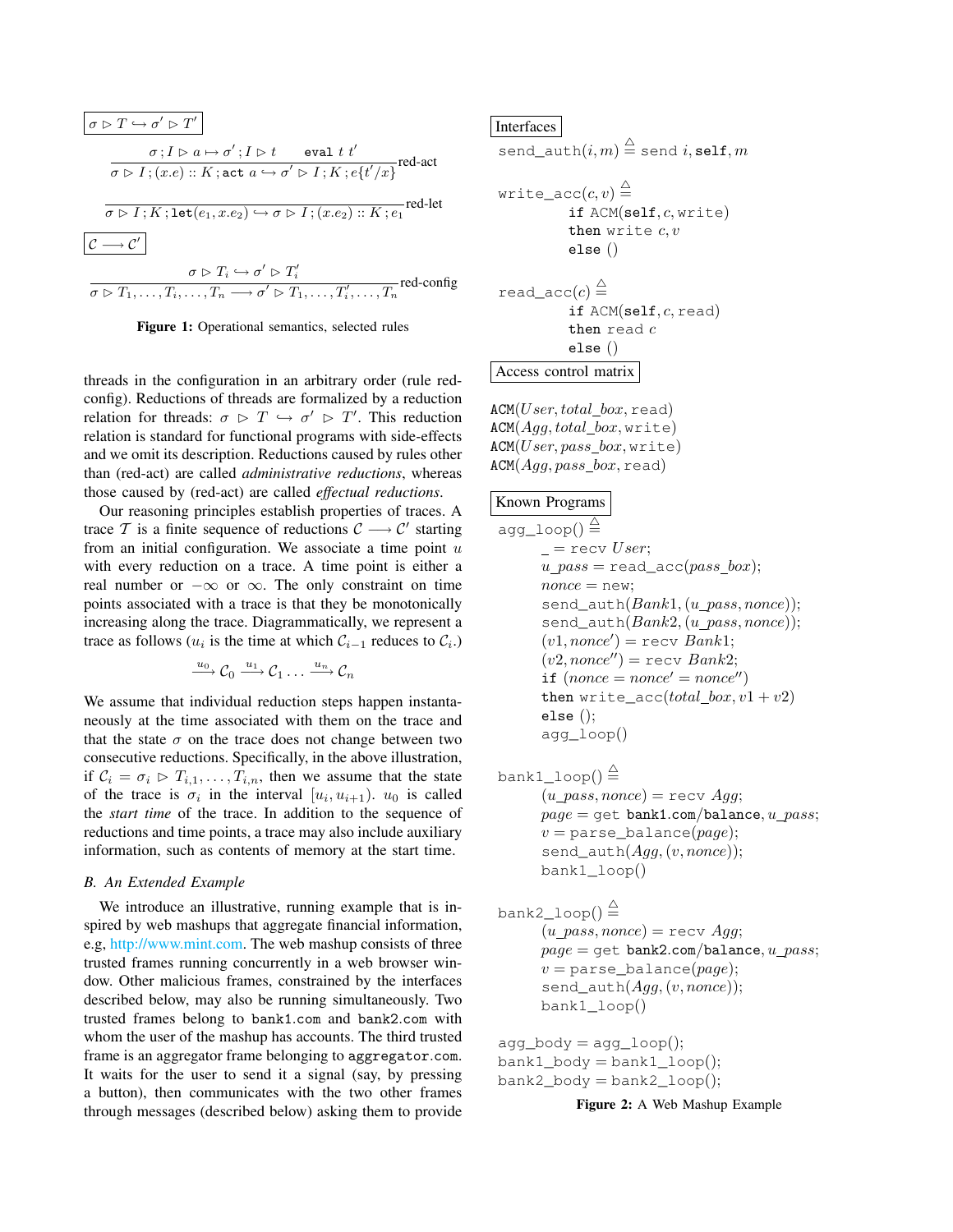the user's account balances in the respective banks. It then computes the total of the two balances and displays them to the user.

*Communication Model and Actions:* We model frames as threads, calling the three threads Bank1, Bank2, and Agg (for aggregator). Following standard browser interfaces [7], we assume that the native communication between frames is message-passing: the action send  $I, J, m$  sends message  $m$  to thread  $I$ , pretending that it comes from thread J. Note that the actual sender may or may not be J. Thus, the communication model allows sender-id spoofing for messages. Dually, the action  $\text{recv } I$  returns a message m purportedly sent by thread  $I$  to the calling thread, if such a message exists, else it blocks. In addition, we allow shared mutable cells with access control. Cells may model text boxes on the screen as well as shared memory. The actions read  $c$  and write  $c, t$  read the cell  $c$  and write t to it, respectively. For this example, we need two cells: pass\_box through which the user provides its password to the aggregator, and  $total\_box$  where the aggregator displays the total to the user. Finally, we assume the action  $\det url$ , p that retrieves the document at the URL url using credential  $p$  for logging in, and the action new that generates a fresh nonce.

*Interfaces:* The actions send, read, and write described above do not enforce any security. For instance, the action send allows sender spoofing. Similarly, write allows any thread to write any location. Clearly, any browser that allows direct access to these actions will not be able to provide security guarantees for its applications. Accordingly, we assume that these actions are not directly accessible to threads running in the browser. Instead, threads are allowed access to interfaces (functions) that layer security over these actions. These browser interfaces are defined in Figure 2 and are named send\_auth, read\_acc and write\_acc. For better readability, we omit the keywords act and call and write  $\text{let}(e_1, x.e_2)$  as  $(x = e_1); e_2$ . The send\_auth function sends a message to another frame, setting its sender to the calling thread (named by the metavariable self). Similarly, read\_acc and write\_acc check a predicate  $ACM(I, c, p)$  which is true if thread I is allowed to perform operation  $p \in \{$ read, write $\}$  on cell c. The predicate is also defined in Figure 2. The integrity of the mashup is contingent on the assumption that malicious threads running concurrently with the mashup have access to the actions send, read, and write only through these interfaces.

*Programs:* Figure 2 lists the programs agg body, bank1\_body and bank2\_body of Agg, Bank1, and Bank2, respectively. Agg waits for a signal from the user (modeled as another thread User, whose program is irrelevant). It then reads the user's password from the cell pass box, generates a new nonce, and sends the password and nonce to the two banks (for simplicity, we assume that the user's password in both the banks is the same). It waits for replies from the two banks, checks that the nonces returned in the replies equal the one it sent, adds the values returned by the banks, puts the sum in  $total\_box$  for the user to see, and loops back to the waiting state.

The two bank frames run similar programs. Each frame waits for a password and nonce from the aggregator, then retrieves the balance of the user from its remote server and sends the balance and nonce to the aggregator. It then returns to its waiting state.

*Security Property:* We are interested in proving an integrity property of the mashup, namely, that if the user sees a total in  $total\_box$ , then that total was obtained by adding balances in the user's bank accounts at bank1.com and bank2.com that were obtained *after* the user signaled the aggregator frame. (This property is formalized in Section III-C after we introduce our logic, and proved in Section IV-C.) This integrity property requires that only the aggregator may write to the cell  $total\_box$ , and that any message purportedly sent by either bank and received by the aggregator actually have been sent by the respective bank. These properties are enforced by the interfaces accessible to programs and, in particular, to malicious threads. Indeed, if a malicious thread could execute either the write action or the send action directly, it could violate this integrity property by either writing an incorrect value in  $total\_box$  or by sending the aggregator an incorrect value as coming from a bank.

# *C. Security Properties*

We represent security properties as formulas of a logic whose syntax is shown below. We are primarily interested in reasoning about safety properties, and accordingly, our reasoning principles are designed to support only such properties.

Formulas 
$$
\varphi, \psi ::= p \circledcirc u \mid b \mid t = t' \mid u_1 \le u_2 \mid
$$
  
\n $\varphi \land \psi \mid \varphi \lor \psi \mid \neg \varphi \mid \top \mid \bot \mid$   
\n $\forall x. \varphi \mid \exists x. \varphi \mid \varphi \circledcirc u$ 

The logic includes only one modal formula,  $p \mathcal{Q} u$ , which means that the atomic formula  $p$  holds at time  $u$  (on the trace against which the formula is being interpreted).  $p \mathcal{Q} u$ is a hybrid modality [31, 32]. It is known that all operators of linear temporal logic (LTL) can be expressed using  $p \t Q u$ and quantifiers, so this logic is at least as expressive as LTL. In addition to increasing expressiveness, using a hybrid logic instead of LTL allows us to express order between actions in security properties in an intuitive manner, facilitates reasoning about *invariants* of programs modularly (Section IV) and also facilitates rely-guarantee reasoning without the need for additional induction principles (Section VI).

b denotes a Boolean term from the syntax of the language. Atomic formulas  $p$  are terms applied to predicates, which may represent either the execution of certain actions (corresponding to the language's actions  $a$ ) or properties of state. For example, a predicate  $Mem(l, t)$  that checks contents of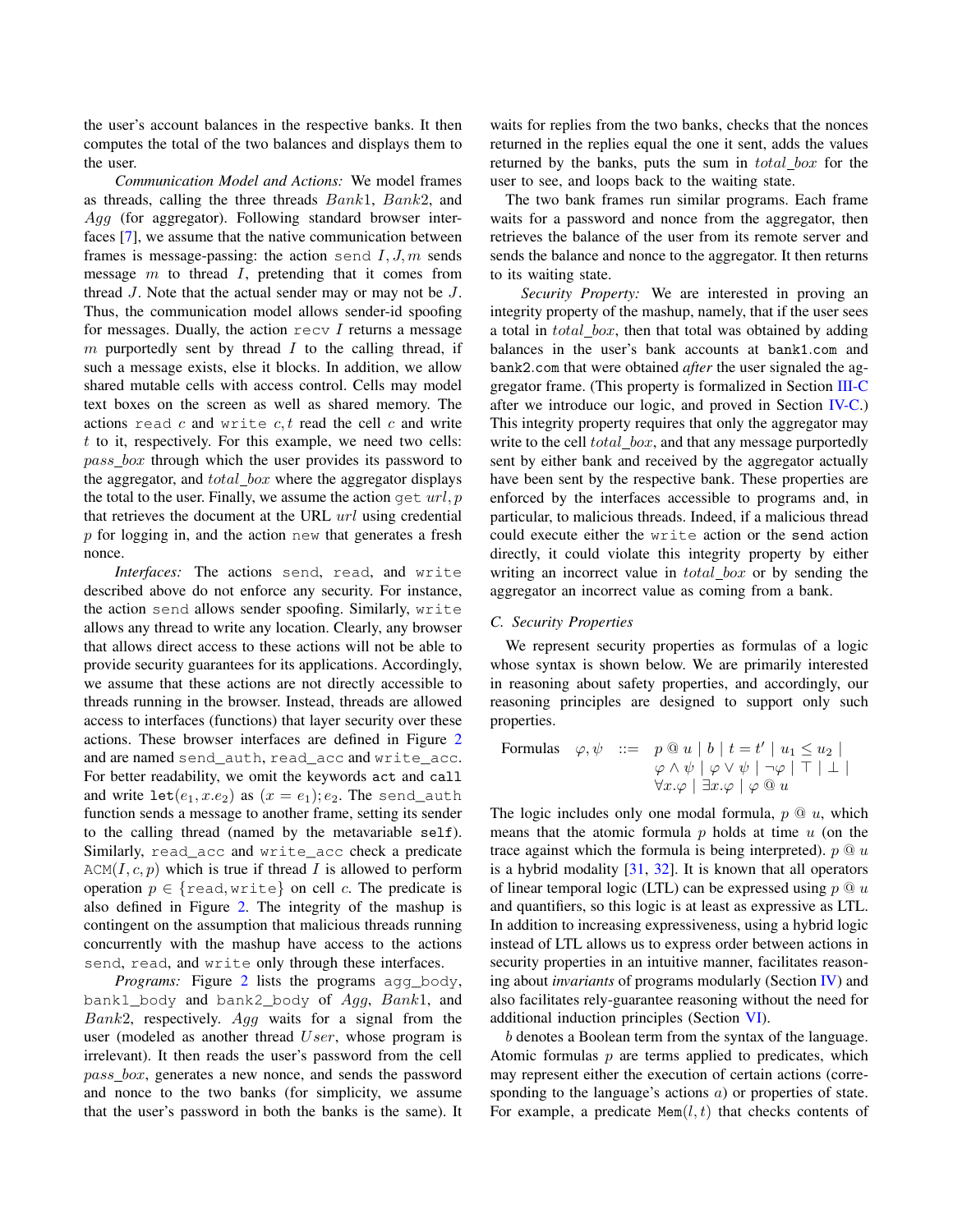memory may be defined by saying that  $\mathcal{T} \models \text{Mem}(l, t) \otimes u$ if and only if, in trace  $T$ , memory location  $l$  contains term  $t$  at time  $u$ . Similarly, in an analysis of security protocols,  $\mathcal{T} \models \text{Enc}(I, t, k) \; @\; u \text{ may hold if and only if thread } I \text{ in}$ trace  $\mathcal T$  encrypts term  $t$  with key  $k$  at time  $u$ .

Example III.1. We formalize in our logic the integrity property described informally at the end of the example in Section III-B. Assume that the predicate Mem $(c, v) \ @\ u$ means that cell c contain value v at time u,  $\text{Recv}(I, J, v)$   $\textcircled{a}$  $u$  means that thread  $I$  receives at time  $u$  a message sent previously by thread J, Read $(I, c, v) \t\t@ u$  means that thread I reads value v from cell c at time u, and  $\text{Get}(I, url, p, v)$   $\textcircled{a}$  $u$  means that thread  $I$  retrieves page  $v$  from URL  $url$ using credential  $p$  at time  $u$ . Then the integrity property in Section III-B may be expressed as follows:

 $(\texttt{Mem}(total\_box, v') \ @ \ u_1 \wedge$ Mem(total\_box, v)  $@ u_2 \wedge$  $(u1 < u2) \wedge (v' \neq v)) \supset$  $\exists u_{ru}, u_{up}, u_{p1}, u_{p2}.$  $\exists u\_pass, page1, page2, s.$  $(u_{ru} < u_{up} < u_{p1}, u_{p2} < u_2) \wedge$  $\texttt{Recv}(Agg, User, s) \ @ \ u_{ru} \wedge$ Read $(Agg, pass\_box, u\_pass) \ @ \ u_{up} \wedge$ Get $(Bank1,$ bank1.com/balance, u\_pass, page1) @  $u_{p1} \wedge$ Get(Bank2, bank2.com/balance, u\_pass, page2)  $@ u_{p2} \wedge$  $v =$  parse\_balance( $page1$ ) + parse\_balance( $page2$ )

The conditions of the implication in the above property state that  $total\_box$  contains a different value v at time  $u_2$ than it had at time  $u_1$ . The conclusion means that, under these conditions, the user must have requested a total at time  $u_{ru}$  and subsequently, bank balances must have been fetched from bank1.com and bank2.com, and that  $v$  equals their sum. It is instructive to observe the use of the modality @ to represent a relative order among events in this example.

*Logic of Programs:* On top of the temporal logic described above, we build a logic of programs to reason about properties of traces obtained by executing known or interface-confined programs. Prior experience with security analysis of protocols [23, 26–28] and trusted computing platforms [29] shows that in addition to standard pre- and post-conditions, analysis of secure systems often requires reasoning that properties hold *throughout* the execution of a program. We call such properties *invariants* and introduce a novel construct to represent them in the logic of programs.

Specifically, we express pre- and post-conditions as well as invariants using six kinds of assertions, generically denoted  $\mu, \nu$ .

Assertions 
$$
\mu, \nu ::= [e] \langle u_b, u_e, i, x \rangle \varphi \mid \{e\} \langle u_b, u_e, i \rangle \varphi \mid
$$
  
\n
$$
[f] \langle y, u_b, u_e, i, x \rangle \varphi \mid \{f\} \langle y, u_b, u_e, i \rangle \varphi \mid
$$
  
\n
$$
[ ] \langle u_b, u_e, i \rangle \varphi \mid [a] \langle u_b, u_e, i, x \rangle \varphi
$$

In these assertions,  $u_b, u_e, i, x, y$  are bound variables whose scope is  $\varphi$ . (Recall that  $\varphi$  denotes a formula in the temporal logic described earlier.) The intuitive meanings of the six assertions are listed below; formal semantics are postponed to Section V.

- $[e]\langle u_b, u_e, i, x \rangle \varphi$ : If in a trace T, the active expression of thread I at time  $u'_b$  is e, and this expression returns term t to its caller at time  $u'_e$ , then  $\varphi\{u'_b/u_b\}\{u'_e/u_e\}\{I/i\}\{t/x\}$  holds.
- ${e}$  $\{u_b, u_e, i\varphi$ : If in a trace T, the active expression of thread I at time  $u'_b$  is e, and this expression does not return to its caller until time  $u'_e$ , then  $\varphi\{u_b^\prime/u_b\}\{u_e^\prime/u_e\}\{I/i\}$  holds.
- $[f](y, u_b, u_e, i, x) \varphi$ : If in a trace T, thread I calls function f with argument  $t'$  at time  $u'_b$ , and this function returns term t to its caller at time  $u'_e$ , then  $\varphi\{t'/y\}\{u'_b/u_b\}\{u'_e/u_e\}\{I/i\}\{t/x\}$  holds.
- ${f}\y, u_b, u_e, i\varphi$ : If in a trace T, thread I calls function f with argument  $t'$  at time  $u'_b$ , and this function does not return to the caller until time  $u'_e$ , then  $\varphi\{t'/y\}\{u'_b/u_b\}\{u'_e/u_e\}\{I/i\}$  holds.
- $\langle u_b, u_e, i \rangle \varphi$ : If in a trace T, thread I does not perform any effectual reduction in the interval  $(u'_b, u'_e]$ , then  $\varphi\{u_b'/u_b\}\{u_e'/u_e\}\{I/i\}$  holds. (Recall from Section III-A that an effectual reduction is the reduction of an action, as opposed to the reduction of a control flow construct.)
- $[a]\langle u_b, u_e, i, x\rangle\varphi$ : If in a trace T, the active expression of thread I at time  $u'_b$  is act a, and this expression returns term t to its caller at time  $u'_e$ , then  $\varphi\{u'_{b}/u_{b}\}\{u'_{e}/u_{e}\}\{I/i\}\{t/x\}$  holds.

Assertions  $[e]\langle u_b, u_e, i, x \rangle \varphi$  and  $[f]\langle y, u_b, u_e, i, x \rangle \varphi$  specify the behavior of a program that completes execution. They are generalizations of partial correctness assertions from other program logics like Hoare logic. We do not need to specify pre- and post-conditions separately because we can encode them in  $\varphi$  using the construct  $p \quad \textcircled{a} \quad u.$  For example, consider the function  $f(x) \quad \triangleq$ let((act read l), z. (act write  $l, z+x$ )) that increments the contents of the private memory location  $l$  by its argument  $x$ . We can specify this function in our logic of programs as  $[f](y, u_b, u_e, i, x) \ \forall z$ . (Mem $(l, z) \ @ \ u_b \supset \text{Mem}(l, y + z) \ @$  $u_e$ )  $\wedge x =$  (). A salient difference from other program logics like Hoare logic is that variables bound in an expression e or the body of a function  $f$  cannot appear in its specification. In the example above, the variable  $x$  in the body of the function differs from the  $x$  in its specification. In the former case, the variable is the argument of the function whereas in the latter case it is the result of the function. This is unsurprising since our treatment of variables is functional; other related formalisms like Hoare-Type Theory [33] follow similar conventions.

The assertions  $\{e\}\langle u_b, u_e, i\rangle \varphi$  and  $\{f\}\langle y, u_b, u_e, i\rangle \varphi$ specify invariants of programs –  $\varphi$  holds *while* the program  $(e \text{ or } f)$  is executing. Prior work on Protocol Composition Logic [23, 26–28] and the Logic of Secure Systems [29]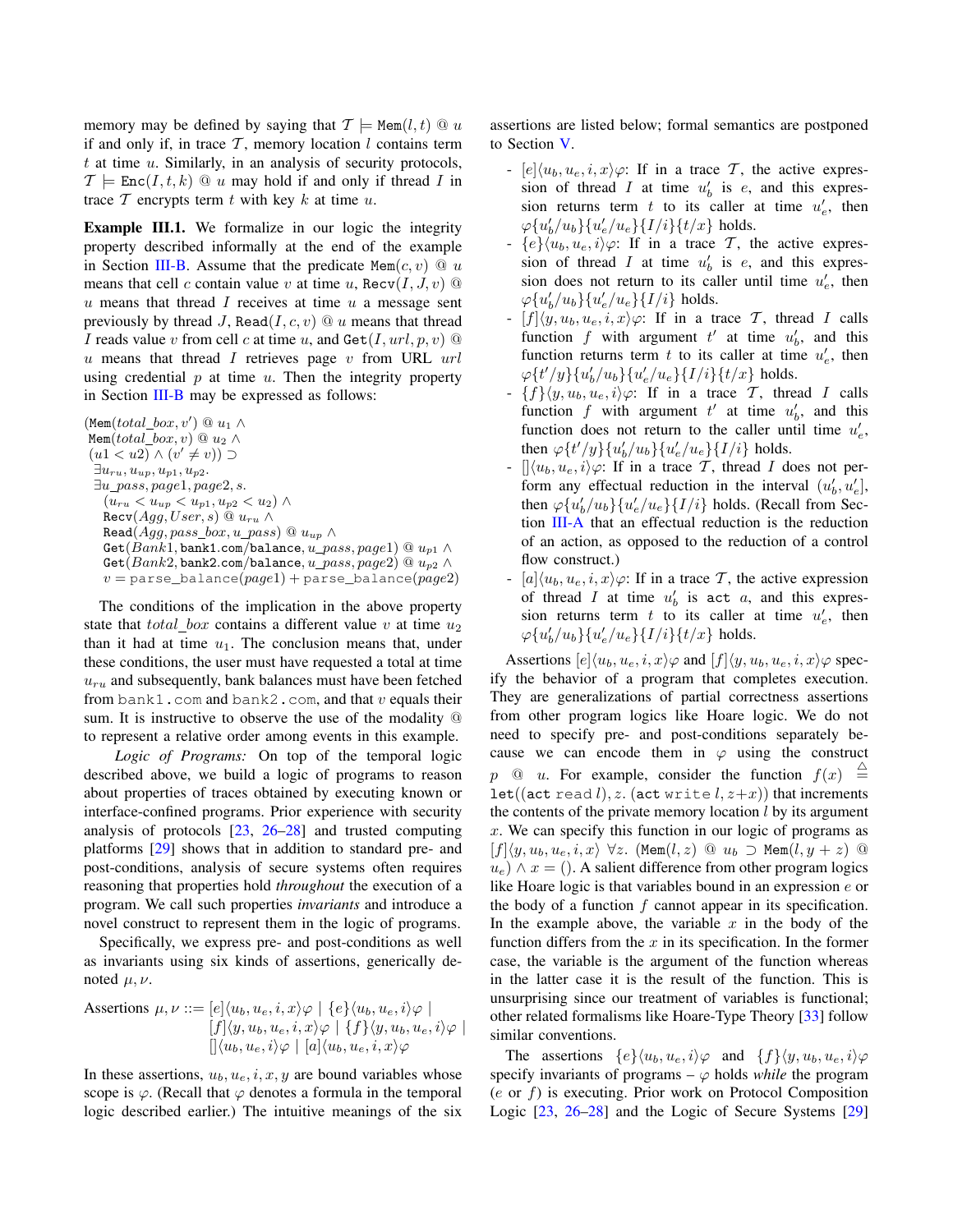encode invariants using standard partial correctness assertions for programs without conditionals, function calls, and recursion. Our treatment is novel, strictly more general, and it allows for modular analysis of invariants of programs with arbitrary control flow constructs.

Whereas Section IV presents a proof system for establishing the four assertions  $[e]\langle u_b, u_e, i, x \rangle \varphi, \{e\}\langle u_b, u_e, i \rangle \varphi,$  $[f](y, u_b, u_e, i, x)\varphi$ , and  $\{f\}\langle y, u_b, u_e, i\rangle\varphi$ , we do not stipulate rules for establishing the remaining two assertions,  $\langle \langle u_b, u_e, i \rangle \varphi \rangle$  and  $\langle a \rangle \langle u_b, u_e, i, x \rangle \varphi$  that specify properties of administrative reductions and actions, respectively. Instead, these two assertions must be established through sound axioms that would depend on the representation of state and actions chosen; the proof rules for establishing the other four assertions use these two assertions as black-boxes. The soundness theorem of our proof system applies whenever the axioms chosen for establishing these two assertions are sound. Domain specific reasoning can be codified using axioms; thus, the set of axioms for reasoning about network protocols that use cryptographic primitives will be different from those for reasoning about trusted computing platforms or web-based systems.

*Thread-Local Reasoning:* A salient feature of our logic of programs is that the specifications of a program, if established, hold irrespective of actions of threads other than the one in which the program executes. This is implicit in the intuitive meanings of the assertions above as well as the formal semantics of the logic (Section V). For example, the meaning of  $[e](u_b, u_e, i, x) \varphi$  is that if in a trace  $T$ , the active expression of thread  $I$  at time  $u'_b$  is e, and this expression returns term t to its caller at time  $u'_e$ , then  $\varphi\{u'_b/u_b\}\{u'_e/u_e\}\{I/i\}\{t/x\}$  holds. However,  $\varphi\{u_b'/u_b\}\{u_e'/u_e\}\{I/i\}\{t/x\}$  would hold *irrespective of the reductions that other threads may have performed in the interim.* As in prior work [26], this property of the proof system simplifies reasoning significantly since we do not have to reason about reductions of other threads when we wish to prove a property that is specific to a thread (e.g, that the thread does not write a certain location).

However, this approach does not apply directly when the property we wish to prove relies on actions of other threads. Such properties include secrecy of keys in network protocols and integrity properties of shared memory. In a significant extension to existing related work, we show in Section VI how thread-local invariants can be used to encode relyguarantee reasoning, which allows modular proofs of such non-local properties.

Example III.2. Among many others, an important invariant that we prove in order to establish the integrity property in Example III.1 is the following. (Send $(i, j, i', x) \otimes u$  means that thread i sends message x to thread j at time  $u$ , setting the sender-id of the message to  $i'$ .)

```
\{bank1\_body\} \langle u_b, u_e, i \rangle\forall u, j, i', x. \ (u_b < u < u_e) \supsetSend(i,j,i',x) \ @ \ u \supset\exists u_{r1}, u_{p1}. (u_{r1} < u_{p1} < u) \wedge\exists v_1', nonce_1', u\_pass_1'.\texttt{Recv}(i, Agg, (u\_pass_1', nonce_1')) @ \textit{$u_{r1} \wedge\mathtt{Get}(i, \mathtt{bank1}.\mathtt{com}/\mathtt{balance}, u\_pass'_1, v'_1) \ @\ u_{p1} \wedgex = (parse_balance(v_1'),nonce_1')
```
This invariant states that while a thread  $i$  executes the program bank1 body, if i sends a message x, then  $x$  must be a pair containing a balance obtained from bank1.com/balance and a nonce obtained from  $A_{qq}$ . Because we need this property to hold irrespective of how far bank1\_body executes, the property must be stated and proved as an invariant, not a partial correctness assertion.

# IV. COMPOSITIONAL REASONING PRINCIPLES

Next, we codify in a proof system compositional reasoning principles for establishing assertions about programs as well as security properties. In addition to standard rules for proving temporal formulas and syntax-directed rules for proving assertions about programs and functions, our proof system includes two rules of inference that allow deduction of properties of threads from invariants of their programs. We call a thread *trusted* if the program it executes is known, else we call the thread *untrusted* or *adversarial*. Using the first rule (Section IV-B), we may combine knowledge that a particular thread is executing a known program with any invariant of the program to deduce that the formula in the invariant holds forever. The second rule (Section IV-C) embodies our central idea of reasoning about unknown, potentially adversarial, code by confining it to interfaces: if we know that an adversarial thread has access only to certain interfaces, then under certain conditions, we can show that a common invariant of all those interfaces always holds in the system, regardless of the manner in which the adversarial thread uses those interfaces. For instance, in the example of Section III-B, we use this reasoning principle to establish that whenever a thread writes to the location  $total\_box$ , then that thread must be the aggregator.

Formally, proofs establish one of two hypothetical judgments:  $\Sigma$ ;  $\Gamma \vdash \varphi$  and  $\Sigma$ ;  $\Gamma$ ;  $\Delta \vdash \mu$ . In both judgments  $\Sigma$  is a set of first-order variables that may occur free in the rest of the judgment,  $\Gamma$  is a list of assumed formulas of the temporal logic and ∆ contains assumed specifications of functions. A proof establishing either  $\Sigma$ ;  $\Gamma \vdash \varphi$  or  $\Sigma$ ;  $\Gamma$ ;  $\Delta \vdash \mu$  is parametric in all variables in  $\Sigma$ , i.e., it holds for all ground instances of the variables.

$$
\Sigma := \langle \Sigma, x \rangle
$$
  
\n
$$
\Gamma := \langle \Gamma, \varphi \rangle
$$
  
\n
$$
\Delta := \langle \Delta, [f] \langle y, u_b, u_e, i, x \rangle \varphi \mid \Delta, \{f\} \langle y, u_b, u_e, i \rangle \varphi \rangle
$$

The judgment  $\Sigma$ ;  $\Gamma \vdash \varphi$  coincides with the standard hypothetical judgment of first-order classical logic with equality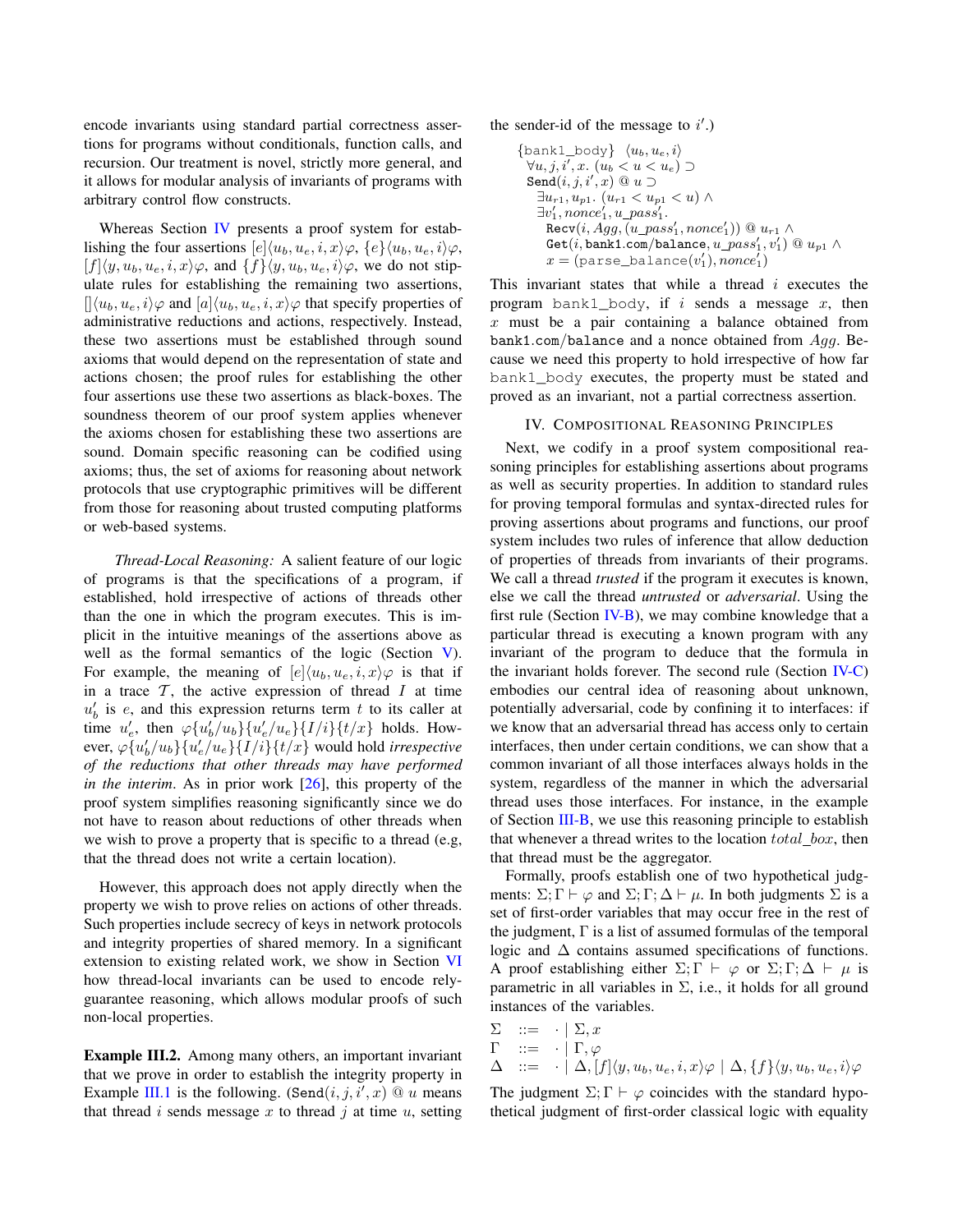(we treat  $p \tQ u$  as an atomic formula  $p(u)$ ), with additional axioms to make time points a total order. We elide the rules for establishing this judgment and list them in Appendix B.

Assertions manifest in the judgment  $\Sigma$ ; Γ;  $\Delta \vdash \mu$  are established by an analysis of the program in  $\mu$  through rules described in Section IV-A. Additionally, there are inference rules to combine reasoning in the temporal logic with reasoning about assertions. For instance, if  $[e](u_b, u_e, i, x)\varphi$ and  $\varphi \supset \varphi'$ , then one of the rules of inference allows deduction of  $[e](u_b, u_e, i, x) \varphi'$ . Such rules are common in program logics; we allow several such rules that are listed in Appendix B. As mentioned earlier, Sections IV-B and IV-C describe the rule for proving properties of trusted and untrusted threads, respectively.

#### *A. Reasoning About Specifications of Programs*

Specifications of a program are proved through syntaxdirected analysis of the program. Selected rules for establishing program specifications are shown in Figure 3; the remaining rules are shown in Appendix B. As mentioned in Section  $III-C$ , the rules of our proof system rely on the abstract judgments  $[a]\langle u_b, u_e, i, x \rangle \varphi$  and  $[\langle u_b, u_e, i \rangle \varphi]$ (e.g, rule (PA)). The rules are modular: specifications of a program are established by combining specifications of sub-programs. For instance, we may justify the rule (PL) as follows. In the conclusion of the rule we wish to establish a partial correctness assertion of the expression  $\text{let}(e_1, y.e_2)$ . If this expression is active in thread i at time  $u<sub>b</sub>$  and returns value  $x$  at time  $u_e$ , then through an analysis of the operational semantics it follows that at some time  $u_m$  after  $u_b$ ,  $e_1$  must have become active, then at a later time  $u'_m$ ,  $e_1$  would have returned some value y to  $e_2$ , which would have become active, and finally at time  $u_e$ ,  $e_2$  would have returned x. So if  $[\langle u_b, u_m, i \rangle \varphi_1, [e_1] \langle u_m, u'_m, i, y \rangle \varphi_2$ , and  $[e_2] \langle u'_m, u_e, i, x \rangle \varphi_3$  all hold (as in the premises of the rule), then  $\exists y . \exists u_m . \exists u'_m . ((u_b < u_m < u'_m < u_e) \land \varphi_1 \land \varphi_2 \land \varphi_3)$  $\varphi_3$ ) must hold. Observe that it is necessary to existentially quantify the variables y,  $u_m$ , and  $u'_m$  in the conclusion because during reasoning, we cannot determine their exact values. This justifies the conclusion of the rule. Other rules for establishing partial correctness assertions can be justified similarly.

Rules for establishing invariance assertions are more involved, but are also modular. We illustrate their justification through the rule (IL). In the conclusion of the rule we wish to establish an invariant that holds while  $\text{let}(e_1, y.e_2)$ executes. If this expression starts executing in thread  $i$  at time  $u_b$  but does not return until time  $u_e$ , then there are only three possibilities: (a)  $e_1$  does not start executing until time  $u_e$ , (b)  $e_1$  started executing at some time  $u_m$ , but does not return until time  $u_e$ , or (c)  $e_1$  starts executing at time  $u_m$ , returns at time  $u'_m$ ,  $e_2$  starts executing at time  $u'_m$ , but does not return until time  $u_e$ . If we can show that  $\varphi$  holds in each of these three cases, then  $\varphi$  is in invariant of  $\text{let}(e_1, y.e_2)$ . The premises of the rule account for exactly these three cases: the first premise accounts for case (a), premises 2–4 account for case (b), and the remaining premises account for case (c).

Rules (PF) and (IF) for proving partial correctness assertions and invariants of functions check the corresponding specification on the bodies of the respective functions. In order to account for the possibility of recursion, we also assume the function's specification when we check the body of the function by adding it to the context  $\Delta$  in the premises. It is not obvious that this approach is sound and accounting for it complicates our proof of soundness (see Section V).

Example IV.1. The invariant of Example III.2 can be established using the rules of Figure 3 and some straightforward axioms for relevant actions. For instance, we need to assume that [send  $j, i', m]\langle u_b, u_e, i, x\rangle$ Send $(i, j, i', m)$  @  $u_e$   $\wedge$  $\forall u \in (u_b, u_e)$ .¬Send $(i, j, i', m')$  @ u. This axiom as well as others needed to prove this particular invariant are derived from prior work on Protocol Composition Logic and the Logic of Secure Systems [26, 29], where they were shown to be sound.

# *B. Reasoning About Trusted Threads*

In this section, we present a rule to prove properties of trusted threads from knowledge of their programs. Formally, in the logic, we say that HonestThread( $I, e$ ) if thread  $I$ executes program expression e only.<sup>1</sup> Let Start(I)  $\textcircled{u}$  u hold if at time  $u$ , thread  $I$  is ready to execute, but has not performed any reduction. The following rule, based on the Honesty rule in prior work on Protocol Composition Logic  $[26]$ , allows us to prove a property of thread I from an invariant of e if HonestThread $(I, e)$ .

$$
\frac{\Sigma; \Gamma; \cdot \vdash \{e\} \langle u_b, u_e, i \rangle \varphi(u_b, u_e, i)}{\Sigma; \Gamma \vdash \texttt{HonestThread}(I, e)} \frac{\Sigma; \Gamma \vdash \texttt{Start}(I) @ u}{\Sigma; \Gamma \vdash \forall u'. (u' > u) \supset \varphi(u, u', I)} \texttt{HONTH}
$$

The justification for this rule is the following: since HonestThread( $I, e$ ) and Start( $I$ )  $@$   $u$ , it must be the case that  $e$  is the active expression in  $I$  at time  $u$ . Further, since  $e$ is the top-level program of  $I$ , it can never return. Hence, by the definition of  $\{e\}\langle u_b, u_e, i\rangle \varphi(u_b, u_e, i)$ ,  $\varphi(u, u', I)$  must hold for any  $u' > u$ . (We do not stipulate rules for proving either HonestThread( $I, e$ ) or Start( $I$ )  $\textcircled{u}$  since they codify system-specific assumptions. Instead such formulas must be explicit hypotheses in Γ.)

Example IV.2. In the web mashup example of Section III-B, the thread  $Bank1$  is known to execute the program bank1\_body. Hence, by definition, HonestThread(Bank1, bank1\_body). Further, we may assume that the thread exists in the trace from the

<sup>1</sup>Technically, the syntax of our logic requires us to write the suffix  $\ldots @~u$  after each atomic formula. However, HonestThread $(I,e) @~u$  is independent of u, so we elide the suffix  $@$  u after HonestThread(I,e).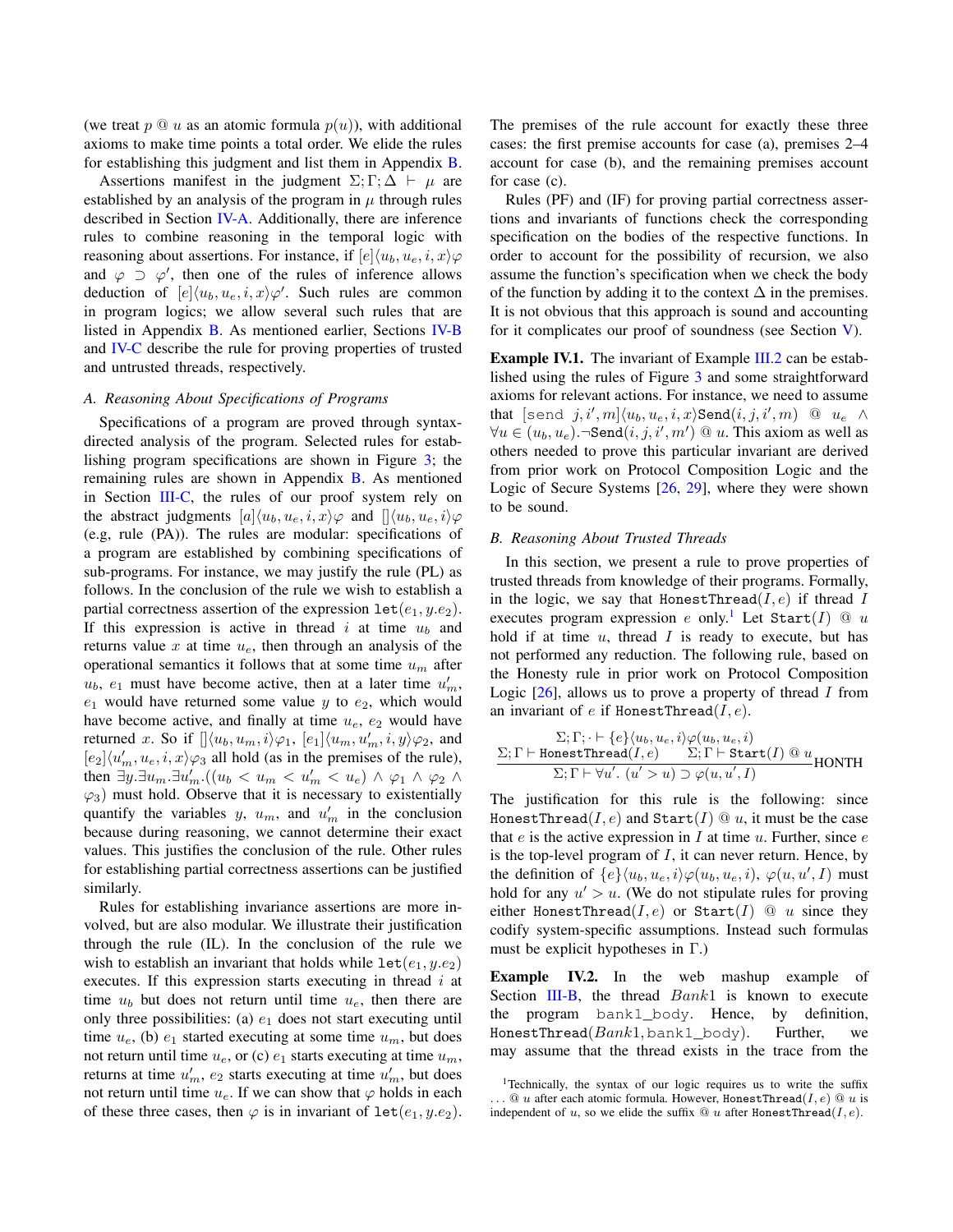$$
\sum_{i} \Gamma_{i} \Delta \vdash [a] \langle u_{b}, u_{e}, i, x \rangle \varphi
$$
\n
$$
\sum_{i} \Gamma_{i} \Delta \vdash [a] \langle u_{b}, u_{e}, i, x \rangle \varphi
$$
\n
$$
\sum_{i} \Gamma_{i} \Delta \vdash [a] \langle u_{b}, u_{e}, i, x \rangle \varphi
$$
\n
$$
\sum_{i} \Gamma_{i} \Delta \vdash [a] \langle u_{b}, u_{e}, i, x \rangle \varphi
$$
\n
$$
\sum_{i} \Gamma_{i} \Delta \vdash [a] \langle u_{b}, u_{e}, i, x \rangle \varphi
$$
\n
$$
\sum_{i} \Gamma_{i} \Delta \vdash [a] \langle u_{b}, u_{e}, i, x \rangle \varphi
$$
\n
$$
\sum_{i} \Gamma_{i} \Delta \vdash [a] \langle u_{b}, u_{e}, i, x \rangle \varphi
$$
\n
$$
\sum_{i} \Gamma_{i} \Delta \vdash [a] \langle u_{b}, u_{e}, i, x \rangle \varphi
$$
\n
$$
\sum_{i} \Gamma_{i} \Delta \vdash [a] \langle u_{b}, u_{e}, i, x \rangle \varphi
$$
\n
$$
\sum_{i} \Gamma_{i} \Delta \vdash [a] \langle u_{b}, u_{e}, i, x \rangle \varphi
$$
\n
$$
\sum_{i} \Gamma_{i} \Delta \vdash [a] \langle u_{b}, u_{e}, i, x \rangle \varphi
$$
\n
$$
\sum_{i} \Gamma_{i} \Delta \vdash [a] \langle u_{b}, u_{e}, i, x \rangle \varphi
$$
\n
$$
\sum_{i} \Gamma_{i} \Delta \vdash [a] \langle u_{b}, u_{e}, i, x \rangle \varphi
$$
\n
$$
\sum_{i} \Gamma_{i} \Delta \vdash [a] \langle u_{b}, u_{e}, i, x \rangle \varphi
$$
\n
$$
\sum_{i} \Gamma_{i} \Delta \vdash [a] \langle u_{b}, u_{e}, i, x \rangle \varphi
$$
\n
$$
\sum_{i} \Gamma_{i} \Delta \vdash [a] \langle u_{b}, u_{e}, i, x \rangle \varphi
$$
\n
$$
\sum_{i} \Gamma_{i} \Delta \vdash [a] \langle u_{b}, u_{e}, i, x \rangle \varphi
$$
\n

Figure 3: Selected modular rules for establishing program specifications

beginning, so Start( $Bank1$ ) @  $-\infty$ . In Example III.2, we listed an invariant of bank1 body. Applying the rule (HONTH) to that invariant we may conclude that:

$$
\forall u' > -\infty. \quad \forall u, j, i', x. (-\infty < u < u') \supset
$$
  
\nSend(Bank1, j, i', x) @ u \supset  
\n
$$
\exists u_{r1}, u_{p1}. (u_{r1} < u_{p1} < u) \land
$$
  
\n
$$
\exists v'_1, nonce'_1, u\_pass'_1.
$$
  
\nRecv(Bank1, Agg, (u\\_pass'\_1, nonce'\_1)) @ u\_{r1} \land  
\nGet(Bank1, bank1.com/balance, u\\_pass'\_1, v'\_1) @ u\_{p1} \land  
\n x = (parse\_balance(v'\_1), nonce'\_1)

Instantiating with  $u' = \infty$  and simplifying, we obtain:

$$
\forall u, j, i', x.\texttt{Send}(Bank1, j, i', x) @ u \supset \\ \exists u_{r1}, u_{p1}. (u_{r1} < u_{p1} < u) \land \\ \exists v'_1, nonce'_1, u\_pass'_1. \\ \texttt{Recv}(Bank1, Agg, (u\_pass'_1, nonce'_1)) @ u_{r1} \land \\ \texttt{Get}(Bank1, bank1.com/balance, u\_pass'_1, v'_1) @ u_{p1} \land \\ x = (parse\_balance(v'_1), nonce'_1)
$$

This formula states a universal property of the *thread* Bank1 (as opposed to the program expression bank1\_body), namely, that whenever  $Bank1$  sends out a message  $x, x$ is a pair consisting of a nonce obtained from Agg and a balance obtained from bank1.com/balance. This property is crucial in proving the integrity property of Example III.1.

# *C. Reasoning About Interface-Confined Untrusted Threads*

As opposed to trusted threads, whose security properties may be established by analysis of their programs, the programs of untrusted or adversarial threads are not known, so proving their security properties may seem impossible. Yet, in practice, security of systems often relies on confinement of behavior of untrusted threads. For instance, the integrity property presented at the end of Section III-B holds only if we can show that an untrusted thread cannot write to the cell total\_box. The latter holds because all threads are forced to use the interface write acc in order to write a cell and that interface prohibits any thread except  $A_{qq}$  from writing total box. In this section, we develop reasoning principles that allow us to infer properties from the knowledge that an untrusted thread has been restricted, or confined, to certain known interfaces. We define an interface, denoted  $\mathcal{F}$ , as a set of functions. In general, an adversary that is confined to  $\mathcal F$  may construct a new set of functions  $\mathcal G$  that call functions of  $\mathcal F$  and themselves and combine calls to functions of  $\mathcal F$ and  $G$  in any way it chooses. To formally represent such an adversary, we need a few definitions.

**Definition IV.3** ( $F$ -confined expressions). Given an interface  $\mathcal F$ , we call an expression  $e \mathcal F$ -confined if the following hold: (a) All occurrences of call in e have the form call $(f, t)$ , where  $f \in \mathcal{F}$ , and (b) act does not occur in e.

**Definition IV.4** ( $F$ -limited functions). Given an interface  $F$ , we call a set of functions  $\mathcal{G} = \{g_k \mid g_k(y) \stackrel{\triangle}{=} e_k\}$  *F*-limited if the body  $e_k$  of each function is  $(\mathcal{F} \cup \mathcal{G})$ -confined.

**Definition IV.5** ( $F$ -confined thread). A (untrusted) thread  $I$ is said to be  $\mathcal F$ -confined if I executes a program  $e$  and there is a *F*-limited interface G such that e is  $(\mathcal{F} \cup \mathcal{G})$ -confined. The predicate Confined $(I, \mathcal{F})$  holds iff I is F-confined.<sup>2</sup>

Definition IV.6 (Compositional formula). A formula  $\varphi(u_h, u_e, i)$ , possibly containing the free variables  $u_h, u_e, i$ , is called compositional if  $\forall u_b, u_m, u_e, i$ .  $((u_b < u_m \leq u_e) \land$ 

 $2$ The restriction that the untrusted thread may not execute actions may seem to limit the adversary's abilities but this is not the case because we may give the thread access to interfaces that execute the desired actions immediately. For instance, to allow an adversary access to the write action, we may give it the interface  $f(x) \stackrel{\triangle}{=}$  write x.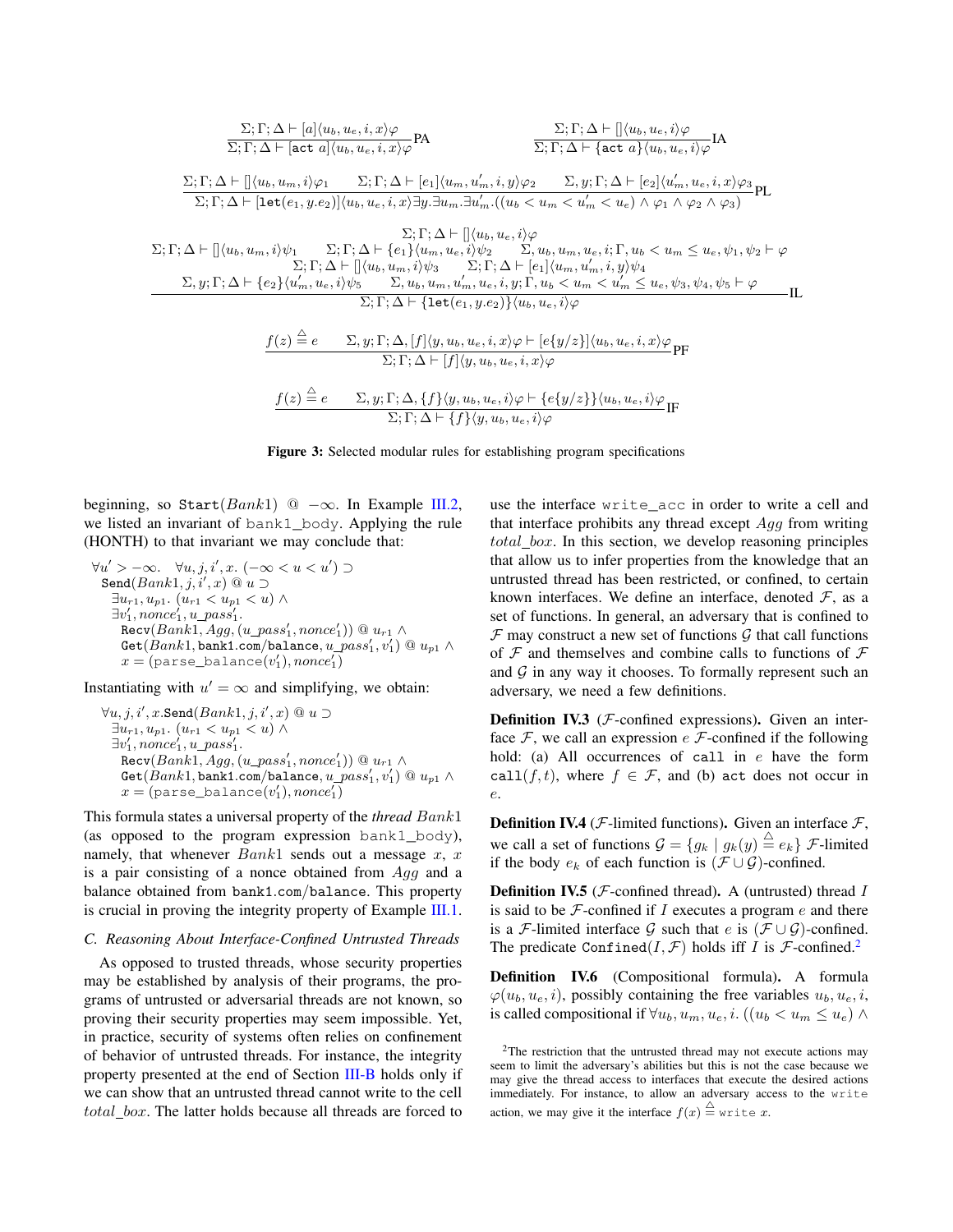$\varphi(u_b, u_m, i) \wedge \varphi(u_m, u_e, i)) \supset \varphi(u_b, u_e, i).$ 

Roughly, a formula  $\varphi(u_b, u_e, i)$  describing some property over an interval  $(u_b, u_e)$  is compositional if whenever the formula holds on two adjoining intervals, it also holds on the union of the intervals. In general, if  $\varphi(u_h, u_e, i)$  encodes the fact that a safety property holds throughout the interval  $(u_b, u_e]$ , then  $\varphi(u_b, u_e, i)$  will be compositional.

We codify our reasoning principles for untrusted, interface-confined threads in the following rule:

$$
(\varphi(u_b, u_e, i) \text{ compositional}) \qquad \qquad \vdots \Gamma; \qquad \Gamma; \qquad \qquad [\langle u_b, u_e, i \rangle \varphi(u_b, u_e, i) \qquad \qquad \forall f \in \mathcal{F}. \ (\cdot; \Gamma; \cdot \vdash \{f\} \langle y, u_b, u_e, i \rangle \varphi(u_b, u_e, i))
$$
\n
$$
\qquad \qquad \forall f \in \mathcal{F}. \ (\cdot; \Gamma; \cdot \vdash [f] \langle y, u_b, u_e, i, x \rangle \varphi(u_b, u_e, i))
$$
\n
$$
\qquad \qquad \Sigma; \Gamma \vdash \text{Confined}(I, \mathcal{F})
$$
\n
$$
\qquad \qquad \Sigma; \Gamma, \Gamma' \vdash \forall u_e. \ \varphi(-\infty, u_e, I)
$$
\nRES

The informal justification for the rule (RES) is that, owing to its confinement to  $\mathcal{F}$ , the reduction of  $I$  up to any time point  $u_e$  can be split into calls to functions in  $\mathcal F$  interspersed with administrative reductions of the adversary's choosing. Since  $\varphi$  is a partial correctness assertion of all functions in  $F$  (fourth premise) and administrative reductions (second premise), as well an invariant of all functions in  $\mathcal F$  (third premise), it must hold over all these splits. Therefore, due to the compositionality of  $\varphi$  (first premise),  $\varphi(-\infty, u_e, I)$ must hold. The formal justification of this rule is a nontrivial part of the soundness theorem (Section  $V$ ) because we must consider all  $F$ -confined programs that the thread  $I$ may execute.

Example IV.7. An important property needed in the proof of the integrity property of Example  $III.1$  is the following:

$$
\forall i, v, u. \ \mathtt{Write}(i, total\_box, v) \ @ \ u \supset i = Agg
$$

Since this property speaks of all threads  $i$ , it requires reasoning about untrusted threads. Here, we show that if all threads are confined to the interfaces send\_auth, write\_acc, read\_acc and the following two interfaces that mimic the recv and get actions, then this property can be established using the rule (RES).

$$
\texttt{recv\_i}(x) \stackrel{\triangle}{=} \texttt{recv } x \qquad \texttt{get\_i}(x) \stackrel{\triangle}{=} \texttt{get } x
$$

Define the set  $F = \{send\_auth, write\_acc, read\_acc,$ recv\_i, get\_i}. Assume that  $\forall i$ . Confined $(i, \mathcal{F})$ . Due to the fact that the access control matrix allows only  $Agg$ to write cell  $total\_box$ , it can be shown that the following hold:

$$
\forall f \in \mathcal{F}. (\{f\}\langle y, u_b, u_e, i\rangle
$$
  

$$
\forall v, u. ((u_b < u \le u_e) \land \text{Write}(i, total\_box, v) \text{ @ } u)
$$
  

$$
\supset i = Agg)
$$
  

$$
\forall f \in \mathcal{F}. ([f]\langle y, u_b, u_e, i, x\rangle
$$
  

$$
\forall v, u. ((u_b < u \le u_e) \land \text{Write}(i, total\_box, v) \text{ @ } u)
$$
  

$$
\supset i = Agg)
$$
  

$$
[] \langle u_b, u_e, i\rangle
$$
  

$$
\forall v, u. ((u_b < u \le u_e) \land \text{Write}(i, total\_box, v) \text{ @ } u)
$$
  

$$
\supset i = Agg
$$

Further,  $\forall v, u. ((u_b < u \leq u_e) \land \text{Write}(i, total\_box, v) \ @$  $u) \supset i = Agg$  is compositional by definition. Therefore, by rule (RES) we may derive that

$$
\forall i. \forall u_e. \forall v, u. ((-\infty < u \leq u_e) \land \text{Write}(i, total\_box, v) \text{ @ } u)
$$
  

$$
\supset i = Agg
$$

Choosing  $u_e = \infty$  and simplifying, we obtain the required property  $\forall i, v, u$ . Write $(i, total\_box, v) \ @ \ u \supset i = Aqq$ . The reader may observe that if untrusted threads are not confined to the interface set  $\mathcal F$ , then this property may not hold. For instance, if an untrusted thread has access to the write action through some other interface that does not check the access control matrix, then the invariants in the premise of the (RES) rule may not hold.

*Proof of Integrity Property of Example III.1:* The integrity property from Example III.1 can be proved using the inference rules presented in this section, assuming that all untrusted threads are confined to the interface set  $\mathcal F$  defined in Example IV.7. Details of the proof are in Appendix F. Briefly, the proof relies on the property of the trusted thread  $Bank1$  derived in Example IV.2 using the (HONTH) rule, and similarly derived properties about the threads Bank2 and Agg. We also need the property of untrusted threads derived in Example IV.7 using the (RES) rule and a similarly derived property that any message purportedly sent by thread I was actually sent by thread  $I$ , i.e, the absence of sender-id spoofing. This property is a consequence of the fact that the only function in  $F$  that contains a send action, namely send auth, ensures that the sender-id in an outgoing message is set correctly to the actual sender.

#### V. SEMANTICS AND SOUNDNESS THEOREM

In this section, we formally define the trace semantics of temporal formulas  $\varphi$  and assertions  $\mu$  and show that our proof rules are sound, i.e, any formula or assertion proved using the rules is valid in the semantics. This provides foundational justification for the reasoning principles of Section IV.

*Semantics:* Since our programming model and the logic of programs are parametric in the syntax of terms and predicates, we assume that interpretations of these entities are given. Let  $\llbracket t \rrbracket$  denote the semantic interpretation of the term t in some domain and let  $\dot{=}$  denote equality in the domain. For interpreting atomic formulas, we assume the existence of a Boolean valued function  $V(T, u, p)$  (T is a trace,  $u$  is a ground time point, and  $p$  is a ground atomic formula) such that  $[[t]] \doteq [[t']]$  implies  $V(T, u, p\{t/x\}) =$  $V(\mathcal{T}, u, p\{t'/x\})$ . Given these assumptions, we may define the semantics  $T \models \varphi$  of ground temporal formulas  $\varphi$  in a standard manner (see Appendix C for details).

In order to define semantics of assertions, we need a notion of the suffix of a trace, also called a subtrace.

**Definition V.1** (Subtraces). Let  $T$  be the trace

$$
\xrightarrow{u_0} \mathcal{C}_0 \xrightarrow{u_1} \mathcal{C}_1 \dots \xrightarrow{u_n} \mathcal{C}_n
$$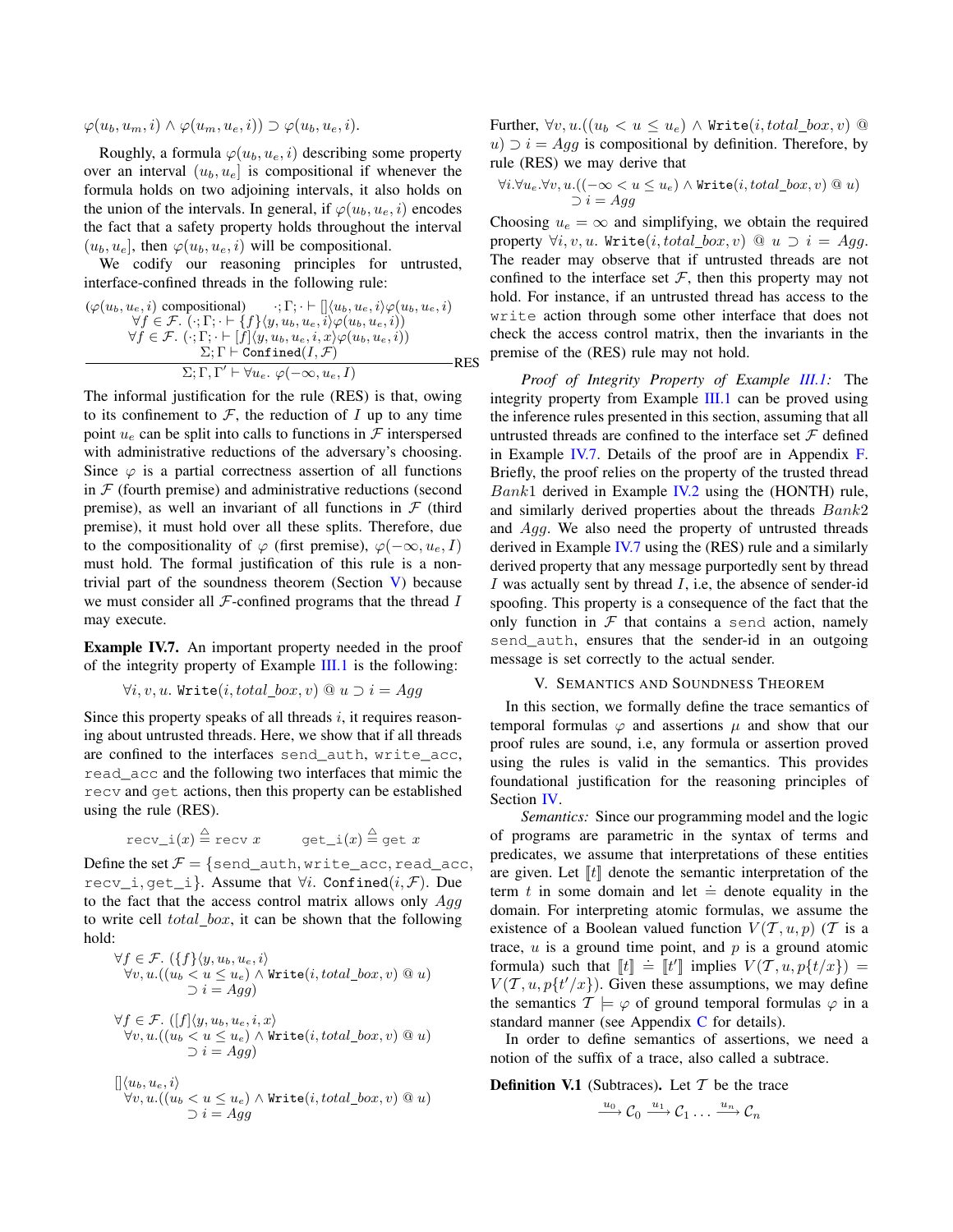For any  $k \geq 0$ , we define the truncation of T to k, written trunc(T, k) as the trace which contains only the last  $k+1$ configurations of T. If  $k > n$  then  $\text{trunc}(T, k) = T$ .

Semantics of ground assertions  $\mu$  are represented through the judgment  $\mathcal{T}, n \models \mu$ , which roughly means that the assertion  $\mu$  holds in the subtrace  $\text{trunc}(\mathcal{T}, n)$ . The additional information  $n$  is needed to prove soundness for recursive functions. One representative clause of the definition of  $\mathcal{T}, n \models \mu$  is shown below; others are listed in Appendix C. -  $\mathcal{T}, n \models \{e\} \langle u_b, u_e, i \rangle \varphi$  holds iff  $\mathcal{T}$  $\varphi \{u'_b/u_b\} \{u'_e/u_e\} \{I/i\}$  whenever the following

pattern matches the subtrace  $trunc(T, n)$  for some  $u' < u'_b$ , there is no reduction in thread I in the interval  $(u', u'_b]$ , and the stack of I has suffix K in the interval  $(u'_b, u'_e]$ .

$$
\cdots
$$
  

$$
\stackrel{u'}{\longrightarrow} \quad \sigma \triangleright I \ ; K \ ; e
$$

Finally, we define semantics of hypothetical judgments of the proof system.

- $\mathcal{T} \models (\Sigma; \Gamma \vdash \varphi)$  if for every grounding substitution  $\theta$ with domain  $\Sigma$ ,  $\mathcal{T} \models \Gamma \theta$  implies  $\mathcal{T} \models \varphi \theta$ .
- $\mathcal{T} \models (\Sigma; \Gamma; \Delta \vdash \mu)$  if for every grounding substitution  $θ$  with domain Σ and every *n*,  $T \models Γθ$  and  $T, n \models Δθ$ imply  $\mathcal{T}, n \models \mu \theta$ .

*Soundness:* Assuming that the axioms chosen to reason about the assertions  $[a](u_b, u_e, i, x)\varphi$  and  $\langle (u_b, u_e, i \rangle)$  are valid in the semantics, we can show that any hypothetical judgment established using the proof system of Section IV is semantically valid. As a result, any instance of our reasoning principles is sound if we choose sound axioms for actions and administrative reductions.

Theorem V.2 (Soundness). *Suppose that each assumed axiom (e.g, about the assertions*  $[a] \langle u_b, u_e, i, x \rangle \varphi$  *and*  $\langle \phi | \langle u_b, u_e, i \rangle \varphi \rangle$  *is sound. Then for every*  $\mathcal{T}$ *,* 

- 1)  $\Sigma: \Gamma \vdash \varphi$  *implies*  $\mathcal{T} \models (\Sigma: \Gamma \vdash \varphi)$ *.*
- 2)  $\Sigma$ ;  $\Gamma$ ;  $\Delta \vdash \mu$  *implies*  $\mathcal{T} \models (\Sigma; \Gamma; \Delta \vdash \mu)$ *.*

The proof of soundness proceeds by a lexicographic induction, first on the maximum number of (RES) rules in any path in the given derivation, and then on the depth of the derivation. A simpler, more obvious induction on the depth of the derivation does not work because in the (RES) rule the proof that the program  $e$  being executed by the thread  $I$ satisfies invariant  $\varphi$  may be arbitrarily deeper than the proofs of the premises. Another technical difficulty arises due to the possibility of recursive functions: for the rules (PF) and (IF) of Figure 3, we must subinduct on the number  $n$  in the definition of  $\mathcal{T}, n \models \mu$ . Appendix D shows the proof of soundness for these critical cases.

# VI. RELY-GUARANTEE REASONING

Often, a security property relies on specific behavior of threads that can be ascertained only if the security property itself holds. For instance, in the HRU model of access control [34], where an access control matrix prevents its own modification, the property that a certain access is not allowed may rely on the matrix preventing untrusted threads from creating a corresponding entry in it. Similarly, the analysis of secrecy of keys in security protocols often relies both on the keys having remained secret in the past and on trusted threads performing only stipulated actions [27].

The rely-guarantee method is a general technique for proving such properties for concurrently executing threads [1, 2, 35]. Summarily, suppose  $\varphi$  is a property of state. The rely-guarantee method envisages that in order to show that  $\varphi$  holds in all states of the system's execution, it suffices to prove the following three properties:

- (A)  $\varphi$  holds initially.
- (B) There is a class of properties  $\psi(i)$ , indexed by threads i, such that for any action that i may perform, if  $\varphi$ holds in the state preceding the action, then  $\psi(i)$  holds immediately after i executes the action.
- (C) If  $\varphi$  holds in a state and  $\psi(i)$  holds in the next state for all i, then  $\varphi$  holds in the next state.

Here, we show how, for a wide class of properties, the rely-guarantee technique is a special case of the reasoning principles presented in Section IV. Suppose  $\varphi(u)$  is a property that we wish to establish for all time points  $u$ . Assume that there is a set of threads identified by the predicate  $\iota(i)$  and a thread-specific property  $\psi(u, i)$  such that the following analogues of the properties  $(A)$ – $(C)$  hold:

$$
(1) \varphi(-\infty)
$$

(2)  $\forall i, u. \ (\iota(i) \wedge \forall u' < u. \ \varphi(u')) \supset \psi(u, i)$ 

(3) 
$$
(\varphi(u_1) \land \neg \varphi(u_2) \land (u_1 < u_2)) \supset
$$
  
\n $\exists i, u_3. (u_1 < u_3 \le u_2) \land \iota(i) \land \neg \psi(u_3, i) \land$   
\n $\forall u_4 \in (u_1, u_3). \varphi(u_4)$ 

Then, we can prove in the proof system of Section IV that  $\forall u. \varphi(u).$ 

Theorem VI.1 (Rely-guarantee). *Conditions (1)–(3) as above imply*  $\forall u$ .  $\varphi(u)$  *in the proof system of Section IV.* 

*Proof:* The proof follows by a straightforward analysis in the temporal logic. See Appendix  $E$  for details.

In general, condition (2) is analogous to property (B) and it may be established through invariants. For instance, if  $u(i) = i \in \mathcal{I}$ , where  $\mathcal{I}$  is a set of trusted threads, then by rule (HONTH), condition (2) holds if the following assertion holds for all programs  $e$  that threads in  $\mathcal I$  may execute.

$$
\{e\}\langle u_b, u_e, i\rangle \ \forall u \in (u_b, u_e]. \ (\forall u' < u. \ \varphi(u')) \supset \psi(u, i)
$$

Condition (3) means that if there is violation of  $\varphi$  at time  $u_2$ but this was not the case at time  $u_1$  then is must be a first violation at time  $u_3$  that is caused due to a violation of the thread specific property by some thread satisfying  $\iota$ . This is stronger than property (C), but holds for state properties that satisfy (C). In practice, condition (3) may be established either as a sound axiom, or through other proof rules.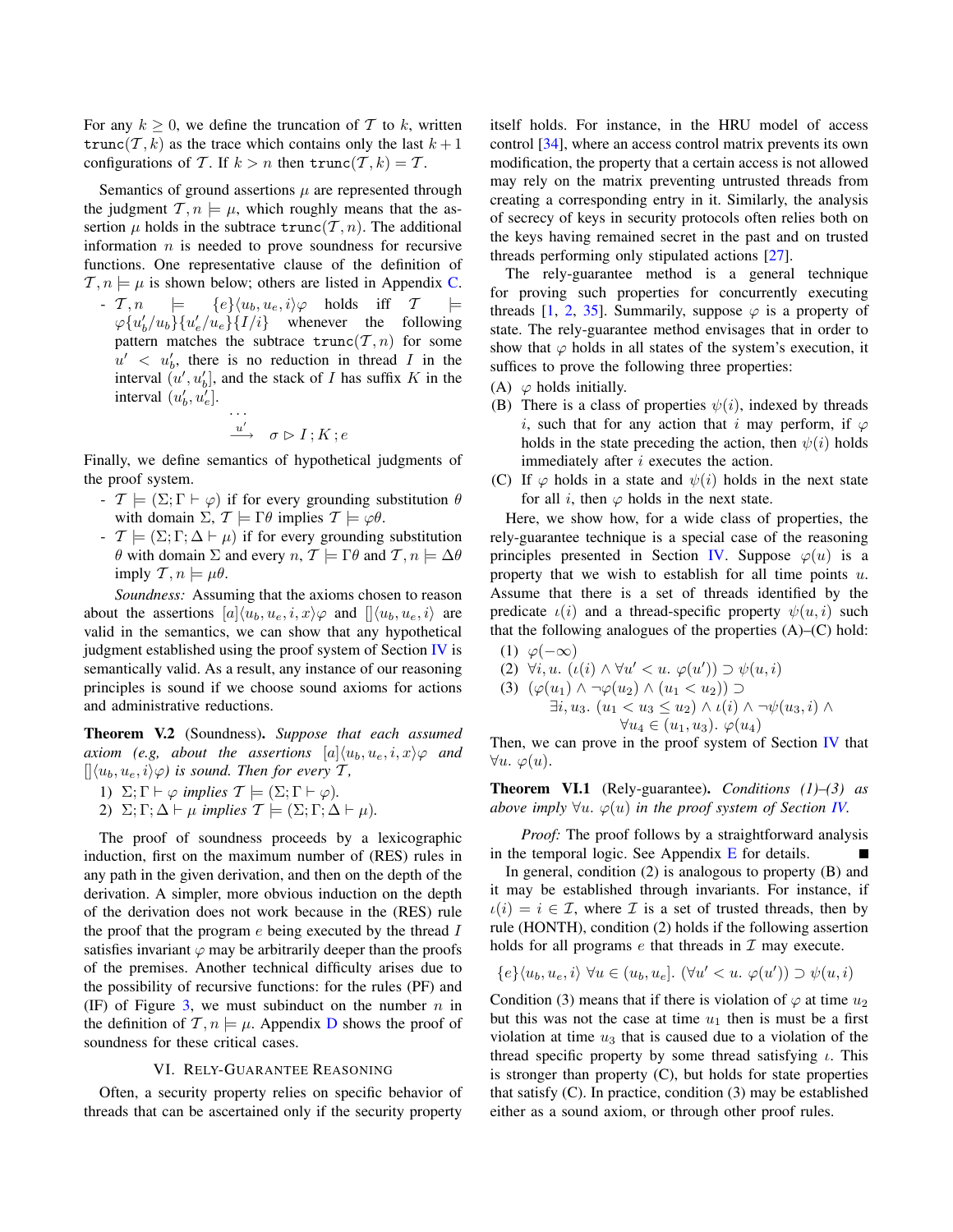*Analysis of secrecy in the Kerberos V5 protocol:* We have used the rely-guarantee method outlined here to prove secrecy of the shared key generated by the authentication server during the Kerberos V5 protocol. Our proof is similar to a prior proof of the same property written in Protocol Composition Logic (PCL) [27]. The PCL proof uses a secrecy induction through a rule called (NET), which is an instance of our rely-guarantee technique if we choose  $\varphi$  to be the PCL predicate SafeNet and  $\psi$  to be the PCL predicate SendsSafeMsg. Consequently, the proof shows that secrecy analysis in PCL is a special case of rely-guarantee reasoning in our framework. Details of the analysis are in Appendix G.

# VII. FUTURE WORK

This paper makes significant progress towards developing a systematic foundation for compositional system security. We plan to extend this work in several directions. So far, we have considered reasoning principles for first-order programs where code cannot be passed as arguments or returned from expressions. However, many systems rely on passing code either as data or through pointers. To model and to establish security properties of such applications, we propose to extend the formalism with higher-order constructs and develop associated compositional reasoning principles. While this paper has focused on the technical foundations of the theory, we plan to apply this framework to develop a systematic basis for web security, to formalize attacker models for web browsers proposed in the literature [7] and develop new ones, and to build an understanding of relevant security policies, end-to-end security properties, attacks in the wild, and ways to defend and prove web applications secure against these attacks.

*Acknowledgments:* This work was partially supported by the U.S. Army Research Office contract on Perpetually Available and Secure Information Systems (DAAD19-02-1- 0389) to CMUs CyLab, the NSF Science and Technology Center TRUST, and the NSF CyberTrust grant "Realizing Verifiable Security Properties on Untrusted Computing Platforms". Jason Franklin is supported in part by an NSF Graduate Research Fellowship.

# **REFERENCES**

- [1] J. Misra and K. M. Chandy, "Proofs of networks of processes," *IEEE Transactions on Software Engineering*, vol. 7, no. 4, pp. 417–426, 1981.
- [2] C. B. Jones, "Tentative steps toward a development method for interfering programs," *ACM Transactions on Programming Languages and Systems (TOPLAS)*, vol. 5, no. 4, pp. 596–619, 1983.
- [3] S. Bellovin, "Security challenges," in *1st ITI Workshop on Dependability and Security*, 2004, panel: Grand challenges and open questions in trusted systems.
- [4] J. C. Mitchell, "Programming language methods in computer security," in *Proceedings of the 28th ACM*

*SIGPLAN-SIGACT Symposium on Principles of Programming Languages (POPL)*, 2001, pp. 1–3.

- [5] J. M. Wing, "A call to action: Look beyond the horizon," *IEEE Security & Privacy*, vol. 1, no. 6, pp. 62–67, 2003.
- [6] A. Barth, C. Jackson, and J. C. Mitchell, "Robust" defenses for cross-site request forgery," in *Proceedings of the 15th ACM Conference on Computer and Communications Security (CCS 2008)*, 2008, pp. 75–88.
- [7] ——, "Securing frame communication in browsers," in *Proceedings of the 17th USENIX Security Symposium*, 2008, pp. 17–30.
- [8] C. Jackson, A. Barth, A. Bortz, W. Shao, and D. Boneh, "Protecting browsers from DNS rebinding attacks," 2007, pp. 421–431.
- [9] S. Chen, Z. Mao, Y.-M. Wang, and M. Zhang, "Prettybad-proxy: An overlooked adversary in browsers' HTTPS deployments," in *Proceedings of the 30th IEEE Symposium on Security and Privacy*, 2009, pp. 347– 359.
- [10] C. Jackson and A. Barth, "Forcehttps: protecting highsecurity web sites from network attacks," in *Proceedings of the 17th International Conference on World Wide Web (WWW)*, 2008, pp. 525–534.
- [11] C. Meadows and D. Pavlovic, "Deriving, attacking and defending the gdoi protocol," in *Proceedings of the 9th European Symposium on Research in Computer Security (ESORICS)*, 2004, pp. 53–72.
- [12] N. Asokan, V. Niemi, and K. Nyberg, "Man-in-themiddle in tunnelled authentication protocols," in *Security Protocols Workshop*, 2003, pp. 28–41.
- [13] J. C. Mitchell, V. Shmatikov, and U. Stern, "Finitestate analysis of ssl 3.0," in *SSYM'98: Proceedings of the 7th conference on USENIX Security Symposium*, 1998, pp. 16–16.
- [14] D. Kuhlman, R. Moriarty, T. Braskich, S. Emeott, and M. Tripunitara, "A correctness proof of a mesh security architecture," in *Proceedings of the 21st IEEE Computer Security Foundations Symposium (CSF)*, 2008, pp. 315–330.
- [15] D. Tsafrir, T. Hertz, D. Wagner, and D. Da Silva, "Portably solving file tocttou races with hardness amplification," in *FAST'08: Proceedings of the 6th USENIX Conference on File and Storage Technologies*, 2008, pp. 1–18.
- [16] X. Cai, Y. Gui, and R. Johnson, "Exploiting Unix filesystem races via algorithmic complexity attacks," in *SP '09: Proceedings of the 2009 30th IEEE Symposium on Security and Privacy*, 2009, pp. 27–41.
- [17] D. McCullough, "A hookup theorem for multilevel security," *IEEE Transactions on Software Engineering*, vol. 16, no. 6, pp. 563–568, 1990.
- [18] H. Mantel, "On the composition of secure systems," in *SP '02: Proceedings of the 2002 IEEE Symposium on*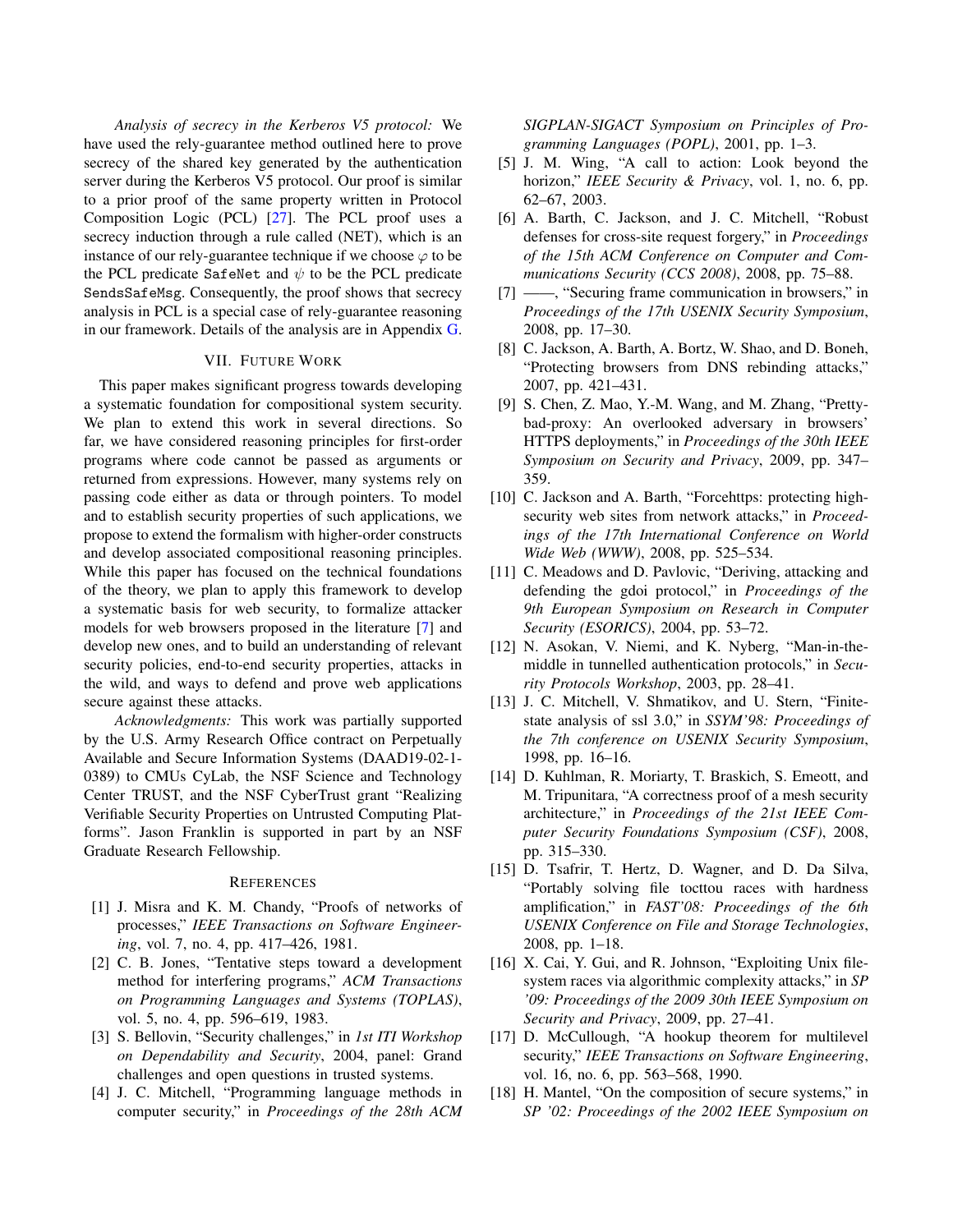*Security and Privacy*. Washington, DC, USA: IEEE Computer Society, 2002, pp. 88–101.

- [19] J. McLean, "Security models and information flow," in *IEEE Symposium on Security and Privacy*, 1990, pp. 180–189.
- [20] J. D. Guttman and F. J. Thayer, "Protocol independence" through disjoint encryption," in *CSFW*, 2000, pp. 24– 34.
- [21] R. Canetti, "Universally composable security: A new paradigm for cryptographic protocols," in *FOCS*, 2001, pp. 136–145.
- [22] B. Pfitzmann and M. Waidner, "A model for asynchronous reactive systems and its application to secure message transmission," in *IEEE Symposium on Security and Privacy*, 2001, pp. 184–.
- [23] A. Datta, A. Derek, J. C. Mitchell, and D. Pavlovic, "A derivation system and compositional logic for security protocols," *Journal of Computer Security*, vol. 13, no. 3, pp. 423–482, 2005.
- [24] K. Bhargavan, C. Fournet, and A. D. Gordon, "Modular verification of security protocol code by typing," in *Proceedings of the 37th ACM SIGACT-SIGPLAN Symposium on Principles of Programming Languages (POPL)*, 2010, to appear.
- [25] V. Cortier and S. Delaune, "Safely composing security protocols," *Formal Methods in System Design*, vol. 34, no. 1, pp. 1–36, 2009.
- [26] A. Datta, A. Derek, J. C. Mitchell, and A. Roy, "Protocol Composition Logic (PCL)," *Electronic Notes in Theoretical Computer Science*, vol. 172, pp. 311– 358, 2007.
- [27] A. Roy, A. Datta, A. Derek, J. C. Mitchell, and S. Jean-Pierre, "Secrecy analysis in protocol composition logic," in *Formal Logical Methods for System Security and Correctness*. IOS Press, 2008.
- [28] C. He, M. Sundararajan, A. Datta, A. Derek, and J. C. Mitchell, "A modular correctness proof of IEEE 802.11i and TLS," in *CCS '05: Proceedings of the 12th ACM Conference on Computer and Communications Security*, 2005, pp. 2–15.
- [29] A. Datta, J. Franklin, D. Garg, and D. Kaynar, "A logic of secure systems and its application to trusted computing," in *Proceedings of the 30th IEEE Symposium on Security and Privacy (Oakland)*, 2009, pp. 221–236.
- [30] B. Alpern and F. B. Schneider, "Recognizing safety and liveness," *Distributed Computing*, vol. 2, no. 3, pp. 117–126, 1987.
- [31] J. Reed, "A hybrid logical framework," Ph.D. dissertation, Carnegie Mellon University, 2009.
- [32] P. Blackburn, "Representation, reasoning, and relational structures: A hybrid logic manifesto," *Logic Journal of IGPL*, vol. 8, no. 3, pp. 339–365, 2000.
- [33] A. Nanevski, G. Morrisett, and L. Birkedal, "Hoare type theory, polymorphism and separation," *Journal of*





*Functional Programming*, vol. 18, no. 5&6, pp. 865– 911, 2008.

- [34] M. A. Harrison, W. L. Ruzzo, and J. D. Ullman, "Protection in operating systems," *Communications of the ACM*, vol. 19, no. 8, pp. 461–471, 1976.
- [35] X. Feng, R. Ferreira, and Z. Shao, "On the relationship between concurrent separation logic and assumeguarantee reasoning," in *Programming Languages and Systems, Proceedings of the 16th European Symposium on Programming (ESOP)*, 2007, pp. 173–188.

# APPENDIX A.

# OPERATIONAL SEMANTICS

The operational semantics of the programming language are shown in Figure 4.

#### APPENDIX B.

PROOF SYSTEM FOR THE LOGIC OF PROGRAMS

The proof system of the logic of programs is summarized in Figures 5–7.

#### APPENDIX C.

#### SEMANTICS OF FORMULAS AND ASSERTIONS

Our main semantic relations take the form  $\mathcal{T} \models \varphi$  and  $\mathcal{T}, n \models \mu$ . The former means that the *ground* ordinary formula  $\varphi$  holds on trace T. T,  $n \models \mu$  is explained later. We define these relations by induction on  $\varphi$  and  $\mu$ . Semantics for formulas with free variables are a special case of semantics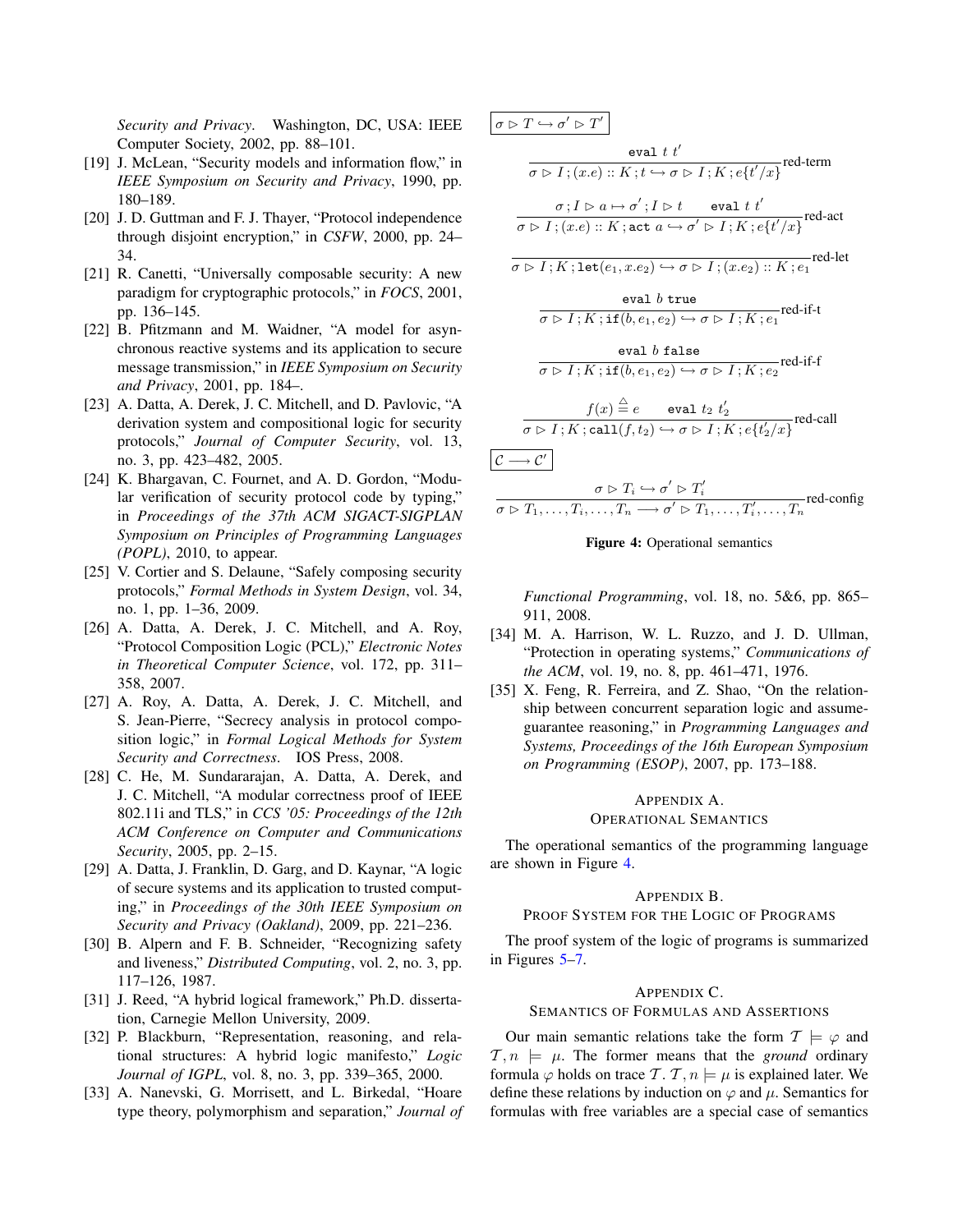Temporal formulas

$$
\frac{\overline{\Sigma}; \Gamma, \varphi \vdash \varphi} \text{hypO} \qquad \frac{\Sigma; \Gamma \vdash t = t' \qquad \Sigma; \Gamma \vdash \varphi \{t/x\}}{\Sigma; \Gamma \vdash u_1 \le u_2 \qquad \Sigma; \Gamma \vdash u_2 \le u_3} \text{timeT}
$$
\n
$$
\frac{\Sigma; \Gamma \vdash u_1 \le u_2 \qquad \Sigma; \Gamma \vdash u_2 \le u_3}{\Sigma; \Gamma \vdash u_1 \le u_3} \text{timeT}
$$
\n
$$
\frac{\Sigma; \Gamma \vdash u_1 \le u_2 \qquad \Sigma; \Gamma \vdash u_2 \le u_3}{\Sigma; \Gamma \vdash (u_1 \le u_2) \land (u_2 \le u_1)) \supset u_1 = u_2} \text{timeAS}
$$
\n
$$
\frac{\Sigma; \Gamma \vdash \varphi \qquad \Sigma; \Gamma, \varphi \vdash \varphi'}{\Sigma; \Gamma \vdash \varphi'} \text{cutOO} \qquad \frac{\Sigma; \Gamma \vdash \varphi \qquad \Sigma; \Gamma, \varphi \vdash \varphi'}{\Sigma; \Gamma \vdash \varphi \land \psi} \text{ML}
$$
\n
$$
\frac{\Sigma; \Gamma \vdash \varphi \qquad \Sigma; \Gamma \vdash \varphi \land \psi}{\Sigma; \Gamma \vdash \varphi \land \psi} \text{ML}
$$
\n
$$
\frac{\Sigma; \Gamma \vdash \varphi \qquad \Sigma; \Gamma \vdash \varphi \land \psi}{\Sigma; \Gamma \vdash \varphi \land \psi} \text{ML}
$$
\n
$$
\frac{\Sigma; \Gamma \vdash \varphi \land \psi}{\Sigma; \Gamma \vdash \varphi \land \psi} \text{ML}
$$
\n
$$
\frac{\Sigma; \Gamma \vdash \varphi \land \psi}{\Sigma; \Gamma \vdash \varphi \land \psi} \text{ML}
$$
\n
$$
\frac{\Sigma; \Gamma \vdash \varphi \land \psi}{\Sigma; \Gamma \vdash \varphi \land \psi} \text{ML}
$$
\n
$$
\frac{\Sigma; \Gamma \vdash \varphi \land \psi}{\Sigma; \Gamma \vdash \varphi \land \psi} \text{ML}
$$
\n
$$
\frac{\Sigma; \Gamma \vdash \varphi \land \psi}{\Sigma; \Gamma \vdash \varphi \land \psi} \text{ML}
$$
\n
$$
\frac{\Sigma; \Gamma \vdash \varphi
$$

Figure 5: Proof System, part 1

for hypothetical judgments, which are explained later in this section.

**Definition C.1** (Subtraces). Let  $T$  be the trace

$$
\xrightarrow{u_0} \mathcal{C}_0 \xrightarrow{u_1} \mathcal{C}_1 \dots \xrightarrow{u_n} \mathcal{C}_n
$$

For any  $k \geq 0$ , we define the truncation of T to k, written trunc(T, k) as the trace which contains only the last  $k + 1$ configurations of  $T$ . More precisely,

- If  $k \geq n$ , then  $\text{trunc}(\mathcal{T}, k)$  equals  $\mathcal{T}$ .
- If  $k < n$ , then  $\text{trunc}(\mathcal{T}, k)$  is the trace:

 $\stackrel{u_{n-k}}{\longrightarrow} \mathcal{C}_{n-k} \stackrel{u_{n-k+1}}{\longrightarrow} \mathcal{C}_{n-k+1} \ldots \stackrel{u_n}{\longrightarrow} \mathcal{C}_n$ 

Note that  $trunc(T, k)$  is not a trace in the strictest sense since it does not have the auxiliary information that may be associated with  $T$ . It is only a sequence of actions, and may not be used to interpret formulas.

*Semantics of terms and predicates:* Since the language and the logic are parametric in the syntax of terms and predicates, we must make some assumptions about interpretations of these entities. Let  $\llbracket t \rrbracket$  denote the semantic interpretation of the term t. Let  $t = t'$  mean that t and t' are syntactically equal.

- Every closed term  $t$  evaluates (in the semantics) to a closed term  $\llbracket t \rrbracket$ . The following are assumed to hold:
	- If eval t t', then  $[[t]] \doteq [[t']]$ . Note that given a semantic definition of  $\lbrack \cdot \rbrack$ , this clause imposes a constraint on eval.
	- $\llbracket \llbracket t \rrbracket \rrbracket = \llbracket t \rrbracket$
	- If  $[[t_1]] \doteq [[t_2]]$ , then  $[[t_1/x]] \doteq [[t_1/x]]$ .
- There is a Boolean-valued function  $V(T, u, p)$  which given a trace  $\mathcal T$ , a time point  $u$ , and a ground atomic

formula p, states whether p holds on  $T$  at time u or not. We require the following:

- If  $[[t]] \doteq [t'],$  then  $V(\mathcal{T}, u, p\{t/x\}) =$  $V(\mathcal{T}, u, p\{t'/x\}).$ 

*Semantics of temporal formulas:*

- $\mathcal{T} \models t_1 = t_2 \text{ iff } [t_1] \doteq [t_2]$ .
- $\mathcal{T} \models u_1 \leq u_2$  iff  $u_1$  is less than or equal to  $u_2$  in the usual order on real numbers.
- $\mathcal{T} \models p \mathcal{Q} u$  iff  $V(\mathcal{T}, u, p)$ .
- $\mathcal{T} \models \varphi \land \psi$  iff  $\mathcal{T} \models \varphi$  and  $\mathcal{T} \models \psi$ .
- $\mathcal{T} \models \varphi \lor \psi$  iff  $\mathcal{T} \models \varphi$  or  $\mathcal{T} \models \psi$ .
- $\mathcal{T} \models \varphi \supset \psi$  iff  $\mathcal{T} \not\models \varphi$  or  $\mathcal{T} \models \psi$ .
- $\mathcal{T} \models \top$  always.
- $\mathcal{T} \models \bot$  never.
- $\mathcal{T} \models \forall x \cdot \varphi$  iff for every ground term  $t, \mathcal{T} \models \varphi\{t/x\}.$
- $\mathcal{T} \models \exists x.\varphi$  iff there is a ground term  $t, \mathcal{T} \models \varphi\{t/x\}.$

*Semantics of assertions:* The semantic relation for assertions has the form  $\mathcal{T}, n \models \mu$ . *n* restricts matching to the subtrace containing the last  $n + 1$  states of the trace only. This is needed to inductively establish soundness for recursive functions.

- $\mathcal{T}, n \models \left[ \left| \langle u_b, u_e, i \rangle \varphi \right| \right]$  iff whenever in subtrace  $trunc(T, n)$  thread I has no effectual reduction in the interval  $(u'_b, u'_e)$ , it is the case that  $\mathcal{T} \models$  $\varphi\{u'_b/u_b\}\{u'_e/u_e\}\{I/i\}.$
- $\mathcal{T}, n \models [a] \langle u_b, u_e, i, x \rangle \varphi$  iff whenever in subtrace trunc $(T, n)$  the active expression in I at time  $u'_b$ is act a, and at time  $u'_e$  this action a reduces returning term  $t$  to its continuation, it is the case that  $\mathcal{T} \models \varphi \{u'_b/u_b\} \{u'_e/u_e\} \{I/i\} \{t/x\}$ . More precisely,  $\mathcal{T}, n \models [a] \langle u_b, u_e, i, x \rangle \varphi$  holds iff  $\mathcal{T} \models$  $\varphi\{u'_b/u_b\}\{u'_e/u_e\}\{I/i\}\{t/x\}$  whenever the following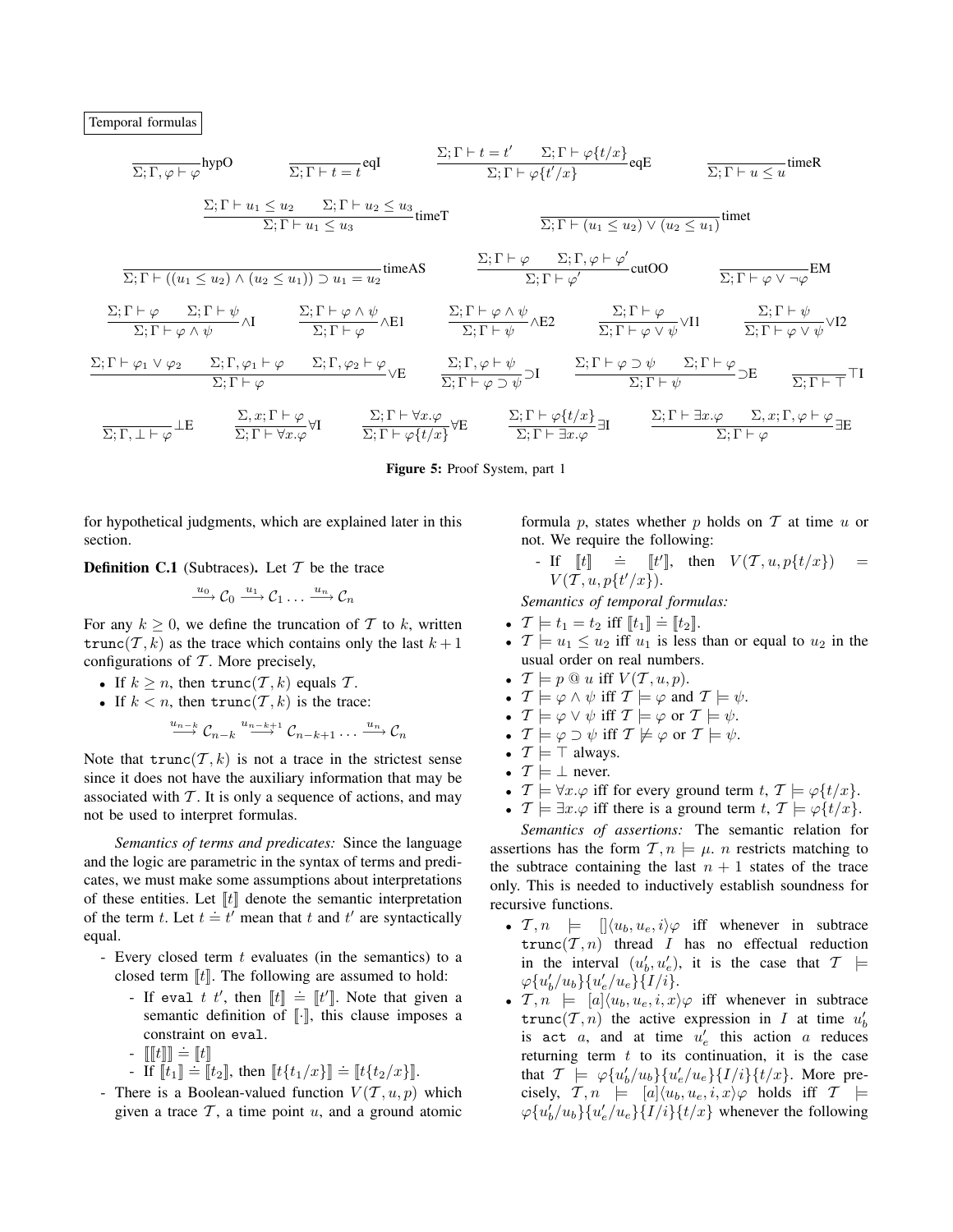| $\frac{\Sigma; \Gamma; \Delta \vdash [](u_b, u_e, i) \varphi}{\Sigma; \Gamma; \Delta \vdash [t](u_b, u_e, i, x) \varphi \wedge (x = t)} \text{PT}$<br>$\frac{\Sigma; \Gamma; \Delta \vdash [a] \langle u_b, u_e, i, x \rangle \varphi}{\Sigma; \Gamma; \Delta \vdash [\texttt{act } a] \langle u_b, u_e, i, x \rangle \varphi} \mathsf{PA}$                                                                                                                                                                                                                                                                                                                                    |  |  |  |  |  |
|--------------------------------------------------------------------------------------------------------------------------------------------------------------------------------------------------------------------------------------------------------------------------------------------------------------------------------------------------------------------------------------------------------------------------------------------------------------------------------------------------------------------------------------------------------------------------------------------------------------------------------------------------------------------------------|--|--|--|--|--|
| $\frac{\Sigma; \Gamma; \Delta \vdash [\langle u_b, u_m, i \rangle \varphi_1 \qquad \Sigma; \Gamma; \Delta \vdash [e_1] \langle u_m, u'_m, i, y \rangle \varphi_2 \qquad \Sigma, y; \Gamma; \Delta \vdash [e_2] \langle u'_m, u_e, i, x \rangle \varphi_3}{\Sigma; \Gamma; \Delta \vdash [\texttt{let}(e_1, y.e_2)] \langle u_b, u_e, i, x \rangle \exists y. \exists u_m. \exists u'_m. ((u_b < u_m < u'_m < u_e) \land \varphi_1 \land \varphi_2 \land \varphi_3)}\text{PL}$                                                                                                                                                                                                  |  |  |  |  |  |
| $\frac{\Sigma;\Gamma;\Delta\vdash[\langle u_b,u_m,i\rangle\varphi_1\qquad \Sigma;\Gamma;\Delta\vdash [e_1]\langle u_m,u_e,i,x\rangle\varphi_2\qquad \Sigma;\Gamma;\Delta\vdash [e_2]\langle u_m,u_e,i,x\rangle\varphi_3}{\Sigma;\Gamma;\Delta\vdash[\mathbf{if}(b,e_1,e_2)]\langle u_b,u_e,i,x\rangle\exists u_m.((u_b < u_m < u_e) \wedge \varphi_1\wedge(b\supset\varphi_2)\wedge((\neg b)\supset\varphi_3))} \mathbf{PI}$                                                                                                                                                                                                                                                   |  |  |  |  |  |
| $\frac{\Sigma; \Gamma; \Delta \vdash [\hspace{-0.04cm}[ \langle u_b, u_m, i \rangle \varphi_1 \quad \Sigma; \Gamma; \Delta \vdash [f] \langle y, u_m, u_e, i, x \rangle \varphi_2 \qquad \  \, \\ \overline{\Sigma; \Gamma; \Delta \vdash [ \text{call}(f, t_2)] \langle u_b, u_e, i, x \rangle \exists u_m . ((u_b < u_m < u_e) \land \varphi_1 \land \varphi_2 \{ t_2/u \} )} \text{PC}$                                                                                                                                                                                                                                                                                     |  |  |  |  |  |
| $\frac{f(z) \stackrel{\triangle}{=} e \qquad \Sigma, y; \Gamma; \Delta, [f](y, u_b, u_e, i, x) \varphi \vdash [e\{y/z\}]\langle u_b, u_e, i, x \rangle \varphi}{\Sigma; \Gamma; \Delta \vdash [f](y, u_b, u_e, i, x) \varphi} \text{PF}$                                                                                                                                                                                                                                                                                                                                                                                                                                       |  |  |  |  |  |
| Invariance assertions                                                                                                                                                                                                                                                                                                                                                                                                                                                                                                                                                                                                                                                          |  |  |  |  |  |
| $\frac{\Sigma; \Gamma; \Delta \vdash [] \langle u_b, u_e, i \rangle \varphi}{\Sigma; \Gamma; \Delta \vdash \{t\} \langle u_b, u_e, i \rangle \varphi} \Pi$<br>$\frac{\Sigma; \Gamma; \Delta \vdash [\langle u_b, u_e, i \rangle \varphi]}{\Sigma; \Gamma; \Delta \vdash \{\texttt{act } a\} \langle u_b, u_e, i \rangle \varphi} \text{IA}$                                                                                                                                                                                                                                                                                                                                    |  |  |  |  |  |
| $\Sigma; \Gamma; \Delta \vdash    \langle u_b, u_e, i \rangle \varphi$<br>$\Sigma; \Gamma; \Delta \vdash [\langle u_b, u_m, i \rangle \psi_1 \sum; \Gamma; \Delta \vdash \{e_1\} \langle u_m, u_e, i \rangle \psi_2 \sum; u_b, u_m, u_e, i; \Gamma, u_b < u_m \leq u_e, \psi_1, \psi_2 \vdash \varphi_2]$<br>$\Sigma; \Gamma; \Delta \vdash [\langle u_b, u_m, i \rangle \psi_3 \sum; \Gamma; \Delta \vdash [e_1] \langle u_m, u'_m, i, y \rangle \psi_4$<br>$\Sigma, y; \Gamma; \Delta \vdash \{e_2\} \langle u'_m, u_e, i \rangle \psi_5 \sum; u_b, u_m, u'_$<br>$-\Pi$ .<br>$\Sigma; \Gamma; \Delta \vdash \{\texttt{let}(e_1, y.e_2)\}\langle u_b, u_e, i \rangle \varphi$ |  |  |  |  |  |
| $\Sigma; \Gamma; \Delta \vdash    \langle u_b, u_e, i \rangle \varphi$<br>$\Sigma; \Gamma; \Delta \vdash \{e_1\} \langle u_m, u_e, i \rangle \psi_2 \sum_{\Sigma, u_b, u_m, u_e, i; \Gamma, u_b < u_m \le u_e, \psi_1, \psi_2, b \vdash \varphi_2, \Gamma; \Delta \vdash \{e_2\} \langle u_m, u_e, i \rangle \psi_4 \sum_{\Sigma, u_b, u_m, u_e, i; \Gamma, u_b < u_m \le u_e, \psi_3, \psi_4, \neg b \vdash \varphi_2, \Gamma; \Delta \vdash \{\textbf{i} \textbf{f}(b, e_1, e_2)\} \langle u_b, u_e, i \rangle \varphi$<br>$\Sigma; \Gamma; \Delta \vdash [\langle u_b, u_m, i \rangle \psi_1]$<br>$\Sigma; \Gamma; \Delta \vdash [\](u_b, u_m, i)\psi_3$                    |  |  |  |  |  |
| $\Sigma; \Gamma; \Delta \vdash [\](u_b, u_e, i)\varphi$<br>$\Sigma$ ; $\Gamma$ ; $\Delta \vdash [\langle u_b, u_m, i \rangle \psi \qquad \Sigma$ ; $\Gamma$ ; $\Delta \vdash \{f\} \langle y, u_m, u_e, i \rangle \psi'$<br>$\frac{\sum_{i} u_b, u_m, u_e, i; \Gamma, u_b < u_m \leq u_e, \psi, \psi'\{t_2/y\} \vdash \varphi'}{\sum_i \Gamma; \Delta \vdash \{\texttt{call}(f, t_2)\} \langle u_b, u_e, i \rangle \varphi} \text{IC}$                                                                                                                                                                                                                                         |  |  |  |  |  |
| $\frac{f(z) \stackrel{\triangle}{=} e \qquad \Sigma, y; \Gamma; \Delta, \{f\} \langle y, u_b, u_e, i \rangle \varphi \vdash \{e\{y/z\}\} \langle u_b, u_e, i \rangle \varphi}{\Sigma; \Gamma; \Delta \vdash \{f\} \langle y, u_b, u_e, i \rangle \varphi} \text{IF}$                                                                                                                                                                                                                                                                                                                                                                                                           |  |  |  |  |  |
| Trusted and Untrusted Threads                                                                                                                                                                                                                                                                                                                                                                                                                                                                                                                                                                                                                                                  |  |  |  |  |  |
| $\Sigma; \Gamma; \cdot \vdash \{e\} \langle u_b, u_e, i \rangle \varphi(u_b, u_e, i) \qquad \Sigma; \Gamma \vdash {\tt HonestThread}(I, e) \qquad \Sigma; \Gamma \vdash {\tt Start}(I) @ u \\ {\tt HONTH}$                                                                                                                                                                                                                                                                                                                                                                                                                                                                     |  |  |  |  |  |

 $(\varphi(u_b, u_e, i) \text{ compositional}) \qquad ; \Gamma; \cdot \vdash [\,](u_b, u_e, i) \varphi(u_b, u_e, i)]$  $\forall f \in \mathcal{F}. \ (\cdot ; \Gamma; \cdot \vdash \{f\} \langle y, u_b, u_e, i \rangle \varphi(u_b, u_e, i)) \qquad \forall f \in \mathcal{F}. \ (\cdot ; \Gamma; \cdot \vdash [f]\langle y, u_b, u_e, i, x \rangle \varphi(u_b, u_e, i)) \qquad \Sigma; \Gamma \vdash \textsf{Confined}(I, \mathcal{F})$  $\Sigma; \Gamma, \Gamma' \vdash \forall u_e. \ \varphi(-\infty, u_e, I)$ <br>RES

 $\Sigma; \Gamma \vdash \forall u'. (u' > u) \supset \varphi(u, u', I)$ 

Figure 6: Proof System, part 2

pattern matches the subtrace  $\text{trunc}(\mathcal{T}, n)$ , and there is

 $'_{b}, u'_{e}$ ).

$$
\begin{array}{ccc}\n&\cdots\\ \n\sigma \rhd I; (x.e) :: K; \mathtt{act}\ a\\ \n\stackrel{u'_e}{\longrightarrow} & \sigma' \rhd I; K; e\{t/x\}\\ \n\cdots\n\end{array}
$$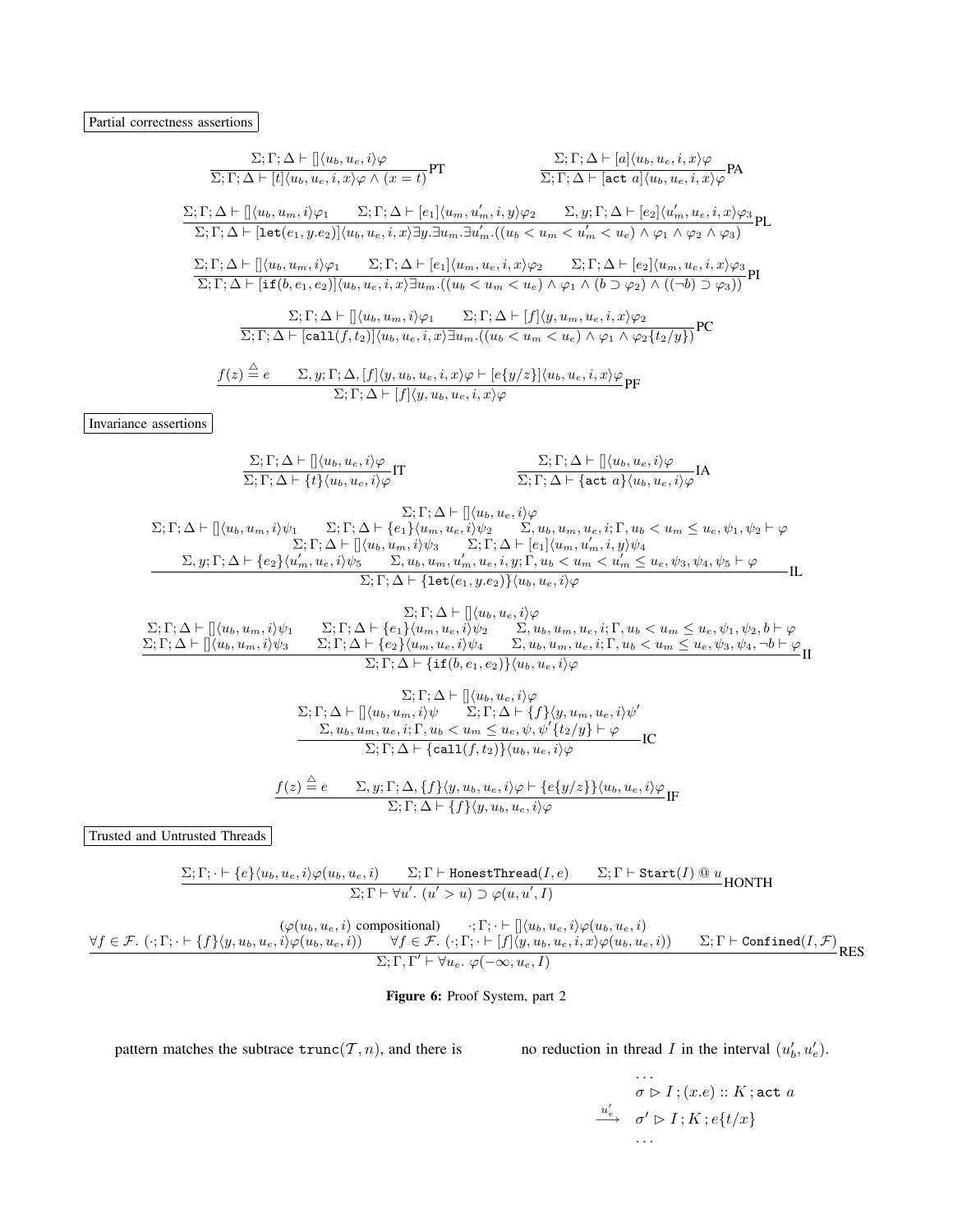# General rules for assertions





•  $\mathcal{T}, n \models [e](u_b, u_e, i, x) \varphi$  iff whenever in thread I in subtrace  $trunc(T, n)$  the active expression at time  $u'_b$  is e, and at time  $u'_e$  this expression returns term  $t$  to its continuation, it is the case that  $\mathcal{T} \models \varphi \{u'_b/u_b\} \{u'_e/u_e\} \{I/i\} \{t/x\}$ . More precisely,  $\mathcal{T}, n \models [e]\langle u_b, u_e, i, x\rangle \varphi$  holds iff  $\mathcal{T} \models$  $\varphi\{u'_b/u_b\}\{u'_e/u_e\}\{I/i\}\{t/x\}$  whenever the following pattern matches the subtrace  $trunc(T, n)$  for some  $u' > u'_b$  and eval t t', there is no reduction in thread I in the interval  $(u'_b, u')$ , and the stack of I has suffix  $(x.e') :: K$  in the interval  $(u', u'_e)$ .

$$
\begin{array}{c}\n\cdots \\
\sigma \triangleright I; (x.e'): K; e \\
\downarrow \omega' \\
\sigma \triangleright I; (x.e'): K; t \\
\downarrow \omega'_{e} \\
\sigma \triangleright I; K; e'\{t'/x\} \\
\cdots\n\end{array}
$$

•  $\mathcal{T}, n \models \{e\} \langle u_b, u_e, i \rangle \varphi$  iff whenever in thread I in subtrace  $\text{trunc}(\mathcal{T}, n)$  the active expression at time  $u'_b$ is  $e$ , and until time  $u'_e$  this expression has not returned, it is the case that  $\mathcal{T} \models \varphi \{u_b'/u_b\} \{u_e'/u_e\} \{I/i\} \{r/x\}.$ More precisely,  $\mathcal{T}, n \models \{e\} \langle u_b, u_e, i \rangle \varphi$  holds iff  $\mathcal{T} \models \varphi \{u'_b/u_b\} \{u'_e/u_e\} \{I/i\}$  whenever the following pattern matches the subtrace  $trunc(T, n)$  for some  $u' < u'_{b}$ , there is no reduction in thread I in the interval  $(u', u'_b]$ , and the stack of I has suffix K in the interval  $(u'_b, u'_e]$ .

$$
\begin{array}{c}\n \cdots \\
 \stackrel{u'}{\longrightarrow} \quad \sigma \triangleright I \, ; K \, ; e \\
 \cdots\n \end{array}
$$

•  $\mathcal{T}, n \models [f](y, u_b, u_e, i, x) \varphi$  iff whenever in thread I in subtrace  $trunc(T, n)$ , f is called at time  $u'_b$  with argument  $t_2$ , and at time  $u'_e$  returns term  $t$  to its continuation, it is the case that  $\mathcal{T}$   $\models \varphi \{t_2/y\} \{u'_b/u_b\} \{u'_e/u_e\} \{I/i\} \{t/x\}$ . More precisely,  $\mathcal{T}, n \models [f](y, u_b, u_e, i, x) \varphi$  holds iff  $\mathcal{T} \models \varphi \{t_2/y\} \{u'_b/u_b\} \{u'_e/u_e\} \{I/i\} \{t/x\}$  whenever the following pattern matches the subtrace  $\text{trunc}(\mathcal{T}, n)$ for eval  $t$ ,  $t'$ , eval  $t_2$ ,  $t'_2$ , and  $f(y) \stackrel{\triangle}{=} e$ , and in the interval  $(u'_b, u'_e)$  the stack of *I* has suffix  $(x.e') :: K$ .

$$
\cdots
$$
\n
$$
\sigma \triangleright I; (x.e') :: K; \text{call}(f, t_2)
$$
\n
$$
\cdots
$$
\n
$$
\sigma \triangleright I; (x.e') :: K; e\{t'_2/y\}
$$
\n
$$
\cdots
$$
\n
$$
\sigma \triangleright I; (x.e') :: K; t
$$
\n
$$
\stackrel{u'_e}{\longrightarrow} \sigma \triangleright I; K; e'\{t'/x\}
$$

•  $\mathcal{T}, n \models \{f\} \langle y, u_b, u_e, i \rangle \varphi$  iff whenever in thread I in subtrace  $\text{trunc}(\mathcal{T}, n)$ , f is called at time  $u'_b$  with argument  $t_2$ , and until time  $u'_e$  it has not returned, it is the case that  $\mathcal{T} \models \varphi \{ t_2/y \} \{ u'_b/u_b \} \{ u'_e/u_e \} \{ I/i \}.$ More precisely,  $\mathcal{T}, n \models \{f\} \langle y, u_b, u_e, i \rangle \varphi$  holds iff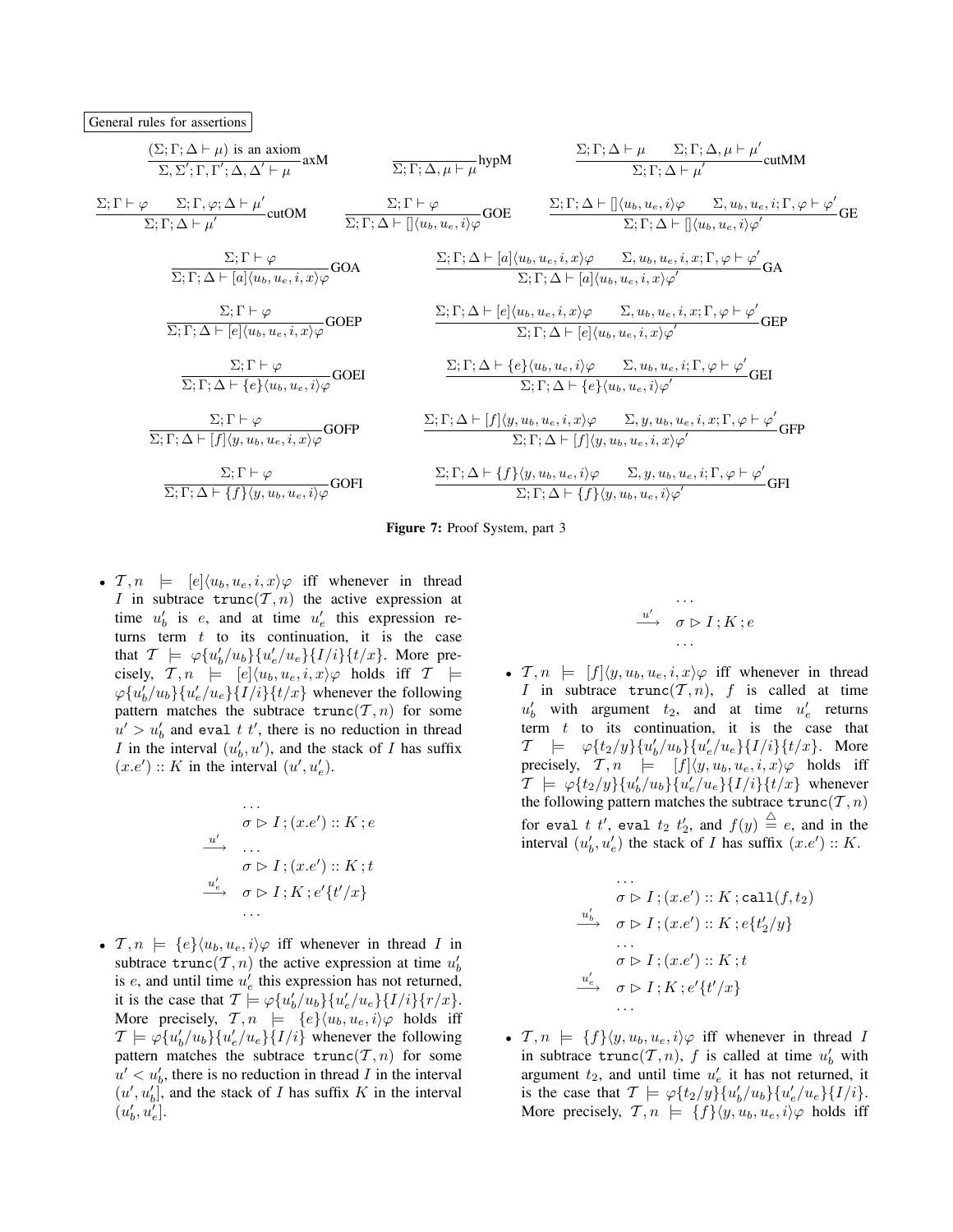$\mathcal{T}$   $\models \varphi \{t_2/y\} \{u_b'/u_b\} \{u_e'/u_e\} \{I/i\}$  whenever the following pattern matches the subtrace  $\text{trunc}(\mathcal{T}, n)$  for eval  $t_2$   $t'_2$ , and  $f(y) \stackrel{\triangle}{=} e$ , and in the interval  $(u'_b, u'_e)$ the stack of  $I$  has suffix  $K$ .

$$
\cdots
$$
\n
$$
\sigma \triangleright I; K; \text{call}(f, t_2)
$$
\n
$$
\xrightarrow{u'_b} \sigma \triangleright I; K; e\{t'_2/y\}
$$
\n
$$
\cdots
$$

Observation C.2. The following hold:

- 1) If  $\mathcal{T}, n \models [\langle u_b, u_e, i \rangle \varphi \text{ and } n' \leq n, \text{ then } \mathcal{T}, n' \models$  $\left[\left\langle u_b, u_e, i\right\rangle \varphi$ . Similar properties hold for other prefixes  $[a], [e], \{e\}, [f],$  and  $\{f\}.$
- 2) It is always the case that  $\mathcal{T}, 0 \vdash [f](y, u_b, u_e, i, x) \varphi$ and  $\mathcal{T}, 0 \vdash \{f\} \langle y, u_b, u_e, i \rangle \varphi$  because the subtrace  $trunc(T, 0)$  has only one state and therefore cannot contain a reduction; in particular,  $trunc(T, 0)$  cannot contain a call to f.

*Semantics of sequents:* We lift semantics from formulas to sequents as follows.

- $\mathcal{T} \models (\Sigma; \Gamma \vdash \varphi)$  if for every grounding substitution  $\theta$ with domain  $\Sigma$ ,  $\mathcal{T} \models \Gamma \theta$  implies  $\mathcal{T} \models \varphi \theta$ .
- $\mathcal{T} \models (\Sigma; \Gamma; \Delta \vdash \mu)$  if for every grounding substitution  $θ$  with domain Σ and every *n*,  $T \models Γθ$  and  $T, n \models Δθ$ imply  $T, n \models \mu \theta$ .

# APPENDIX D. **SOUNDNESS**

We prove that our logic of programs is sound with respect to the semantics of Section  $C$  if we assume that all axioms are also sound.

**Lemma D.1** (Closure under evaluation). eval t t' implies  $(T \models \varphi\{t/x\}$  *iff*  $T \models \varphi\{t'/x\}$ *).* 

*Proof:* Since eval  $t$   $t'$ ,  $[t] \doteq [t']$  by assumption. It therefore suffices to show that  $[t] \doteq [t']$  implies  $(T \models$  $\varphi\{t/x\}$  iff  $\mathcal{T} \models \varphi\{t'/x\}$ . This follows by induction on  $\varphi$ . For the base case where  $\varphi = p \otimes u$ , we appeal to the assumption that  $[[t]] \doteq [[t]]$  implies  $V(T, u, p\{t/x\}) =$  $V(\mathcal{T}, u, p\{t'/x\}).$  $\blacksquare$ 

Next, we need a few definitions and lemmas about  $\mathcal{F}$ confined expressions and  $F$ -limited interfaces. (These terms are defined in Section IV-C.)

**Definition D.2** (*F*-invariant). Given an interface  $\mathcal{F}$ , a formula  $\varphi(u_b, u_e, i)$  containing only the free variables  $u_b, u_e,$ and *i* is called an  $(\mathcal{F}, \Gamma, \Delta)$ -invariant if the following hold for every  $\Sigma$ :

- $\varphi(u_b, u_e, i)$  is compositional (see Section IV-C for a definition of compositional)
- For every  $f \in \mathcal{F}, \Sigma; \Gamma; \Delta \vdash$  ${f}\$  $\langle y, u_b, u_e, i \rangle \varphi(u_b, u_e, i)$

- For every  $f \in \mathcal{F}, \Sigma; \Gamma; \Delta \vdash$  $[f]\langle y, u_b, u_e, i, x\rangle \varphi(u_b, u_e, i)$  $\Sigma: \Gamma; \Delta \vdash [\langle u_b, u_e, i \rangle \varphi(u_b, u_e, i)]$ 

Lemma D.3 (Invariance of F-confined expressions). *Let* e *be F*-confined, and let  $\varphi(u_b, u_e, i)$  *be an*  $(F, \Gamma, \Delta)$ -invariant. *Let*  $\Sigma \supseteq \texttt{fv}(e)$ *. Then,* 

1)  $\Sigma; \Gamma; \Delta \vdash [e] \langle u_b, u_e, i, x \rangle \varphi(u_b, u_e, i)$ 2)  $\Sigma: \Gamma: \Delta \vdash \{e\} \langle u_h, u_e, i \rangle \varphi(u_h, u_e, i)$ 

*Proof:* We prove (1) by induction on e, i.e., we show that  $\Sigma$ ;  $\Gamma$ ;  $\Delta \vdash [e] \langle u_b, u_e, i, x \rangle \varphi(u_b, u_e, i)$ . We proceed by a case analysis on e, and show some representative cases below.

**Case.**  $e = t$ . To show:  $\Sigma$ ;  $\Gamma$ ;  $\Delta \vdash |t| \langle u_b, u_e, i, x \rangle \varphi(u_b, u_e, i)$ . We have:

- 1)  $\Sigma; \Gamma; \Delta \vdash [\langle u_b, u_e, i, x \rangle \varphi(u_b, u_e, i)]$  (Defn. of  $(\mathcal{F}, \Gamma, \Delta)$ -invariant)
- 2)  $\Sigma$ ;  $\Gamma$ ;  $\Delta \vdash [t] \langle u_b, u_e, i, x \rangle \varphi(u_b, u_e, i) \wedge x = t$  (Rule PT on 1)
- 3)  $\Sigma, u_b, u_e, i, x; \Gamma, \varphi(u_b, u_e, i) \wedge x = t \vdash \varphi(u_b, u_e, i)$ (Thm. in predicate logic)
- 4)  $\Sigma; \Gamma; \Delta \vdash [t] \langle u_b, u_e, i, x \rangle \varphi(u_b, u_e, i)$  (Rule GEP on 2,3)

**Case.**  $e = \text{act } a$  does not apply due to definition of  $\mathcal{F}$ confined.

**Case.**  $e = \text{let}(e_1, y.e_2)$ . To show:  $\Sigma; \Gamma; \Delta \vdash$  $[\text{let}(e_1, y.e_2)]\langle u_b, u_e, i, x\rangle \varphi(u_b, u_e, i)$ . We have:

- 1)  $\Sigma; \Gamma; \Delta \vdash [\langle u_b, u_m, i \rangle \varphi(u_b, u_m, i)]$  (Defn. of  $F$ -invariant and weakening)
- 2)  $\Sigma; \Gamma; \Delta \vdash [e_1] \langle u_m, u'_m, i, y \rangle \varphi(u_m, u'_m, i)$  (i.h. on  $e_1$ )
- 3)  $\Sigma, y; \Gamma; \Delta \vdash [e_2] \langle u'_m, u_e, i, x \rangle \varphi(u'_m, u_e, i)$  (i.h. on  $e_2$ )
- 4)  $\Sigma; \Gamma; \Delta \vdash [\texttt{let}(e_1, y.e_2)] \langle u_b, u_e, i, x \rangle \exists y. \exists u_m. \exists u'_m. ((u_b <$  $u_m < u'_m < u_e$ )  $\wedge \varphi(u_b, u_m, i) \wedge \varphi(u_m, u'_m, i) \wedge$  $\varphi(u'_{i}$ (Rule PL on  $1-3$ )
- 5)  $\Sigma, u_b, u_m, u_e, i; \Gamma, u_b$  <  $u_m$   $\leq$  $u_e, \varphi(u_b, u_m, i), \varphi(u_m, u_e, i) \vdash \varphi(u_b, u_e, i)$ (Defn. of  $(\mathcal{F}, \Gamma, \Delta)$ -invariant)
- 6)  $\Sigma, u_b, u_e, i, x; \Gamma, \exists y. \exists u_m. \exists u'_m. ((u_b < u_m < u'_m <$  $(u_e) \wedge \varphi(u_b, u_m, i) \wedge \varphi(u_m, u'_m, i) \wedge \varphi(u'_m, u_e, i)) \vdash$  $\varphi(u_b, u_e, i)$  (Thm. in predicate logic using 5)
- 7)  $\Sigma; \Gamma; \Delta \vdash [\texttt{let}(e_1, y.e_2)]\langle u_b, u_e, i, x\rangle \varphi(u_b, u_e, i)$ (Rule GEP on 4,6)

**Case.**  $e = \text{call}(f, t)$ . To show:  $\Sigma; \Gamma; \Delta \vdash$  $\lbrack \texttt{call}(f, t)] \langle u_b, u_e, i, x \rangle \varphi(u_b, u_e, i)$ . By definition of  $\mathcal{F}$ -confined,  $f \in \mathcal{F}$ . We have:

- 1)  $\Sigma; \Gamma; \Delta \vdash \left[ \left| \langle u_b, u_m, i \rangle \varphi(u_b, u_e, i) \right| \right]$  (Defn. of  $(\mathcal{F}, \Gamma, \Delta)$ -invariant)
- 2)  $\Sigma: \Gamma; \Delta \vdash [f](y, u_m, u_e, i, x) \varphi(u_m, u_e, i)$  (Defn. of  $(F,\Gamma,\Delta)$ -invariant)
- 3)  $\Sigma; \Gamma; \Delta \vdash [\text{call}(f, t)]\langle u_b, u_e, i, x\rangle \exists u_m.((u_b < u_m <$  $u_e) \wedge \varphi(u_b, u_e, i) \wedge \varphi(u_m, u_e, i))$

(Rule PC on 1,2)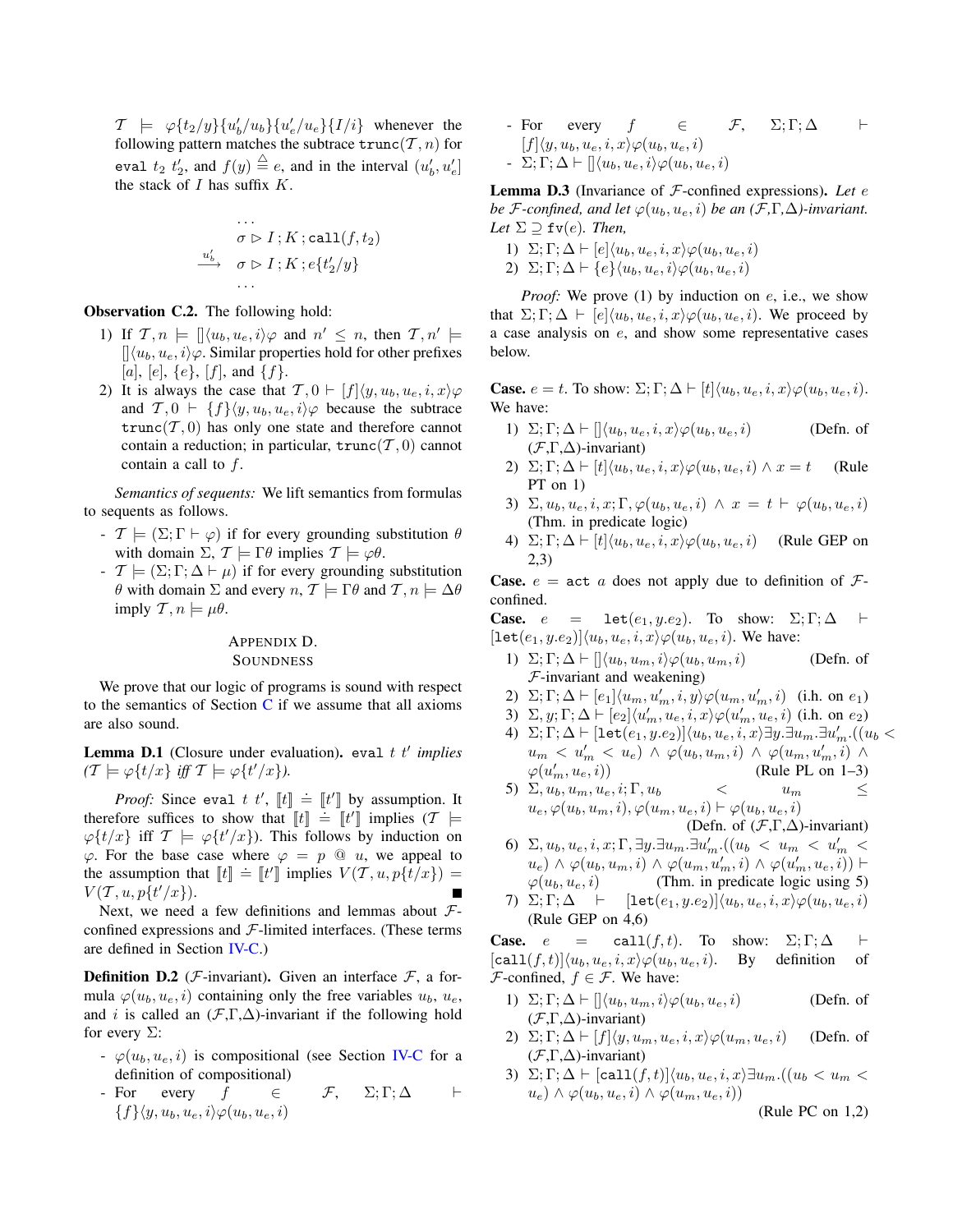- 4)  $\Sigma, u_b, u_m, u_e, i; \Gamma, u_b \leq u_m$   $\leq$  $u_e, \varphi(u_b, u_m, i), \varphi(u_m, u_e, i) \vdash \varphi(u_b, u_e, i)$ (Defn. of  $(\mathcal{F}, \Gamma, \Delta)$ -invariant)
- 5)  $\Sigma, u_b, u_e, i, x; \Gamma, \exists u_m \cdot ((u_b \lt u_m \lt u_e) \wedge$  $\varphi(u_b, u_e, i) \wedge \varphi(u_m, u_e, i)) \vdash \varphi(u_b, u_e, i)$
- (Thm. in predicate logic using 4) 6)  $\Sigma: \Gamma: \Delta \vdash [\text{call}(f, t)]\langle u_b, u_e, i, x\rangle \varphi(u_b, u_e, i)]$  (Rule GEP on 3,5)

Next, we prove  $(2)$  by induction on e and case analysis of its structure. The proof is similar to that of (1), so we show only the interesting case of  $e = \text{call}(f, t)$ .

**Case.**  $e = \text{call}(f, t)$ . To show:  $\Sigma; \Gamma; \Delta \vdash$  $\{\text{call}(f, t)\}\langle u_b, u_e, i\rangle \varphi(u_b, u_e, i)$ . We have:

- 1)  $\Sigma; \Gamma; \Delta \vdash \left[ \left( u_b, u_e, i \right) \varphi(u_b, u_e, i) \right]$  (Defn. of  $(\mathcal{F}, \Gamma, \Delta)$ -invariant)
- 2)  $\Sigma; \Gamma; \Delta \vdash \left[ \langle u_b, u_m, i \rangle \varphi(u_b, u_m, i) \right]$  (Defn. of  $(\mathcal{F}, \Gamma, \Delta)$ -invariant)
- 3)  $\Sigma: \Gamma: \Delta \vdash \{f\} \langle y, u_m, u_e, i \rangle \varphi(u_m, u_e, i)$  (Defn. of (F,Γ,∆)-invariant)
- 4)  $\Sigma, u_b, u_m, u_e, i; \Gamma, u_b \leq u_m$   $\leq$  $u_e, \varphi(u_b, u_m, i), \varphi(u_m, u_e, i) \vdash \varphi(u_b, u_e, i)$
- (Defn. of  $(F, \Gamma, \Delta)$ -invariant) 5)  $\Sigma$ ;  $\Gamma$ ;  $\Delta \vdash \{\text{call}(f, t)\}\langle u_b, u_e, i\rangle\varphi(u_b, u_e, i)$  (Rule IC on  $1-4$ )

Lemma D.4 (Invariance of F-limited functions). *Let* G *be a set of*  $\mathcal{F}$ *-limited functions and let*  $\varphi(u_b, u_e, i)$  *be an*  $(\mathcal{F}, \Gamma, \Delta)$ -invariant. Then  $\varphi(u_b, u_e, i)$  *is an*  $(\mathcal{F} \cup \mathcal{G}, \Gamma, \Delta)$ *invariant.*

*Proof:* Let  $\mathcal{G} = \{g_k \mid g_k(y) \stackrel{\triangle}{=} e_k \; ; \; k = 1, \ldots, n\}.$ Define:

$$
\mu_k = [g_k] \langle y, u_b, u_e, i, x \rangle \varphi(u_b, u_e, i)
$$
  
\n
$$
\nu_k = \{g_k\} \langle y, u_b, u_e, i \rangle \varphi(u_b, u_e, i)
$$
  
\n
$$
\Delta' = \mu_1, \nu_1, \dots, \mu_n, \nu_n
$$

Observe that by definition, and due to weakening and rule hypM,  $\varphi(u_b, u_e, i)$  is an  $(\mathcal{F} \cup \mathcal{G}, \Gamma, (\Delta, \Delta'))$ -invariant. By definition of  $\mathcal F$ -limited, it follows that the body  $e_k$  of each function in G is  $(F \cup G)$ -confined. Hence by Lemma D.3, we have:

- 
$$
y; \Gamma; \Delta, \Delta' \vdash [e_k] \langle u_b, u_e, i, x \rangle \varphi(u_b, u_e, i)
$$
 for each  $k$   
-  $y; \Gamma; \Delta, \Delta' \vdash \{e_k\} \langle u_b, u_e, i \rangle \varphi(u_b, u_e, i)$  for each  $k$ 

Equivalently, we have

A0. 
$$
y; \Gamma; \Delta, \mu_1, \nu_1, \ldots, \mu_n, \nu_n
$$
  
\n
$$
[e_k] \langle u_b, u_e, i, x \rangle \varphi(u_b, u_e, i) \text{ for each } k
$$
\nB0.  $y; \Gamma; \Delta, \mu_1, \nu_1, \ldots, \mu_n, \nu_n$   
\n
$$
\{e_k\} \langle u_b, u_e, i \rangle \varphi(u_b, u_e, i) \text{ for each } k
$$

Choosing  $k = 1$  in  $(A0)$ , we get  $y; \Gamma; \Delta, \mu_1, \nu_1, \ldots, \mu_n, \nu_n \vdash [e_1] \langle u_b, u_e, i, x \rangle \varphi(u_b, u_e, i).$ By rule PF, we have:  $\cdot; \Gamma; \Delta, \nu_1, \ldots, \mu_n, \nu_n \vdash$  $[g_1](y, u_b, u_e, i, x) \varphi(u_b, u_e, i)$  or equivalently that  $\cdot; \Gamma; \Delta, \nu_1, \ldots, \mu_n, \nu_n \vdash \mu_1$ . Using rule cutMM on this and  $(A0)$  and  $(B0)$ , we get:

- A0'.  $y; \Gamma; \Delta, \nu_1, \ldots, \mu_n, \nu_n \vdash [e_k]\langle u_b, u_e, i, x \rangle \varphi(u_b, u_e, i)$ for each  $k$
- B0'.  $y; \Gamma; \Delta, \nu_1, \ldots, \mu_n, \nu_n \vdash \{e_k\} \langle u_b, u_e, i \rangle \varphi(u_b, u_e, i)$ for each  $k$

Choosing  $k = 1$  in (B0'), we get  $y; \Gamma; \Delta, \nu_1, \ldots, \mu_n, \nu_n \vdash$  ${e_1}\langle u_b, u_e, i \rangle \varphi(u_b, u_e, i)$ . By rule IF, we have:  $\cdot; \Gamma; \Delta, \mu_2, \nu_2, \ldots, \mu_n, \nu_n \vdash \{g_1\} \langle y, u_b, u_e, i \rangle \varphi(u_b, u_e, i)$  or equivalently that  $\cdot; \Gamma; \Delta, \mu_2, \nu_2, \ldots, \mu_n, \nu_n \vdash \nu_1$ . Using rule cutMM on this and  $(A0')$  and  $(B0')$ , we get:

A1.  $y; \Gamma; \Delta, \mu_2, \nu_2, \ldots, \mu_n, \nu_n$  $[e_k]\langle u_b, u_e, i, x \rangle \varphi(u_b, u_e, i)$  for each k B1.  $y: \Gamma \cdot \Lambda$ ,  $y_2, y_3, \ldots, y_n$ 

**19.1.** 
$$
y_i, 1, \Delta, \mu_2, \nu_2, \ldots, \mu_n, \nu_n
$$
  
\n $\{e_k\} \langle u_b, u_e, i \rangle \varphi(u_b, u_e, i)$  for each k

Repeating the previous two step  $n - 1$  times each, we eventually get:

An.  $y; \Gamma; \Delta \vdash [e_k](u_b, u_e, i, x) \varphi(u_b, u_e, i)$  for each k Bn.  $y; \Gamma; \Delta \vdash \{e_k\}\langle u_b, u_e, i\rangle \varphi(u_b, u_e, i)$  for each k Weakening, we get

C.  $y; \Gamma; \Delta, \mu_k \vdash [e_k]\langle u_b, u_e, i, x\rangle \varphi(u_b, u_e, i)$  for each k D.  $y; \Gamma; \Delta, \nu_k \vdash \{e_k\} \langle u_b, u_e, i \rangle \varphi(u_b, u_e, i)$  for each k

Applying rules PF and IF to (C) and (D) respectively, we get:

1) 
$$
\cdot
$$
;  $\Gamma$ ;  $\Delta \vdash [g_k]\langle y, u_b, u_e, i, x \rangle \varphi(u_b, u_e, i)$  for each k

2)  $\cdot$ ; Γ;  $\Delta \vdash \{g_k\}\langle y, u_b, u_e, i\rangle\varphi(u_b, u_e, i)$  for each k

Further from the definition of  $(\mathcal{F}, \Gamma, \Delta)$ -invariant we have:

- 3.  $\Sigma; \Gamma; \Delta \vdash [\langle u_b, u_e, i \rangle \varphi(u_b, u_e, i)]$ 4.  $\Sigma, u_b, u_m, u_e, i; \Gamma, u_b \leq u_m$
- $u_e, \varphi(u_b, u_m, i), \varphi(u_m, u_e, i) \vdash \varphi(u_b, u_e, i)$ 5.  $\Sigma; \Gamma; \Delta \vdash [f](y, u_b, u_e, i, x) \varphi(u_b, u_e, i)$  for each  $f \in$

 ${\mathcal F}$ 6.  $\Sigma; \Gamma; \Delta \vdash \{f\} \langle y, u_b, u_e, i \rangle \varphi(u_b, u_e, i)$  for each  $f \in \mathcal{F}$ (1)–(6) imply that  $\varphi(u_b, u_e, i)$  is an  $(\mathcal{F} \cup \mathcal{G}, \Gamma, \Delta)$ -invariant.

This lemma is also important in practice. Suppose an adversary is given an interface  $\mathcal F$  such that  $\varphi(u_b, u_e, i)$  is an  $(F,\Gamma,\Delta)$ -invariant. Suppose the adversary uses the functions  $F$  to define a new set of functions  $G$ . By construction,  $G$ is F-limited. Lemma D.4 tells us that  $\varphi(u_b, u_e, i)$  is an  $({\mathcal{F}} \cup {\mathcal{G}}, \Gamma, \Delta)$ -invariant. Hence the adversary cannot break system invariants simply by creating new functions from existing ones. Although intuitive, formally establishing this property is non-trivial as the proofs above show.

Theorem D.5 (Soundness). *Suppose that each assumed axiom (e.g, about the assertions*  $[a] \langle u_b, u_e, i, x \rangle \varphi$  *and*  $\langle \phi | \langle u_b, u_e, i \rangle \varphi \rangle$  *is sound. Then for every*  $\mathcal{T}$ *,* 

- 1)  $\Sigma: \Gamma \vdash \varphi$  *implies*  $\mathcal{T} \models (\Sigma: \Gamma \vdash \varphi)$ *.*
- 2)  $\Sigma$ ;  $\Gamma$ ;  $\Delta \vdash \mu$  *implies*  $\mathcal{T} \models (\Sigma; \Gamma; \Delta \vdash \mu)$ *.*

In general, the proof of soundness proceeds by induction on the depth of the given derivations in the proof system. The proof is complicated due to two reasons: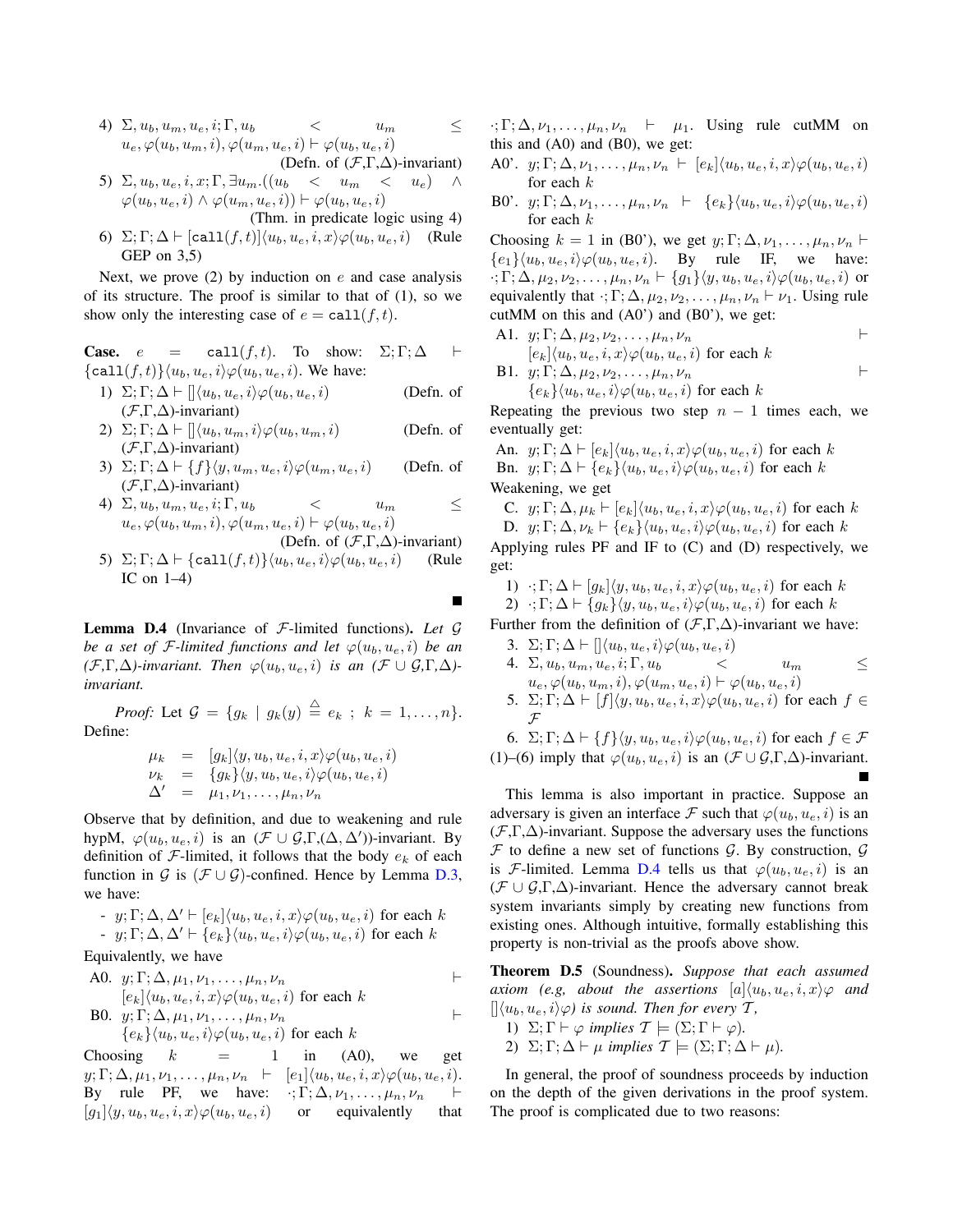- In order to correctly account for recursion, we have to subinduct on the number of steps in a trace when proving soundness of rules (IF) and (PF).
- For the rule (RES), we use Lemmas D.2 and D.4, but these Lemmas do not set a bound on the depth of the derivations they produce. Consequently, if the proof is only by induction on the depth of derivations, then we cannot apply the i.h. to derivations obtained from Lemmas D.2 and D.4. The observation that lets us proceed is that the derivations constructed in these Lemmas do not use the rule (RES). As a result, if we induct lexicographically, first on the maximum number of (RES) rules in any path of the derivation, and then on the derivation's depth, then the induction succeeds.

Definition D.6 (RES-depth). Define the RES-depth of a derivation as the maximum number of (RES) rules on any path in the derivation starting at its root and ending at a leaf.

*Proof of soundness.:* We prove (1) and (2) simultaneously by a lexicographic induction, first on the RES-depth of the given derivation, and then on its depth. We show the interesting cases of the rules (PF) and (RES) here.

Case.

$$
f(z) \stackrel{\triangle}{=} e
$$
  

$$
\frac{\Sigma, y; \Gamma; \Delta, [f] \langle y, u_b, u_e, i, x \rangle \varphi \vdash [e\{y/z\}] \langle u_b, u_e, i, x \rangle \varphi}{\Sigma; \Gamma; \Delta \vdash [f] \langle y, u_b, u_e, i, x \rangle \varphi} \mathbf{P} \mathbf{F}
$$

We seek to show that  $\mathcal{T} \models \Sigma; \Gamma; \Delta \vdash [f](y, u_b, u_e, i, x)\varphi$ . Pick a substitution  $\theta$  for  $\Sigma$  and an *n*. Assume that:

• 
$$
T \models \Gamma \theta
$$
  
•  $T, n \models \Delta \theta$ 

It suffices to show that  $\mathcal{T}, n \models [f](y, u_b, u_e, i, x) \varphi \theta$ . We prove a more general statement: we use a subinduction on k to show that  $\mathcal{T}, k \models [f](y, u_b, u_e, i, x) \varphi \theta$  for each  $k \leq n$ .

**Subcase.**  $k = 0$ . To show:  $\mathcal{T}, 0 \models [f](y, u_b, u_e, i, x) \varphi \theta$ . This follows from Observation  $C.2(2)$ .

**Subcase.**  $k = k' + 1 \leq n$ . To show:  $\mathcal{T}, k' + 1 \models$  $[f](y, u_b, u_e, i, x) \varphi \theta$ . Following the definition of  $\mathcal{T}, k' +$  $1 = [f](y, u_b, u_e, i, x)\varphi$ , suppose that the following pattern matches thread I in  $\text{trunc}(\mathcal{T}, k' + 1)$  where eval t t', eval  $t_2$   $t'_2$ ,  $f(z) \stackrel{\triangle}{=} e$ , and in the interval  $(u'_b, u'_e)$  the stack of *I* has suffix  $(x.e') :: K$ .

$$
\cdots
$$
\n
$$
\sigma \triangleright I; (x.e') :: K; \text{call}(f, t_2)
$$
\n
$$
\cdots
$$
\n
$$
\sigma \triangleright I; (x.e') :: K; e\{t'_2/z\}
$$
\n
$$
\cdots
$$
\n
$$
\sigma \triangleright I; (x.e') :: K; t
$$
\n
$$
\stackrel{u'_e}{\longrightarrow} \sigma \triangleright I; K; e'\{t'/x\}
$$

It now suffices to show that  $\mathcal{T}$   $\models$  $\varphi \theta \{t_2/z\} \{u'_b/u_b\} \{u'_e/u_e\} \{I/i\} \{t/x\}.$  Consider the subtrace of  $T$  that starts at  $u'_b$ . Observe that this trace is strictly shorter than  $trunc(\mathcal{T}, k' + 1)$  since it lacks at least the state containing  $\sigma \triangleright I$ ;  $(x.e') :: K$ ; call $(f, t_2)$ in I. So suppose that this subtrace is  $trunc(T, k'')$ , where  $k'' \leq k'$ . Now by our assumption we have  $\mathcal{T}, n \models \Delta\theta$ , and hence Observation C.2(1) implies  $\mathcal{T}, k'' \models \Delta \theta$ . By the subinduction hypothesis, we also have  $\mathcal{T}, k'' \models [f](y, u_b, u_e, i, x) \varphi \theta$ . Combining, we have:

• 
$$
T, k'' \models (\Delta, [f]\langle y, u_b, u_e, i, x \rangle \varphi)\theta
$$

Since we also assumed that  $\mathcal{T} \models \Gamma \theta$ , induction hypothesis on the premise of the rule PF implies that:

•  $\mathcal{T}, k'' \models [e\theta\{y/z\}\{t_0/y\}]\langle u_b, u_e, i, x\rangle \varphi \theta\{t_0/y\}$  for any  $t_0$ .

Simplifying and choosing  $t_0 = t'_2$ , we get  $\mathcal{T}, k'' \models$  $[e\theta\{t'_2/z\}]\langle u_b, u_e, i, x\rangle\varphi\theta\{t'_2/y\}$ . Since *e* is the body of *f*, it may contain only one free variable (z), and therefore  $e\theta = e$ , which gives us  $\mathcal{T}, k'' \models [e\{t'_2/z\}]\langle u_b, u_e, i, x\rangle \varphi \theta \{t'_2/y\}.$ Now observe that by construction,  $\text{trunc}(\mathcal{T}, k'')$  matches the pattern:

$$
\xrightarrow{u'_b} \quad \sigma \triangleright I; (x.e') :: K; e\{t'_2/z\}
$$
\n
$$
\xrightarrow{\sigma} \sigma \triangleright I; (x.e') :: K; t
$$
\n
$$
\xrightarrow{u'_e} \quad \sigma \triangleright I; K; e'\{t'/x\}
$$
\n
$$
\xrightarrow{\cdots}
$$

By definition of  $\mathcal{T}, k''$   $\models$  $[e\{t_2^\prime /z\}]\langle u_b,u_e,i,x\rangle \varphi\theta\{t_2^\prime$  $t'_2/y$ , we therefore have<br>  $t'_2/y$ }{ $u'_b/u_b$ }{ $u'_e/u_e$ }{ $I/i$ }{ $t/x$ }.  $\mathcal{T}$  =  $\varphi \theta \{ t$ Since eval  $t_2$   $t'_2$ , Lemma D.1 implies  $\mathcal{T} \models$  $\varphi\theta\{t_2/y\}\{u'_b/u_b\}\{u'_e/u_e\}\{I/i\}\{t/x\}$ , as required.

$$
(\varphi(u_b, u_e, i) \text{ compositional})
$$
  
\n
$$
\forall f \in \mathcal{F}. (\cdot; \Gamma; \cdot \vdash \{f\} \langle y, u_b, u_e, i \rangle \varphi(u_b, u_e, i))
$$
  
\n
$$
\forall f \in \mathcal{F}. (\cdot; \Gamma; \cdot \vdash [f] \langle y, u_b, u_e, i, x \rangle \varphi(u_b, u_e, i))
$$
  
\n
$$
\cdot; \Gamma; \cdot \vdash [ \langle u_b, u_e, i \rangle \varphi(u_b, u_e, i)
$$
  
\n
$$
\Sigma; \Gamma \vdash \text{Confined}(I, \mathcal{F})
$$
  
\n**Case.** 
$$
\Sigma; \Gamma, \Gamma' \vdash \forall u_e. \varphi(\neg \infty, u_e, I)
$$

Pick a trace T and a substitution  $\theta$  for  $\Sigma$  such that  $\mathcal{T} \models (\Gamma, \Gamma')\theta$ . Since  $\Gamma$  must be closed, it follows that  $T \models \Gamma$ . It suffices to show that for any ground  $u'_e$ ,  $\mathcal{T} \models \varphi(-\infty, u'_e, I)\theta$ . From the first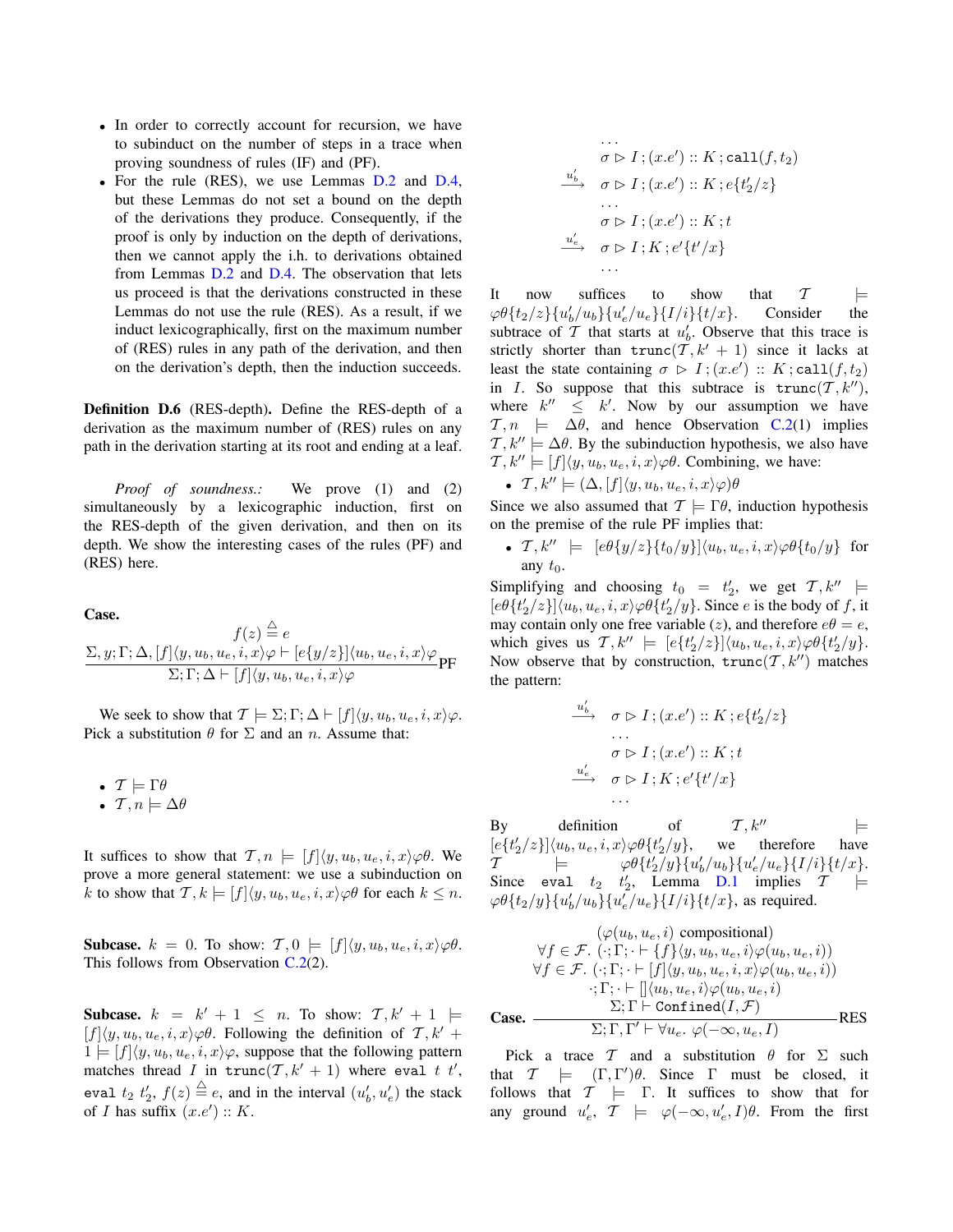four premises,  $\varphi(u_b, u_e, i)$  is an  $(\mathcal{F}, \Gamma, \cdot)$ -invariant, so  $\varphi(-\infty, u'_e, I)\theta = \varphi(-\infty, u'_e, I\theta)$ . By i.h. on the fifth premise,  $\mathcal{T} \models \text{Confined}(I\theta, \mathcal{F})$ . By definition of the latter, it follows that there is a  $\mathcal F$ -limited set  $\mathcal G$  such that the program of I $\theta$  in its first state, say e, is  $(\mathcal{F} \cup \mathcal{G})$ -confined. By Lemma D.4,  $\varphi(u_b, u_e, i)$  is an  $(\mathcal{F} \cup \mathcal{G}, \Gamma, \cdot)$ -invariant. By Lemma D.3, :; Γ;  $\vdash$   $[e]{\langle u_b, u_e, i, x \rangle} \varphi(u_b, u_e, i)$  and  $\cdot; \Gamma; \cdot \vdash \{e\} \langle u_b, u_e, i \rangle \varphi(u_b, u_e, i)$ . We distinguish multiple subcases:

Subcase.  $I\theta$  does not exist in  $T$ . From the soundness of the fourth premise (via the i.h.), we get  $\mathcal{T}, \infty \models [\langle u_b, u_e, i \rangle \varphi(u_b, u_e, i)]$ , which immediately implies  $\varphi(-\infty, u'_e, I\theta)$ , since clearly  $I\theta$  performs no effectual reduction in the interval  $(-\infty, u'_e)$ .

**Subcase.** I $\theta$  first appears in T at time  $u'_b$  and  $u'_e \leq u'_b$ . Again, from the soundness of the fourth premise (via the i.h.), we directly have  $\mathcal{T} \models \varphi(-\infty, u'_e, I\theta)$ , since clearly *Iθ* performs no effectual reduction in the interval  $(-\infty, u'_e)$ .

**Subcase.** If first appears in T at time  $u'_b$  and  $u'_e$  >  $u'_b$ . As reasoned before the case analysis,  $\cdot; \Gamma; \cdot \vdash$  ${e} {\langle u_h, u_e, i \rangle \varphi(u_h, u_e, i)}$ , where e is the initial program of thread  $I\theta$ . Further, the RES-depth of this derivation is no more than that of premises 1–4, which is one less than that of the whole derivation. Hence by i.h., this sequent is sound, which implies  $\mathcal{T}, \infty \models \{e\} \langle u_b, u_e, i \rangle \varphi(u_b, u_e, i)$ . By definition of the semantics of modal formulas, we must have  $\mathcal{T} \models \varphi(u'_b, u'_e, I\theta)$ . (Observe that e cannot return since it must start with an empty stack.) Further, since  $I\theta$ performs no effectual reduction in the interval  $(-\infty, u'_b)$ , and the fourth premise is sound by the i.h., we also get  $\mathcal{T} \models \varphi(-\infty, u'_b, I\theta)$ . Using the soundness of the first premise (choosing  $u_b = -\infty$ ,  $u_m = u'_b$ ,  $u_e = u'_e$ ,  $i = I\theta$ ) we combine  $\mathcal{T} \models \varphi(-\infty, u'_b, I\theta)$  and  $\mathcal{T} \models \varphi(u'_b, u'_e, I\theta)$  to obtain  $\mathcal{T} \models \varphi(-\infty, u'_e, I\theta)$ .

# APPENDIX E. PROOF OF THEOREM VI.1

This Appendix proves Theorem VI.1. Suppose that the conditions  $(1)$ – $(3)$  of the statement of the theorem hold.

$$
(1) \varphi(-\infty)
$$

(2) 
$$
\forall i, u. \ (i \infty) \land \forall u' < u. \ \varphi(u')) \supset \psi(u, i)
$$
  
\n
$$
(\varphi(u_1) \land \neg \varphi(u_2) \land (u_1 < u_2)) \supset
$$
\n(3)  $\exists i, u_3. \ (u_1 < u_3 \le u_2) \land \iota(i) \land \neg \psi(u_3, i) \land \forall u_4 \in (u_1, u_3). \ \varphi(u_4)$ 

We wish to show that  $\forall u$ .  $\varphi(u)$ . We reason by contradiction. Suppose for some  $u, \neg \varphi(u)$ . By (1) and (3) we can deduce that there are i and  $u_3$  such that  $(u_3 \le u) \wedge \iota(i) \wedge \iota(i)$  $\neg\psi(u_3,i) \wedge \forall u_4 < u_3. \varphi(u_4)$ . From  $\iota(i), \forall u_4 < u_3. \varphi(u_4)$ , and (2) we deduce  $\psi(u_3, i)$ . This contradicts the previously derived fact  $\neg\psi(u_3, i)$ .

# APPENDIX F. PROOF OF INTEGRITY PROPERTY OF EXAMPLE IN SECTION III-B

In Section III-B, we presented an example inspired by web mashups and informally stated a relevant integrity property for it. In Example III.1, we formalized the property in our temporal logic and, in Section IV-C, we described a highlevel outline of its proof. In this appendix we present details of that proof.

First, we codify basic properties of the actions and memory I/O in the example's model (see Section III-B for details of the actions and memory) as axioms. Selected such axioms are shown in Figure 8. It can be shown easily by induction on traces that the axioms are sound. Hence, by the soundness theorem (Theorem  $D.5$ ), the proof system of our logic extended with these axioms is sound, so we may use the proof system to prove the property of interest. Further, we also make some example-specific assumptions about trusted and untrusted threads. These are also shown in the same figure.

The property we are trying to prove, as also shown in Example III.1, is that:

 $(\texttt{Mem}(total\_box, v') \ @ \ u_1 \wedge$ Mem(total\_box, v)  $@ u_2 \wedge$  $(u1 < u2) \wedge (v' \neq v)) \supset$  $\exists u_{ru}, u_{up}, u_{p1}, u_{p2}.$  $\exists u\_pass, page1, page2, s.$  $(u_{ru} < u_{up} < u_{p1}, u_{p2} < u_2) \wedge$  $\texttt{Recv}(Agg, User, s) \ @ \ u_{ru} \ \wedge$ Read $(Agg, pass\_box, u\_pass) \ @ \ u_{up} \wedge$ Get( $Bank1$ , bank1.com/balance,  $u$ <sub>pass</sub>, page1) @  $u_{p1} \wedge$ Get( $Bank2$ , bank2.com/balance, u pass, page2)  $@u_{n2} \wedge$  $v =$  parse\_balance( $page1$ ) + parse\_balance( $page2$ )

We start from the assumption:

$$
(\text{Mem}(total\_box, v') \ @ \ u_1 \ \wedge \n\text{Mem}(total\_box, v) \ @ \ u_2 \ \wedge \n(u1 < u2) \ \wedge \ (v' \neq v))
$$
\n
$$
(1)
$$

and seek to show that:

 $\exists u_{ru}, u_{up}, u_{p1}, u_{p2}.$  $\exists u\_pass, page1, page2, s.$  $(u_{ru} < u_{up} < u_{p1}, u_{p2} < u_2) \wedge$  $\texttt{Recv}(Agg, User, s) @ u_{ru} \wedge$ Read $(Agg, pass\_box, u\_pass) \t\t@ u_{up} \wedge$ Get( $Bank1$ , bank1.com/balance,  $u\_pass, page1)$  @  $u_{p1} \wedge$ Get( $Bank2$ , bank2.com/balance,  $u\_pass, page2)$  @  $u_{p2} \wedge$  $v =$  parse\_balance( $page1$ ) + parse\_balance( $page2$ )

From axiom (Mem) and  $(1)$ , we get:

$$
\exists i, u_w \in (u_1, u_2]. \text{ Write}(i, total\_box, v) \ @ \ u_w \qquad (2)
$$

<sup>&</sup>lt;sup>3</sup>Note that the depth (not RES-depth) of the derivation of  $\cdot$ ; Γ; ·  $\vdash$  ${e}$  $\{u_b, u_e, i\}\varphi(u_b, u_e, i)$  may be more than the depth of any of the premises 1–4. Hence this step will not work if we induct merely on the depths of given derivations.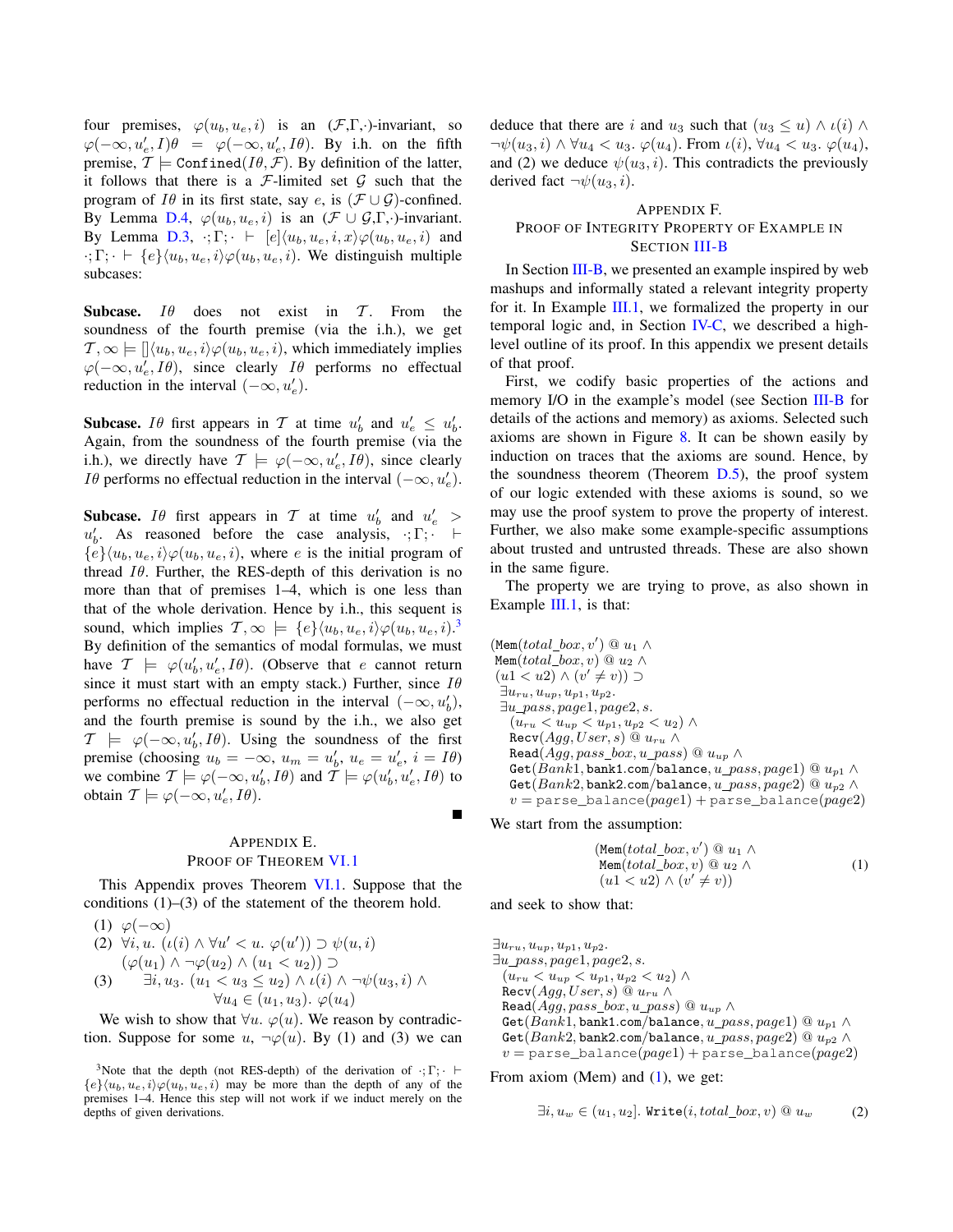Model-specific axioms

| (Mem)                                                                                                                                               | (Mem(c, v) @ u $\land$ Nem(c, v') @ u' $\land$                                |           |           |
|-----------------------------------------------------------------------------------------------------------------------------------------------------|-------------------------------------------------------------------------------|-----------|-----------|
| $(u < u') \land (v \neq v')$                                                                                                                        | $\supset$                                                                     |           |           |
| $\exists i, u_w \in (u, u']$ . Write(i, c, v') @ u_w                                                                                                |                                                                               |           |           |
| (Receive)                                                                                                                                           | Recv(i, j, v) @ u \ni j', u'. (u' < u) $\land$                                |           |           |
| (New1)                                                                                                                                              | $(\text{New}(i, n) @ u \land \text{Recv}(j, j', v) @ u' \land n \in v)$       | $\supset$ |           |
| (New2)                                                                                                                                              | $(\text{New}(i, n) @ u \land \text{New}(i, j, i', v) @ u' \land n \in v)$     | $\supset$ |           |
| (New2)                                                                                                                                              | $(\text{New}(i, n) @ u \land \text{Send}(i, j, i', v) @ u' \land n \in v)$    | $\supset$ |           |
| (New3)                                                                                                                                              | $(\text{New}(i, n) @ u \land \text{New}(i', n) @ u')$                         | $\supset$ |           |
| (New4)                                                                                                                                              | $(i = i') \land (u = u')$                                                     |           |           |
| (SendU)                                                                                                                                             | $(\text{Send}(i_1, j, i_2, v) @ u \land \text{Send}(i'_1, j', i'_2, v') @ u)$ | $\supset$ |           |
| (SendU)                                                                                                                                             | $(\text{Send}(i_1, j, i_2, v) @ u \land \text{Send}(i'_1, j', i'_2, v')$      | $\supset$ | $\supset$ |
| Example-specific assumptions                                                                                                                        |                                                                               |           |           |
| Let $\mathcal{F} = \{\text{send}\_\text{auth}, \text{write}\_\text{acc}, \text{read}\_\text{acc}, \text{recv}\_\text{i}, \text{grad}\_\text{rel}\}$ |                                                                               |           |           |
| (Untrust)                                                                                                                                           |                                                                               |           |           |

 $\supset$ 

(Trust1) HonestThread $(Agg, \{ \text{agg\_body} \})$ (Trust2) HonestThread( $Bank1, \{bank1, body\})$ (Trust3) HonestThread $(Bank2, \{bank2\_body\})$ (Start1) Start $(Agg)$  @  $-\infty$ (Start2) Start $(Bank1) @ -\infty$ <br>(Start3) Start $(Bank2) @ -\infty$ Start $(Bank2) @ -\infty$ 

Figure 8: Selected axioms and assumptions for the proof of integrity of the web mashup example

We wish to show that the thread  $i$  in (2) is Agg. To do this, we exploit the fact that all threads are confined to the interfaces  $\mathcal F$  (assumption (Untrust), Figure 8) and the interfaces in  $\mathcal F$  only allow  $A_{qq}$  to write to cell total box. Formally, we prove the following using the rules of Figure 6.

$$
\forall f \in \mathcal{F}. (\{f\}\langle y, u_b, u_e, i \rangle \n\forall v, u. ((u_b < u \le u_e) \land \text{Write}(i, total\_box, v) \text{ @ } u) \n\supset (i = Agg))
$$
\n(3)

$$
\forall f \in \mathcal{F}. ([f] \langle y, u_b, u_e, i, x \rangle \n\forall v, u. ((u_b < u \le u_e) \land \text{Write}(i, total\_box, v) @ u) \n\supset (i = Agg))
$$
\n(4)

Further, it is easy to see that the invariant  $\varphi(u_b, u_e, i)$  =  $\forall v, u. ((u<sub>b</sub> < u ≤ u<sub>e</sub>) ∧ Write(i, total\_box, v) @ u) \supset$  $(i = Agg)$  is compositional. Hence applying the rule (RES) to  $(3)$ ,  $(4)$ , and assumption (Untrust), we obtain (for a thread parameter  $i$ ):

$$
\forall u_e. \ \forall v, u. \ ((-\infty < u \leq u_e) \land \text{Write}(i, total\_box, v) \ @u)
$$

$$
\supset (i = Agg)
$$

Instantiating with  $u_e = \infty$ , simplifying, and quantifying the i, we get:

$$
\forall i, v, u. \text{ Write}(i, total\_box, v) \ @ \ u \supset (i = Agg) \tag{5}
$$

Note that (5) cannot be derived if we allow threads access to the write action directly. Combining (2) and (5) we obtain:

$$
\exists u_w \in (u_1, u_2]. \text{ Write}(Agg, total\_box, v) \ @ \ u_w \qquad (6)
$$

We continue our reasoning by examining the program of  $Agg$ , which, by assumption (Trust1), we already know to be agg\_body. We show the following invariant of the program using the rules of Figure 6. The proof includes a proof of a similar assertion about the function agg\_loop and also other assertions about send auth, write acc and read\_acc, which we omit here.

```
\{agg\_body\}\langle u_b, u_e, i\rangle\forall v, u. ((u_b < u \leq u_e) \land \text{Write}(i, total\_box, v) @ u) \supset\exists u_{ru}, u_{up}, u_n, u_{s1}, u_{s2}, u'_1, u'_2. \exists u\_pass, nonce, v_1, v_2, s.
      (u_{ru} < u_{up} < u_n < u_{s1} < u_{s2} < u'_1 < u'_2 < u) \wedge\texttt{Recv}(i, User, s) \ @ \ u_{ru} \wedgeRead(i, pass\_box, u\_pass) \t\t@ u_{up} \wedgeNew(i, nonce) \ @ \ u_n \wedgeSend(i, Bank1, i, (u\_pass, nonce)) \t@ u_{s1} \wedgeSend(i, Bank2, i, (u\_pass, nonce)) @ u_{s2} \wedge\texttt{Recv}(i, Bank1, (v_1, nonce)) @ \textit{u}_1' \wedge\texttt{Recv}(i, Bank2, (v_2, nonce)) @ \textit{u}_2' \wedgev = v_1 + v_2(7)
```
Applying the rule (HONTH) to the assumptions (Trust1) and (Start1) and  $(7)$ , we obtain:

$$
\forall u_e. (u_e > -\infty) \supset
$$
  
\n
$$
\forall v, u. ((u_b < u \le u_e) \land \text{Write}(i, total\_box, v) \text{ @ } u) \supset
$$
  
\n
$$
\exists u_{ru}, u_{up}, u_n, u_{s1}, u_{s2}, u'_1, u'_2. \exists u\_pass, none, v_1, v_2, s.
$$
  
\n
$$
(u_{ru} < u_{up} < u_n < u_{s1} < u_{s2} < u'_1 < u'_2 < u) \land
$$
  
\n
$$
\text{Recv}(Agg, User, s) \text{ @ } u_{ru} \land
$$
  
\n
$$
\text{Read}(Agg, pass\_box, u\_pass) \text{ @ } u_{up} \land
$$
  
\n
$$
\text{New}(Agg, none) \text{ @ } u_n \land
$$
  
\n
$$
\text{Send}(Agg, Bank1, Agg, (u\_pass, none)) \text{ @ } u_{s1} \land
$$
  
\n
$$
\text{Send}(Agg, Bank2, Agg, (u\_pass, none)) \text{ @ } u_{s2} \land
$$
  
\n
$$
\text{Recv}(Agg, Bank1, (v_1, none)) \text{ @ } u'_1 \land
$$
  
\n
$$
\text{Recv}(Agg, Bank2, (v_2, none)) \text{ @ } u'_2 \land
$$
  
\n
$$
v = v1 + v2
$$

The instantiation  $u_e = \infty$  and some simplification yield: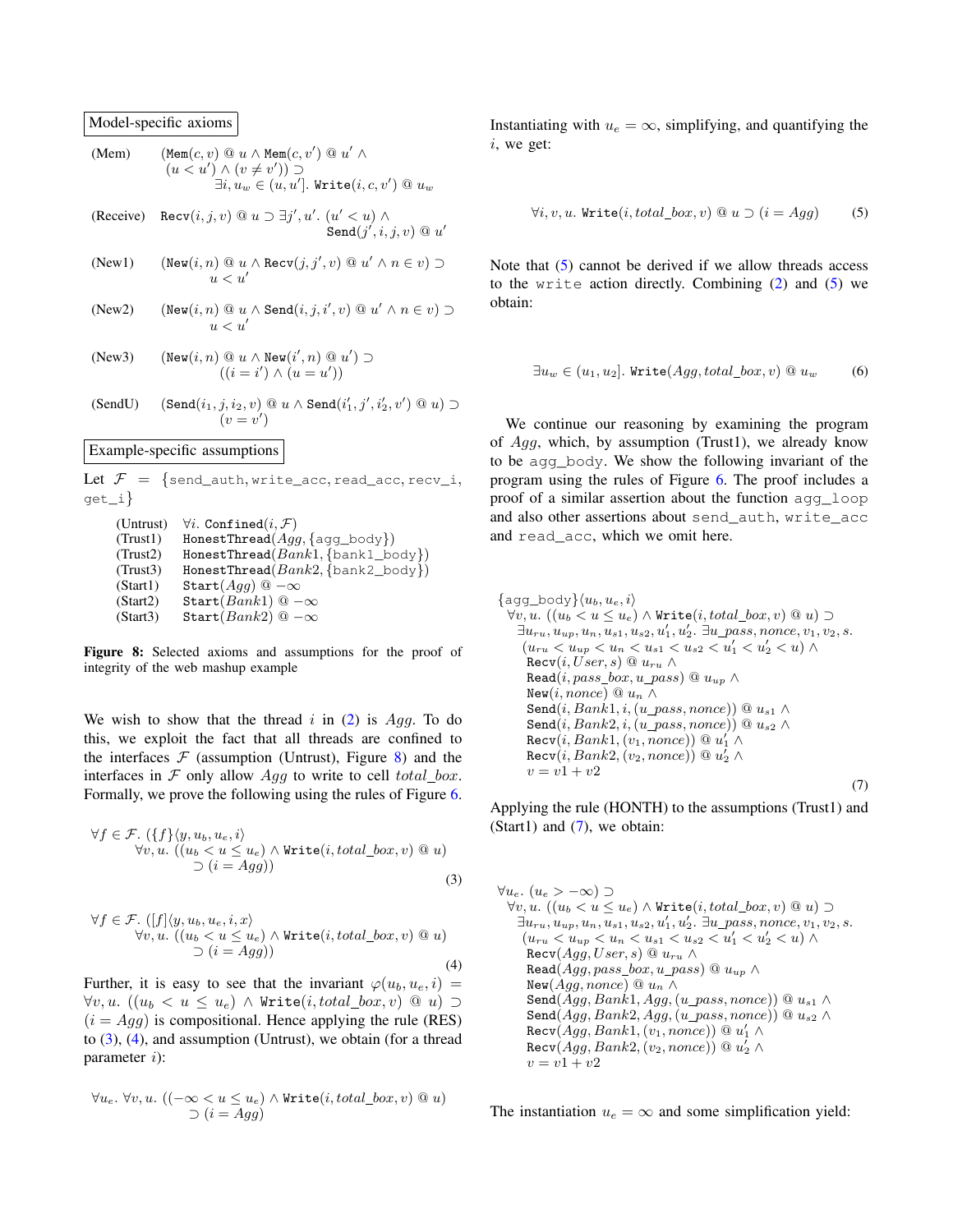$\forall v, u$ . Write $(i, total\_box, v) \ @ \ u \supset$  $\exists u_{ru}, u_{up}, u_n, u_{s1}, u_{s2}, u'_1, u'_2$ .  $\exists u\_pass, none, v_1, v_2, s$ .  $(u_{ru} < u_{up} < u_n < u_{s1} < u_{s2} < u'_1 < u'_2 < u) \wedge$  $\text{Recv}(Agg, User, s) \t\t@ u_{ru} \wedge$ Read $(Agg, pass\_box, u\_pass) \ @ \ u_{up} \wedge$ New( $Agg, nonce$ ) @  $u_n \wedge$ Send $(Agg, Bank1, Agg, (u\_pass, nonce))$  @  $u_{s1} \wedge$  $\texttt{Send}(\textit{Agg}, \textit{Bank2}, \textit{Agg}, (u\_pass, \textit{none}))$ @  $u_{s2} \land$  $\mathtt{Recv}(Agg, Bank1, (v_1, nonce)) \ @ \ u_1' \wedge$  $\mathtt{Recv}(Agg, Bank2, (v_2, nonce)) \ @\ u_2' \wedge$  $v = v_1 + v_2$ (8)

## Combining  $(6)$  and  $(8)$  gives:

```
\exists u_w \ldotp (u_w < u_1 \leq u_2).\exists u_{ru}, u_{up}, u_n, u_{s1}, u_{s2}, u'_1, u'_2. \exists u\_pass, none, v_1, v_2, s.
     (u_{ru} < u_{up} < u_n < u_{s1} < u_{s2} < u'_1 < u'_2 < u_w) \wedge\mathrm{Recv}(Agg,User, s) \ @ \ u_{ru} \wedgeRead(Agg, pass\_box, u\_pass) \ @ \ u_{up} \wedgeNew(Agg, nonce) @u_n ∧Send(Agg, Bank1, Agg, (u\_pass, nonce)) @ u_{s1} \wedgeSend(Agg, Bank2, Agg, (u\_pass, nonce)) @ u_{s2} \wedge\mathtt{Recv}(Agg, Bank1, (v_1, nonce)) \ @ \ u_1' \wedge\mathtt{Recv}(Agg, Bank2, (v_2, nonce)) \ @\ u_2' \wedgev = v_1 + v_2(9)
```
Next, we wish to reason from the following two lines in (9):

$$
Recv(Agg, Bank1, (v_1, nonce)) @ u'_1Recv(Agg, Bank2, (v_2, nonce)) @ u'_2
$$

We wish to show the following:

 $\exists u''_1.(u''_1 < u'_1) \land \texttt{Send}(Bank1, Agg, Bank1, (v_1, nonce)) \ @\ u''_1$  $\exists u''_2.(u''_2 < u'_2) \wedge \texttt{Send}(Bank2, Agg, Bank2,(v_2, nonce)) \ @\ u''_2$ 

To prove the above, we start by showing that the following holds in our example:

 $\forall u,i,j,i',v.$  Send $(i,j,i',v) \ @ \ u \supset (i=i')$ 

In order to prove this, we intend to exploit the fact that the only interface which allows sending satisfies this property. Formally, we show the following using the rules of Figure 6.

$$
\forall f \in \mathcal{F}. (\{f\}\langle y, u_b, u_e, i \rangle \forall u, j, i'. ((u_b < u \le u_e) \land \text{Send}(i, j, i', v) @ u) \quad (10)\n\supset (i = i'))
$$

$$
\forall f \in \mathcal{F}. ([f]\langle y, u_b, u_e, i, x \rangle
$$
  

$$
\forall u, j, i'. ((u_b < u \le u_e) \land \text{Send}(i, j, i', v) @ u)
$$
 (11)  

$$
\supset (i = i'))
$$

Observe that the invariant  $\varphi(u_b, u_e, i) = \forall u, j, i'.$  ( $(u_b <$  $u \leq u_e)$   $\wedge$  Send $(i,j,i',v)$  @  $u)$   $\supset$   $(i \ = \ i')$  is compositional. Hence, applying the rule (RES) to (10), (11), and assumption (Untrust), we obtain the following for any thread parameter i:

$$
\forall u_e. \ \forall u, j, i'. \ ((-\infty < u \leq u_e) \land \texttt{Send}(i, j, i', v) \ @ \ u)
$$
  

$$
\supset (i = i')
$$

Instantiating with  $u_e = \infty$ , simplifying, and quantifying over the parameter  $i$ , we get:

$$
\forall i, u, j, i'. \text{ Send}(i, j, i', v) \text{ @ } u \supset (i = i') \tag{12}
$$

Combining with axiom (Receive) yields:

$$
\forall i, j, v, u. \ \text{Recv}(i, j, v) \ @ \ u \supset \exists u'. \ (u' < u) \land \text{Send}(j, i, j, v) \ @ \ u' \tag{13}
$$

From  $(9)$  and  $(13)$ , we get the following facts in the context of the existential quantifiers in (9):

$$
\exists u_1''.(u_1''
$$

Next, we would like to reason about the threads  $Bank1$  and  $Bank2$  from their programs, which, owing to assumptions (Trust2) and (Trust3), we know to be bank1\_body and bank2\_body, respectively. We show here the reasoning about  $Bank1$ ; the reasoning about  $Bank2$  is similar. Using the rules of Figure 6, we prove the following invariant:

$$
\begin{array}{l}\n\{\text{bank1}\_\text{body}\}\langle u_b, u_e, i \rangle \\
\forall u, j, i', x. \ (u_b < u \le u_e) \supset \\
\text{Send}(i, j, i', x) @ u \supset \\
\exists u_{r1}, u_{p1}. \ (u_{r1} < u_{p1} < u) \land \\
\exists v'_1, nonce'_1, u\_pass'_1. \\
\text{Recv}(i, Agg, (u\_pass'_1, nonce'_1)) @ u_{r1} \land \\
\text{Get}(i, \text{bank1.com/balance}, u\_pass'_1, v'_1) @ u_{p1} \land \\
x = (\text{parse_balance}(v'_1), nonce'_1)\n\end{array}
$$
\n(15)

Applying the rule (HONTH) to assumptions (Trust2) and (Start2) and  $(15)$ , we obtain:

 $\forall u_e.$   $(u_e > -\infty)$  ⊃  $\forall u, j, i', x.$   $(u_b < u \leq u_e) \supset$ Send $(Bank1, j, i', x) @ u \supset$  $\exists u_{r1}, u_{p1}.$   $(u_{r1} < u_{p1} < u) \wedge$  $\exists v_1', nonce_1', u\_pass_1'.$  $\texttt{Recv}(Bank1, Agg, (u\_pass_1', nonce_1')) @ \textit{u}_{r1} \wedge$  $\mathtt{Get}(Bank1, \mathtt{bank1.com/balance}, u\_pass_1', v_1')@u_{p1} \wedge$  $x = ($ parse\_balance $(v_1'),$ nonce $_1')$ 

Instantiating with  $u_e = \infty$ ,  $u = u''_1$ ,  $j = Agg$ ,  $i' = Bank1$ ,  $x = (v_1, \text{none})$ , and simplifying, we get:

 $\texttt{Send}(Bank1, Agg, Bank1, (v_1, nonce)) \ @ \ u''_1 \supset$  $\exists u_{r1}, u_{p1}.$   $(u_{r1} < u_{p1} < u''_1) \wedge$  $\exists v_1', nonce_1', u\_pass_1'.$  $\texttt{Recv}(Bank1, Agg, (u\_pass_1', nonce_1')) @ \textit{u}_{r1} \wedge$  $\mathtt{Get}(Bank1, \mathtt{bank1}.\mathtt{com/balance}, u\_pass'_1, v'_1) \ @\ u_{p1} \wedge$  $(v_1, \textit{nonce}) = (\texttt{parse\_balance}(v_1'), \textit{nonce}_1')$ 

Combining with (14) we get: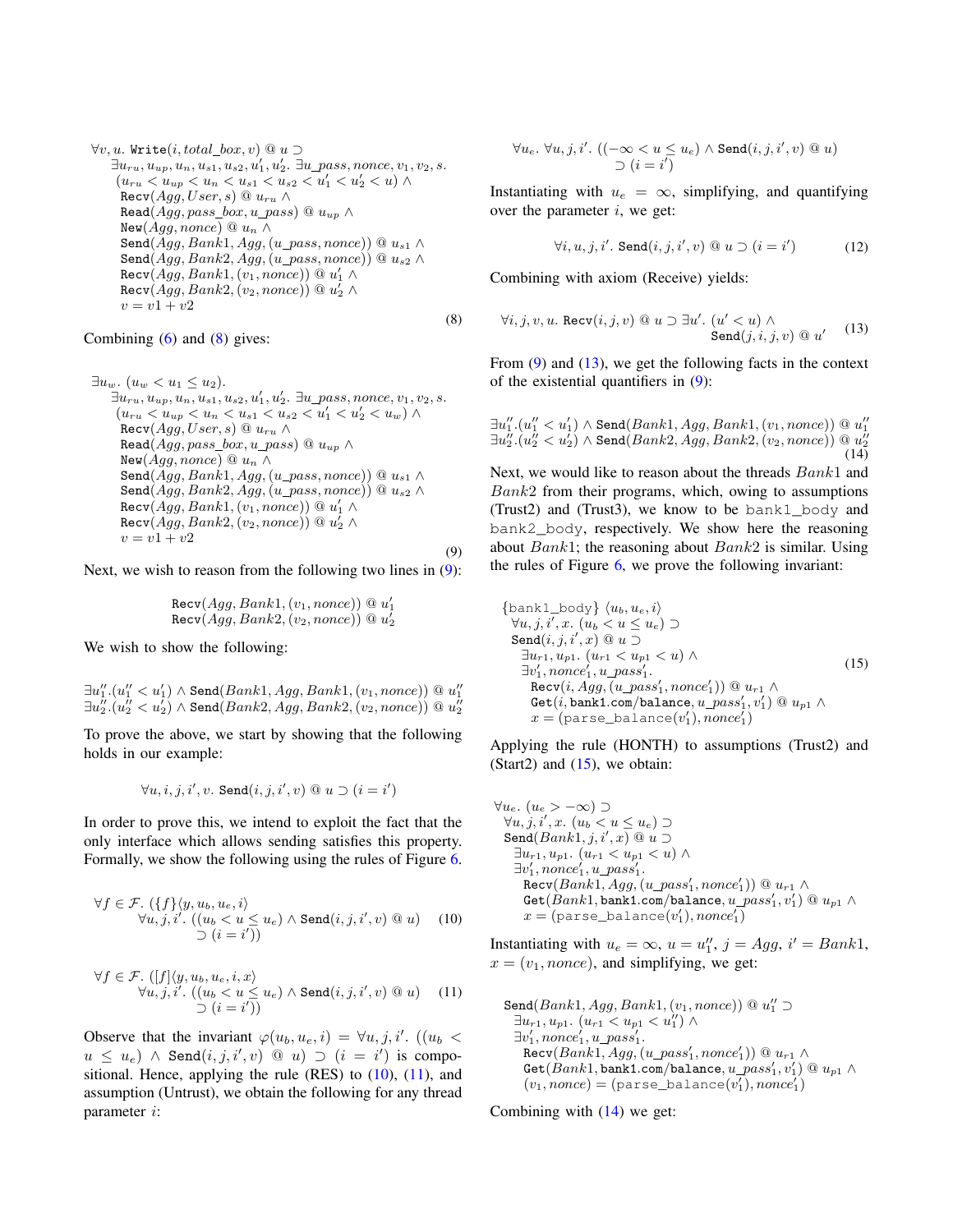```
\exists u_{r1}, u_{p1}, u_1''. (u_{r1} < u_{p1} < u_1'' < u_1')\exists v_1', nonce_1', u\_pass_1'.\texttt{Recv}(Bank1, Agg, (u\_pass_1', nonce_1')) @ \textit{u}_{r1} \wedge\mathtt{Get}(Bank1, \mathtt{bank1}.\mathtt{com/balance}, u\_pass'_1, v'_1)@u_{p1} \wedge(v_1, \textit{nonce}) = (\texttt{parse\_balance}(v_1'), \textit{nonce}_1')
```
Simplification using the last line yields:

 $\exists u_{r1}, u_{p1}, u_1''$ .  $(u_{r1} < u_{p1} < u_1'' < u_1')$  $\exists v_1', u\_pass_1'.$  $\texttt{Recv}(Bank1, Agg, (u\_pass_1', nonce)) @ \textit{u}_{r1} \wedge$  $\mathtt{Get}(Bank1, \mathtt{bank1}.\mathtt{com/balance}, u\_pass'_1, v'_1) \ @\ u_{p1} \wedge$  $v_1 = \mathtt{parse\_balance}(v_1')$ 

A similar property may be derived for Bank2. Combining both with  $(9)$ , we get:

```
\exists u_w. (u_w < u_1 \leq u_2).\exists u_{ru}, u_{up}, u_n, u_{s1}, u_{s2}, u'_1, u'_2, u_{r1}, u_{p1}, u_{r2}, u_{p2}.\exists u\_pass, nonce, v_1, v_2, s, u\_pass_1', u\_pass_2', v_1', v_2'.(u_{ru} < u_{up} < u_n < u_{s1} < u_{s2} < u'_1 < u'_2 < u_w) \wedge(u_{r1} < u_{p1} < u'_1) \wedge (u_{r2} < u_{p2} < u'_2) \wedgeRecv(Agg, User, s) @ u_{ru} \wedgeRead(Agg, pass\_box, u\_pass) \ @ \ u_{up} \wedgeNew(Agg, nonce) @u_n ∧Send(Agg, Bank1, Agg, (u\_pass, nonce)) \t@ u<sub>s1</sub> \wedgeSend(Agg, Bank2, Agg, (u\_pass, nonce)) @ u_{s2} \wedge\mathtt{Recv}(Agg, Bank1, (v_1, nonce)) \ @ \ u_1' \wedge\mathtt{Recv}(Agg, Bank2, (v_2, nonce)) \ @\ u_2' \wedgev=v1+v2 \wedge\texttt{Recv}(Bank1, Agg, (u\_pass_1', nonce)) \ @ \ u_{r1} \wedge\mathtt{Get}(Bank1, \mathtt{bank1}.\mathtt{com/balance}, u\_pass'_1, v'_1) \ @\ u_{p1} \wedgev_1 = \texttt{parse\_balance}(v_1') \land\texttt{Recv}(Bank2, Agg, (u\_pass_2', nonce)) \ @ \ u_{r2} \wedge\mathtt{Get}(Bank2, \mathtt{bank2}.\mathtt{com/balance}, u\_pass'_2, v'_2)@u_{p2} \wedgev_2 = \mathtt{parse\_balance}(v_2')(16)
```
Simplifying using the lines  $v_1 = \text{parse\_balance}(v_1')$ and  $v_2 = \text{parse\_balance}(v_2')$ , we get:

```
\exists u_w \ldotp (u_w < u_1 \leq u_2).\exists u_{ru}, u_{up}, u_n, u_{s1}, u_{s2}, u'_1, u'_2, u_{r1}, u_{p1}, u_{r2}, u_{p2}.\exists u\_pass, nonce, s, u\_pass_1', u\_pass_2', v_1', v_2'.(u_{ru} < u_{up} < u_n < u_{s1} < u_{s2} < u'_1 < u'_2 < u_w) \wedge(u_{r1} < u_{p1} < u'_1) \wedge (u_{r2} < u_{p2} < u'_2) \wedge\text{Recv}(Agg, User, s) \ @ \ u_{ru} \ \wedgeRead(Agg, pass\_box, u\_pass) @ u_{up} \wedgeNew(Agg, nonce) @ u_n \wedgeSend(Agg, Bank1, Agg, (u\_pass, nonce)) @ u_{s1} \wedgeSend(Agg, Bank2, Agg, (u\_pass, nonce)) @ u_{s2} \wedge\mathtt{Recv}(Agg, Bank1,(\mathtt{parse\_balance}(v_1'),none)) \ @\ u_1' \wedge\mathtt{Recv}(Agg, Bank2, \mathtt{(parse\_balance}(v_2'), \mathit{nonce}))@u_2' \landv = \texttt{parse\_balance}(v_1') + \texttt{parse\_balance}(v_2') \land\texttt{Recv}(Bank1, Agg, (u\_pass_1', nonce)) @ \textit{u}_{r1} \wedge\mathtt{Get}(Bank1, \mathtt{bank1.com/balance}, u\_pass'_1, v'_1) @ \; u_{p1} \wedge\texttt{Recv}(Bank2, Agg, (u\_pass_2', nonce)) @ \textit{u}_{r2} \wedge\mathtt{Get}(Bank2, \mathtt{bank2.com/balance}, u\_pass_2', v_2') \ @\ u_{p2}(17)
```
Next, observe that we have the facts  $New(Agg, nonce)$   $@$  $u_n$  and Recv( $Bank1, Agg, (u\_pass'_1, nonce)$ ) @  $u_{r1}$  in the above formula. From axiom (New1), it follows that  $u_n < u_{r1}$ . Similarly, we may also derive that  $u_n < u_{r2}$ . Incorporating these into  $(17)$  (see the line marked  $*$  below), we get:

```
\exists u_w. (u_w < u_1 \leq u_2).\exists u_{ru}, u_{up}, u_n, u_{s1}, u_{s2}, u'_1, u'_2, u_{r1}, u_{p1}, u_{r2}, u_{p2}.\exists u\_pass, nonce, s, u\_pass_1', u\_pass_2', v_1', v_2'.(u_{ru} < u_{up} < u_n < u_{s1} < u_{s2} < u'_1 < u'_2 < u_w) \wedge∗ (u_n < u_{r1} < u_{p1} < u'_1) ∧ (u_n < u_{r2} < u_{p2} < u'_2) ∧
      \texttt{Recv}(Agg, User, s) \ @ \ u_{ru} \wedgeRead(Agg, pass\_box, u\_pass) \ @ \ u_{up} \wedgeNew(Agg, nonce) @ u_n ∧
      Send(Agg, Bank1, Agg, (u\_pass, nonce)) @ u_{s1} \wedgeSend(Agg, Bank2, Agg, (u\_pass, nonce)) @ u_{s2} \wedge\mathtt{Recv}(Agg, Bank1, \mathtt{(parse\_balance}(v_1'), nonce))@u_1' \land\mathtt{Recv}(Agg, Bank2, \mathtt{(parse\_balance}(v_2'), nonce))@u_2' \landv = \texttt{parse\_balance}(v_1') + \texttt{parse\_balance}(v_2') \land\texttt{Recv}(Bank1, Agg, (u\_pass_1', nonce)) \ @ \ u_{r1} \wedge\mathtt{Get}(Bank1, \mathtt{bank1}.\mathtt{com/balance}, u\_pass'_1, v'_1)@u_{p1} \wedge\texttt{Recv}(Bank2, Agg, (u\_pass_2', nonce)) \ @ \ u_{r2} \wedge\mathtt{Get}(Bank2, \mathtt{bank2}.\mathtt{com/balance}, u\_pass'_2, v'_2)@u_{p2}(18)
```
By (13) and the fact Recv $(Bank1, Agg, (u\_pass_1', nonce))$  @  $u_{r1}$  above, we deduce that:

$$
\exists u'_{r1}. (u'_{r1} < u_{r1}) \land \text{Send}(Agg, Bank1, Agg, (u\_pass'_1, nonce)) \text{@} u'_{r1} \tag{19}
$$

Due to axiom (New2), it follows that  $u_n < u_{r1}'$ . Incorporating into (19), we get

$$
\exists u'_{r1}. (u_n < u'_{r1} < u_{r1}) \land
$$
\n
$$
\text{Send}(Agg, Bank1, Agg, (u\_pass'_1, nonce)) \text{ @ } u'_{r1} \tag{20}
$$

We may derive a similar fact about  $Bank2$ . Combining both facts with  $(18)$  we obtain:

```
\exists u_w \ldotp (u_w < u_1 \leq u_2).\exists u_{ru}, u_{up}, u_n, u_{s1}, u_{s2}, u'_1, u'_2, u_{r1}, u_{p1}, u_{r2}, u_{p2}.\exists u\_pass, nonce, s, u\_pass_1', u\_pass_2', v_1', v_2'.(u_{ru} < u_{up} < u_n < u_{s1} < u_{s2} < u'_1 < u'_2 < u_w) \wedge(u_n < u'_{r1} < u_{r1} < u_{p1} < u'_1) \wedge(u_n < u_{r2'} < u_{r2} < u_{p2} < u'_2) \wedge\text{Recv}(Agg, User, s) \t\t@ u_{ru} \wedgeRead(Agg, pass\_box, u\_pass) @ u_{up} \wedgeNew(Aqq, nonce) @ u_n \wedgeSend(Agg, Bank1, Agg, (u\_pass, nonce)) @ u_{s1} \wedgeSend(Agg, Bank2, Agg, (u\_pass, nonce)) @ u_{s2} \wedge\mathtt{Recv}(Agg, Bank1, \mathtt{(parse\_balance}(v_1'), nonce))@u_1' \land\mathtt{Recv}(Agg, Bank2, \mathtt{(parse\_balance}(v_2'), nonce))@u_2' \landv = \texttt{parse\_balance}(v_1') + \texttt{parse\_balance}(v_2') \land\texttt{Send}(\textit{Agg},\textit{Bank1},\textit{Agg},(u\_pass_1',\textit{nonce})) @ u_{r1}' \wedge\texttt{Recv}(Bank1, Agg, (u\_pass_1', nonce)) \ @ \ u_{r1} \wedge\mathtt{Get}(Bank1, \mathtt{bank1}.\mathtt{com/balance}, u\_pass'_1, v'_1)@u_{p1} \wedge\texttt{Send}(\textit{Agg},\textit{Bank2},\textit{Agg},(u\_pass_2',\textit{nonce})) @ u_{r2}' \wedge\texttt{Recv}(Bank2, Agg, (u\_pass_2', nonce)) \ @ \ u_{r2} \wedge\mathtt{Get}(Bank2, \mathtt{bank2}.\mathtt{com/balance}, u\_pass'_2, v'_2)@u_{p2}(21)
```
Our next objective is to show that  $u\_pass'_1 = u\_pass$ . To prove this, we first show that the aggregator never sends out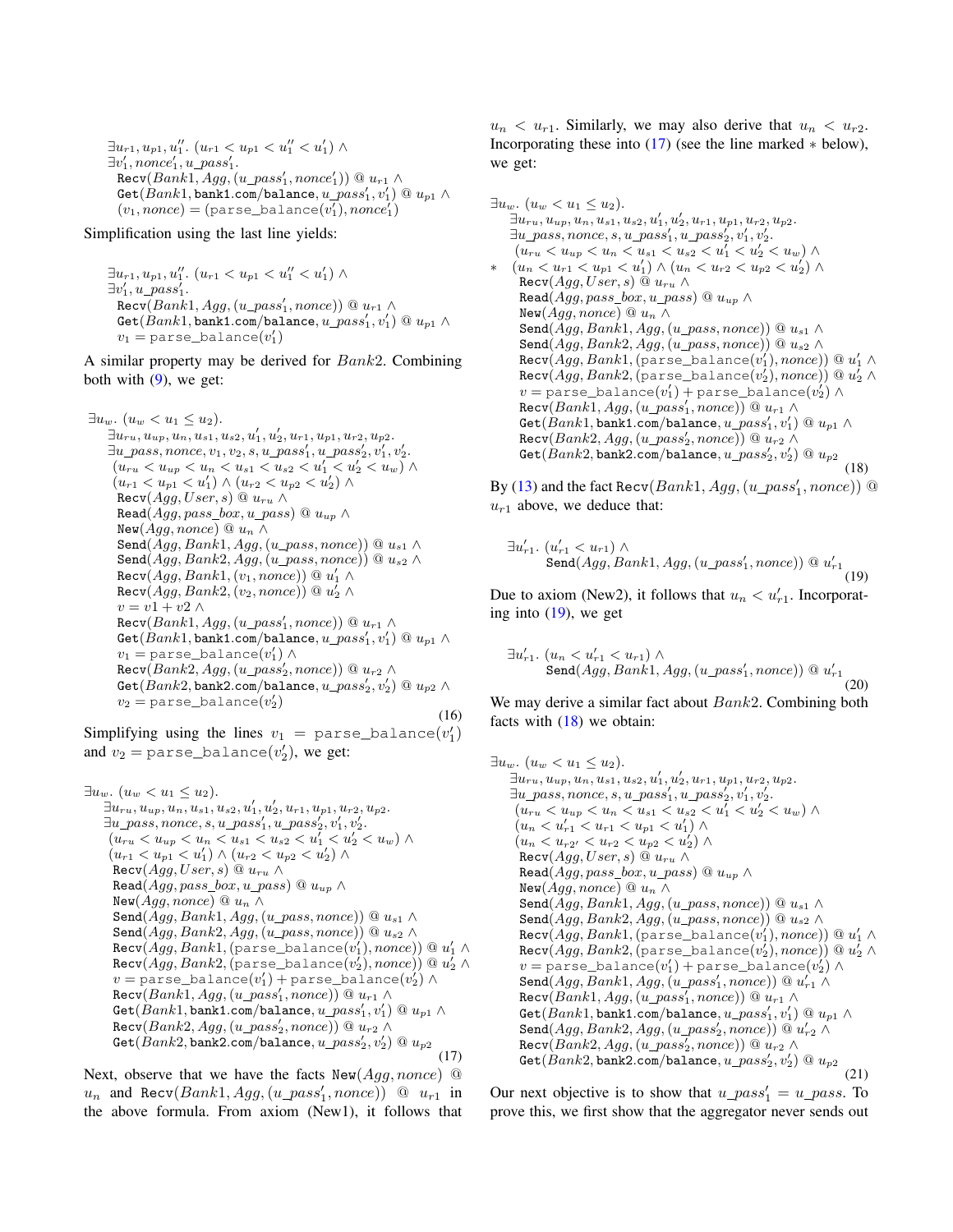two messages with the same nonce. Then, since we already have the facts Send $(Agg, Bank1, Agg, (u\_pass, nonce))$  @  $u_{s1}$  and Send $(Agg, Bank1, Agg, (u\_pass_1', nonce)) \ @ \ u_{r1}',$ we easily derive  $u\_pass'_1 = u\_pass$ . Proving that the aggregator never sends out the same message twice requires some care. Because agg\_body is a loop, many invariants will not compose with themselves. We show that:

 $\{agg\_body\}\langle u_b, u_e, i\rangle$  $\forall u, v, i', j.~ ((u_b < u \leq u_e) \land \texttt{Send}(i,j,i',v) @u) \supset$  $\exists n, x, u_n. \ (u_b < u_n < u) \land \mathtt{New}(i,n) \ @ \ u_n \land (v = (x,n)) \land$  $\forall x',i'',u'\in (u_b,u). \neg(\texttt{Send}(i,j,i'',(x',n))\ @\ u')$ (22)

Applying the rule (HONTH) to assumptions (Trust1) and (Start1) and  $(22)$ , we obtain:

$$
\forall u_e. (u_e > -\infty) \supset
$$
  
\n
$$
\forall u, v, i', j. ((-\infty < u \le u_e) \land \text{Send}(Agg, j, i', v) \text{ @ } u) \supset
$$
  
\n
$$
\exists n, x, u_n. (-\infty < u_n < u) \land \text{New}(Agg, n) \text{ @ } u_n \land
$$
  
\n
$$
(v = (x, n)) \land
$$
  
\n
$$
\forall x', i'', u' \in (-\infty, u).
$$
  
\n
$$
\neg(\text{Send}(Agg, j, i'', (x', n)) \text{ @ } u')
$$

Instantiating with  $u_e = \infty$  and simplifying, we get:

$$
\forall u, v, i', j. \text{ Send}(Agg, j, i', v) \text{ @ } u \supset
$$
  
\n
$$
\exists n, x, u_n. (u_n < u) \land \text{New}(Agg, n) \text{ @ } u_n \land
$$
  
\n
$$
(v = (x, n)) \land
$$
  
\n
$$
\forall x', i'', u' < u.
$$
  
\n
$$
\neg(\text{Send}(Agg, j, i'', (x', n)) \text{ @ } u')
$$

Using this, the fact that time points are a total order, and axiom (New3), we can easily show that:

$$
\forall u, u', u_n, x, x', n, j, i', i''.
$$
  
(New( $Agg, n$ ) @  $u_n \wedge \text{Send}(Agg, j, i', (x, n))$  @  $u \wedge$   
Send( $Agg, j, i'', (x', n)$ ) @  $u' \supset (u = u')$ 

Using axiom (SendU), we derive:

$$
\forall u, u', u_n, x, x', n, j, i', i''.
$$
  
\n
$$
(\text{New}(Agg, n) \text{ @ } u_n \land \text{Send}(Agg, j, i', (x, n)) \text{ @ } u \land (23)
$$
  
\n
$$
\text{Send}(Agg, j, i'', (x', n)) \text{ @ } u') \supset (x = x')
$$

From (23), we obtain that in (21),  $u_{\text{L}}pass_1' = u_{\text{L}}pass$  and  $u_pass_2' = u_pass$ . Using this, we obtain,

 $\exists u_w \ldotp (u_w < u_1 \leq u_2).$  $\exists u_{ru}, u_{up}, u_n, u_{s1}, u_{s2}, u'_1, u'_2, u_{r1}, u_{p1}, u_{r2}, u_{p2}.$  $\exists u\_pass, nonce, s, v'_1, v'_2.$  $(u_{ru} < u_{up} < u_n < u_{s1} < u_{s2} < u'_1 < u'_2 < u_w) \wedge$  $(u_n < u'_{r1} < u_{r1} < u_{p1} < u'_1) \wedge$  $(u_n < u_{r2'} < u_{r2} < u_{p2} < u'_2) \wedge$  $\text{Recv}(Agg, User, s) \t\t@ u_{ru} \wedge$ Read( $Agg, pass\_box, u\_pass$ ) @  $u_{up} \wedge$ New( $Agg, nonce$ ) @  $u_n$  ∧ Send $(\overline{Agg}, Bank1, Agg, (u\_pass, nonce))$  @  $u_{s1} \wedge$ Send $(Agg, Bank2, Agg, (u\_pass, nonce))$  @  $u_{s2} \wedge$  $\mathtt{Recv}(Agg, Bank1,(\mathtt{parse\_balance}(v_1'),none)) \ @\ u_1' \wedge$  $\mathtt{Recv}(Agg, Bank2, \mathtt{(parse\_balance}(v_2'), \mathit{nonce}))@u_2' \land$  $v = \texttt{parse\_balance}(v_1') + \texttt{parse\_balance}(v_2') \land$  $\texttt{Send}(\textit{Agg}, \textit{Bank1}, \textit{Agg}, (u\_pass, \textit{nonce}))$  @  $u_{r1}' \wedge$  $\texttt{Recv}(Bank1, Agg, (u\_pass_1', nonce)) @ \textit{u}_{r1} \wedge$  $\mathtt{Get}(Bank1, \mathtt{bank1}.\mathtt{com/balance}, u\_pass, v_1')@u_{p1} \wedge$  $\texttt{Send}(\textit{Agg}, \textit{Bank2}, \textit{Agg}, (u\_pass, \textit{nonce}))$  @  $u'_{r2} \wedge$  $\texttt{Recv}(Bank2, Agg, (u\_pass_2', nonce)) @ \textit{u}_{r2} \wedge$  $\mathtt{Get}(Bank2, \mathtt{bank2}.\mathtt{com/balance}, u\_pass, v_2')@u_{p2}$ 

Eliminating some unnecessary lines, we obtain:

 $\exists u_{ru}, u_{up}, u_{p1}, u_{p2}.$  $\exists u\_pass, nonce, s, v'_1, v'_2.$  $(u_{ru} < u_{up} < u_{p1}, u_{p2} < u_2) \wedge$  $\text{Recv}(Agg, User, s) @ u_{ru} \wedge$ Read( $Agg, pass\_box, u\_pass$ ) @  $u_{up} \wedge$  $\mathtt{Get}(Bank1, \mathtt{bank1.com/balance}, u\_pass, v_1')@u_{p1} \wedge$  $\mathtt{Get}(Bank2, \mathtt{bank2.com/balance}, u\_pass, v_2')@u_{p2} \wedge$  $v = \mathtt{parse\_balance}(v_1') + \mathtt{parse\_balance}(v_2')$ 

Renaming  $v'_1 \rightarrow page1$  and  $v'_2 \rightarrow page2$ , we obtain the required property:

 $\exists u_{ru}, u_{up}, u_{p1}, u_{p2}.$  $\exists u\_pass, nonce, s, page1, page2$ .  $(u_{ru} < u_{up} < u_{p1}, u_{p2} < u_2) \wedge$  $\texttt{Recv}(Agg, User, s) \ @ \ u_{ru} \ \wedge$ Read $(Agg, pass\_box, u\_pass) \ @ \ u_{up} \wedge$ Get $(Bank1,$ bank1.com/balance,  $u\_pass, page1)$  @  $u_{p1} \wedge$ Get( $Bank2$ , bank2.com/balance,  $u\_pass, page2)$  @  $u_{p2} \wedge$  $v =$  parse\_balance( $page1$ ) + parse\_balance( $page2$ )

# APPENDIX G. PROOF OF SECRECY OF AUTHENTICATION SERVER'S KEY IN KERBEROS

In this appendix we use our encoding of the rely-guarantee approach (Section VI) to prove the secrecy of the key generated by the key authentication server during the Kerberos V5 protocol. Our proof is similar to a prior proof of the same property in Protocol Composition Logic (PCL) [27] and the instantiation of our framework for this example employs the same actions and similar axioms as PCL. Because the latter have already been proved sound in PCL, we do not have to prove their soundness again. Our proof demonstrates that secrecy induction in PCL is a special case of rely-guarantee reasoning in our framework and also shows how PCL's actions and axioms are an instance of our framework.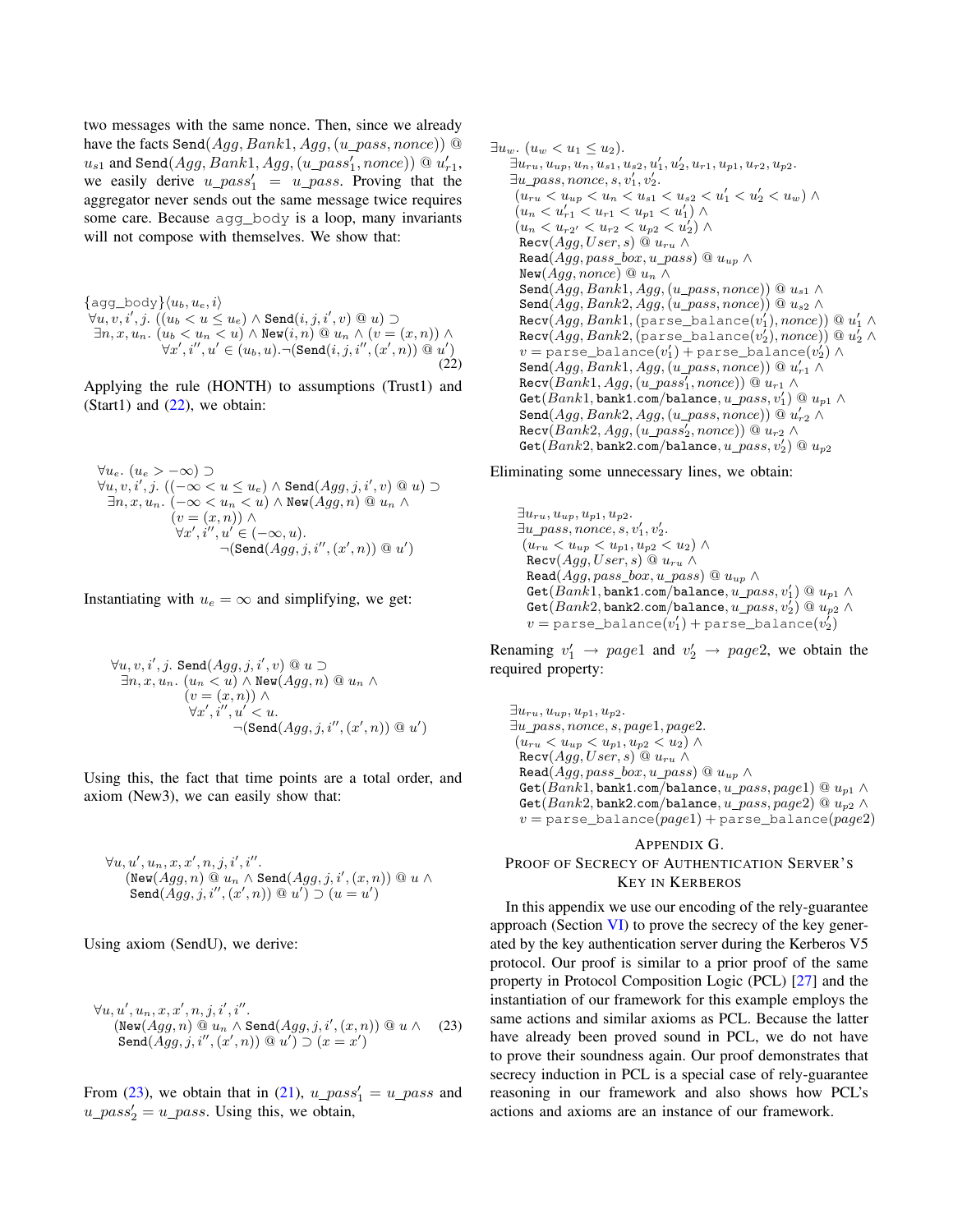## *Actions, Communication Model and Predicates*

For this example, we use the standard communication model for network protocols [27]: communication is based on messages, which may be intercepted and read by anyone (unless explicitly protected by encryption). There is no automatic authentication of senders, so messages have no information about source or destination. The action send  $v$ sends the message  $v$  on the network, while  $r$ ecv receives a message from the network. Correspondingly, the predicate Send $(i, v)$  @ u means that thread i sent message v at time u whereas Recv $(i, v) \odot u$  means that thread i received v at time  $u$ . Principals are denoted by terms with subscript p. Following PCL, we associate owning principals with each thread and state our secrecy properties in terms of what principals know. The predicate  $\text{Owner}(i, t_p)$  means that thread i is owned by principal  $t_p$ . We assume that each thread has a unique owner.

We also use PCL's symmetric encryption framework. The term  $k(t_p, t_p)$  is assumed to be a pre-shared secrecy key known only to the principals  $t_p$  and  $t'_p$ .  $ENC(k, v)$ denotes the term obtained by encrypting  $v$  with the key k. The action enc k, v encrypts v with key k and returns  $ENC(k, v)$ , while the action dec v, k decrypts v of the form  $ENC(k, v')$  with k and returns v'. The action new generates a new nonce; the predicate  $\text{New}(i, n) \text{ @ } u$  means that thread  $i$  generates the nonce  $n$  at time  $u$ . We assume that nonces can be used as shared keys. Realistically, this requires that the key be derived from the nonce using an algorithm but, as in PCL, we elide this detail. Our proof requires that principals and timestamps (denoted  $t$ ) be distinguishable from nonces and keys.

We use two actions that are not present in PCL. The action pick picks a term of the appropriate type from the set of terms known to the thread. For instance, pick at type thread will choose a thread that the caller knows is executing. We use this action to allow the client and TGS to decide which other threads to initiate the communication with (see Figure 9). Note that, unlike new, pick does not generate a nonce. Further, it plays no role in our analysis.<sup>4</sup> The action  $f \text{lag } t$  flags the term t as being significant to an analysis. The predicate  $Flag(i, t) @ u$  means that thread i flags term  $t$  at time  $u$ . Operationally,  $\text{flag } t$  behaves like a no-op. However, it is useful for stating our secrecy property, because it allows us to represent internal variables of the program of the KAS in formulas.

Following the prior PCL proof, we include the predicate  $\text{Has}(i, v) \quad \textcircled{u}$  which means that thread i has previously (at or before time  $u$ ) seen all components of the term  $v$ in clear text. This may happen because each component was either generated by  $i$  (through new) or because it received it unencrypted or because it received the component encrypted and had the relevant decryption keys. We also include another predicate from PCL:  $\texttt{SafeMsg}(v, s, \mathcal{K})$ , which means that each occurrence of the atomic term s in the term  $v$  is protected through encryption with a key in the set K. For precise, inductive definitions of Has $(i, v)$  and SafeMsg $(v, s, \mathcal{K})$ , we refer the reader to the prior work on analysis of Kerberos V5 in PCL [27].

# *Model of Kerberos V5*

The Kerberos V5 protocol consists of four roles – client, KAS (Key Authentication Server), TGS (Ticket Granting Server), and Server. The programs of these four roles are shown in Figure 9. match  $v, v'; e$  is an abbreviation for  $if(v = v', e, \text{halt}),$  where halt = infloop() for infloop()  $\triangleq$  infloop(). self\_prin refers to the principal owning the thread executing the program. Every session of the protocol is initiated by the client, which also plays a central role since all other roles communicate directly with the client only. We omit a description of the protocol, referring the reader to prior work for details [27]. Observe that the only occurrence of the action flag in the four programs is in the expression marked  $\tau$ qs, and it is the argument AKey in this occurrence that we wish to prove secret. For the protocol to work correctly, the principals named  $C_p$ ,  $K_p$ ,  $T_p$ , and  $S_p$  must execute the programs client, kas, tgs, and server respectively.

## *Abbreviations and Definitions*

In order to simplify the presentation of the secrecy property and its proof, we introduce abbreviations and definitions for formulas in temporal logic. These are shown in Figure 10.  $K$  denotes a set of keys and  $S$  denotes a set of principals. Informally, Honest $(P_p)$  means that each thread owned by  $P_p$  executes one of the programs from Figure 9, OwnedIn $(i, S)$  means that the owner of thread i lies in the set S, OrigRes $(s, S)$  means that the principal who created the term s lies in the set S, KeyRes $(\mathcal{K}, \mathcal{S})$  means that each key in the set  $K$  is known only to principals in S, KORes $(s, \mathcal{K}, \mathcal{S})$  combines the previous two predicates, SendsSafeMsg $(i, s, \mathcal{K})$  means that if thread i sends s in a message, then all occurrences of  $s$  in that message are protected by keys in K, SafeNet $(s, K, u)$  means that prior to time  $u$ , every threads protects  $s$  in all messages it sends using keys in  $K$ , and SendOut $(i, s)$  means that thread i sends a message containing s, possibly encrypted. The predicates Honest, SendsSafeMsg, and SafeNet have meanings similar to predicates of the same names in PCL. Predicates OrigRes, KeyRes, and KORes are related to the PCL predicates OrigHonest, KeyHonest, and KOHonest, respectively. However, the PCL analogues require that the thread  $i$  in the definitions of  $OrigRes$  and KeyRes be honest, not owned in a specific set  $S$ .

<sup>4</sup> In PCL, parties that the client and the TGS communicate with are arguments to the programs of the client and the TGS. Our approach is equivalent.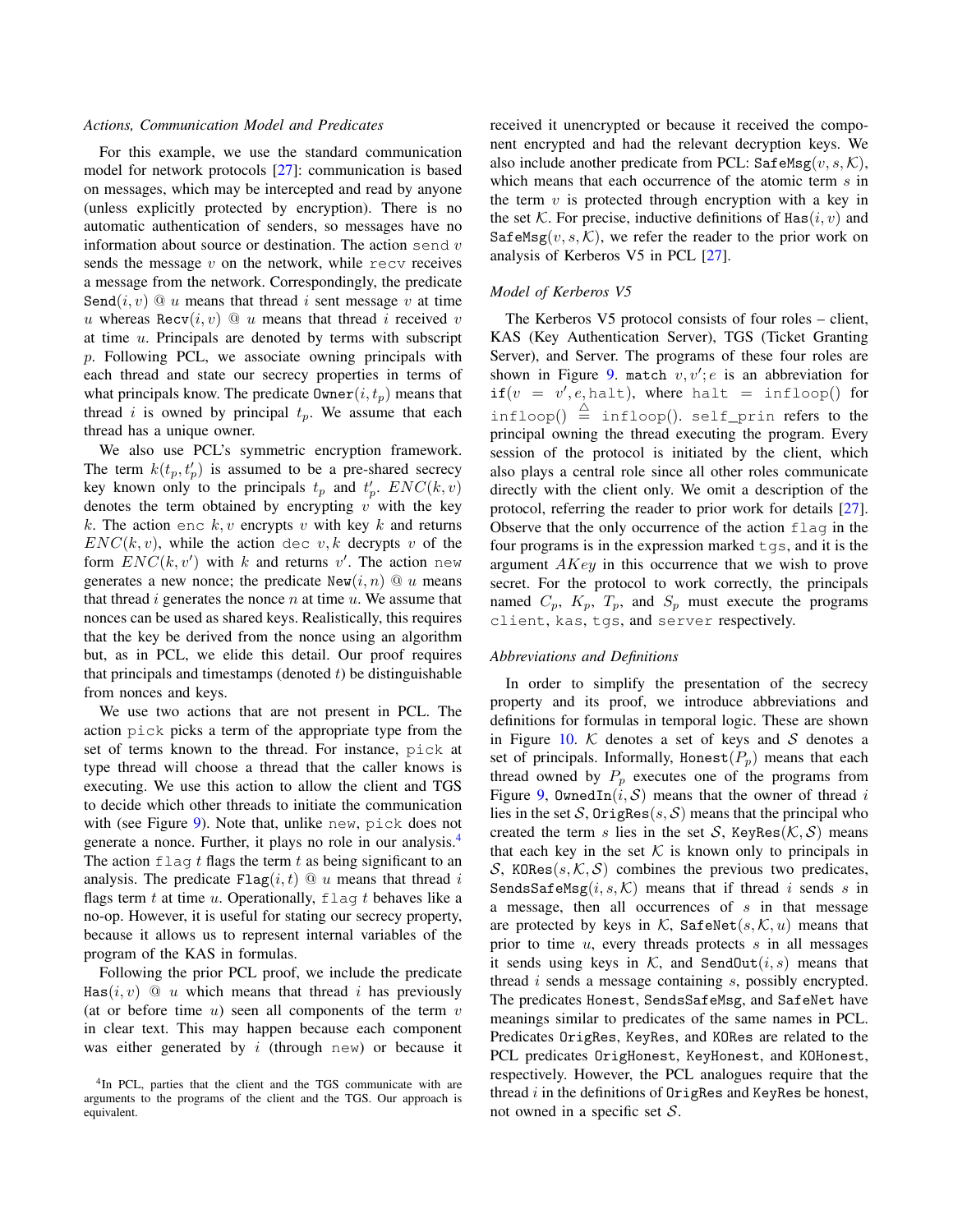# client =  $(K_p, T_p, S_p, t) =$ pick;  $n_1 =$  new; send (self\_prin,  $T_p$ ,  $n_1$ );  $(x, tyt, enc_{kc}) = recv;$ match x, self\_prin;  $(AKey, n'_1, T'_p) = \text{dec } enc_{kc}, k(C_p, K_p);$ match  $n_1', n_1;$ match  $T_p^\prime, T_p;$

 $n_2 =$  new;

```
enc_{ct} = enc AKey, self_prin;
send (tgt, enc_{ct}, \text{self\_prin}, S_p, n_2);(x, st, enc_{tc}) = recv;match x, self_prin;
(SKey, n'_2, S'_p) = \text{dec} enc_{tc}, AKey;match n_2', n_2;match S'_p,S_p;
```

```
enc_{cs} = enc SKey, (self_prin, t);
send (st, enc_{cs});enc_{sc} = recv;
text_{sc} = dec SKey, enc_{sc};match text_{sc}, t;
```
 $kas =$ 

 $(C_p, T_p, n_1) = \text{recv};$  $AKey = new;$ flag  $(AKey, C_p, T_p);$  $tgt =$  enc  $k(T_p, \text{self\_prin}), (AKey, C_p);$  $enc_{kc}$  = enc  $k(C_p, \text{self\_prin}), (AKey, n_1, T_p);$ send  $(C_p, tg_t, enc_{kc});$ 

 $tqt =$ 

 $K_p = \text{pick};$  $(tgt, enc_{ct}, C_p, S_p, n_2)$  = recv;  $(AKey, C'_p) = \text{dec }tgt, k(\text{self\_prin}, K_p);$ match  $C_p^\prime, C_p;$  $text_{ct} =$  dec enc<sub>ct</sub>, AKey; match  $text_{ct}, C_p$ ;  $SKey = new;$  $st =$ enc  $k(S_p, \text{self\_prin}), (SKey, Ch);$  $enc_{tc}$  = enc  $AKey$ ,  $(SKey, n_2, S_p);$ send  $(C_p, st, enc_{tc});$ 

#### server =

 $T_p = \text{pick};$  $(st, enc_{cs}) = recv;$  $(SKey, C_p) = \text{dec } st, k(\text{self\_prin}, T_p);$  $(C_p', t) =$  dec  $enc_{cs}, SKey;$ match  $C_p, C_p^\prime;$  $enc_{sc}$  = enc  $SKey, t;$ send encsc;

Figure 9: Programs of the four roles in the Kerberos V5 protocol (adapted from [27])

## Abbreviations

| $(\varphi \wedge \psi) \ @ \ u$                          | $=$ | $(\varphi \otimes u) \wedge (\psi \otimes u)$                                                                                    |
|----------------------------------------------------------|-----|----------------------------------------------------------------------------------------------------------------------------------|
| $(\varphi \vee \psi) \ @u$                               | $=$ | $(\varphi \circ u) \vee (\psi \circ u)$                                                                                          |
| $(\varphi \supset \psi) \ @ \ u$                         | $=$ | $(\varphi \otimes u) \supset (\psi \otimes u)$                                                                                   |
| $(\neg \varphi) \ @ \ u$                                 | $=$ | $\neg(\varphi \ @\ u)$                                                                                                           |
| $\top @u$                                                | $=$ | $\top$                                                                                                                           |
| $\perp 0 u$                                              | $=$ | $\perp$                                                                                                                          |
| $(\forall x.\varphi) \ @\ u$                             | $=$ | $\forall x. (\varphi \otimes u)$                                                                                                 |
| $(\exists x.\varphi) \ @\ u$                             | $=$ | $\exists x.$ $(\varphi \otimes u)$                                                                                               |
| $(\varphi \otimes u') \otimes u$                         | $=$ | $\varphi \ @\ u'$                                                                                                                |
| $\varphi \circ (u_1, u_2)$                               |     | $= \forall u. (u_1 < u < u_2) \supset (\varphi \otimes u)$                                                                       |
| $\varphi \circ (u_1, u_2)$<br>$\varphi \circ [u_1, u_2]$ | $=$ | $= \forall u. (u_1 < u \leq u_2) \supset (\varphi \otimes u)$<br>$\forall u.$ $(u_1 \leq u \lt u_2) \supset (\varphi \otimes u)$ |
| $\varphi \circ [u_1, u_2]$                               | $=$ | $\forall u.$ $(u_1 \leq u \leq u_2) \supset (\varphi \otimes u)$                                                                 |

# Definitions

Honest $(P_p) = \forall i$ . Owner $(i, P_p) \supset$  $HonestThread(i, {client, kas, ts, server})$ OwnedIn $(i, \mathcal{S}) = \exists i_p$ . Owner $(i, i_p) \wedge i_p \in \mathcal{S}$  $OcrigRes(s, S) = \forall i, u$ . New $(i, s) \ @ \ u \supset O$ wnedIn $(i, S)$ KeyRes $(\mathcal{K}, \mathcal{S}) = \forall i, k$ . (Has $(i, k) \wedge k \in \mathcal{K}$ )  $\neg$  OwnedIn(*i*, *S*)  $\texttt{KORes}(s, \mathcal{K}, \mathcal{S}) = \texttt{OrigRes}(s, \mathcal{S}) \land$  $\forall u$ . KeyRes $(\mathcal{K}, \mathcal{S}) \ @ \ u$ SendsSafeMsg $(i, s, \mathcal{K})$  = Send $(i, v)$   $\supset$  SafeMsg $(v, s, \mathcal{K})$  $\texttt{SafeNet}(s, \mathcal{K}, u) = \forall i, u'. \; (u' \leq u)$  $\supset$  SendsSafeMsg $(i, s, \mathcal{K}) \ @ \ u'$  $\texttt{HasOnly}(\mathcal{S}, s) = \forall i. \ \texttt{Has}(i, s) \supset \texttt{OwnedIn}(i, \mathcal{S})$ SendOut $(i, s) = \exists m$ . Send $(i, m) \wedge s \in m$ 

Figure 10: Abbreviations and definitions for secrecy analysis in Kerberos V5

#### *Secrecy Property*

The property we wish to show is that the key  $AKey$ generated by the KAS (see Figure 9) in any session of the protocol becomes known only to the KAS, the client, and the TGS in that session, provided, of course, that the client, KAS, and TGS follow the programs of the protocol (they may run concurrent sessions in other roles of the protocol, but may not run any other programs). Formally, we may represent this property in the temporal logic as follows:

$$
\varphi_{sec} = \forall i, akey, c_p, k_p, t_p, u.
$$
  
\n
$$
(\text{Flag}(i, (akey, c_p, t_p)) \text{ @ } u \land \text{Owner}(i, k_p) \land
$$
  
\n
$$
\text{Honest}(k_p) \land \text{Honest}(c_p) \land \text{Honest}(t_p))
$$
  
\n
$$
\supset \forall u'.
$$
 HasOnly( $\{k_p, c_p, t_p\}, akey$ ) @  $u'$ 

*Axioms*

The axioms needed to prove the above secrecy property are shown in Figure 11. All axioms are adaptations of similar axioms or rules in PCL [26, 27]. (Receive) means that if a thread receives a message then some thread must have sent the message earlier. (New3) means that a nonce  $n$  can only be generated once. (KeyR) states that if  $I_p$  and  $J_p$  are honest principals, then their shared key  $k(I_p, J_p)$  is known only to them. (SendN) means that in the beginning of a trace,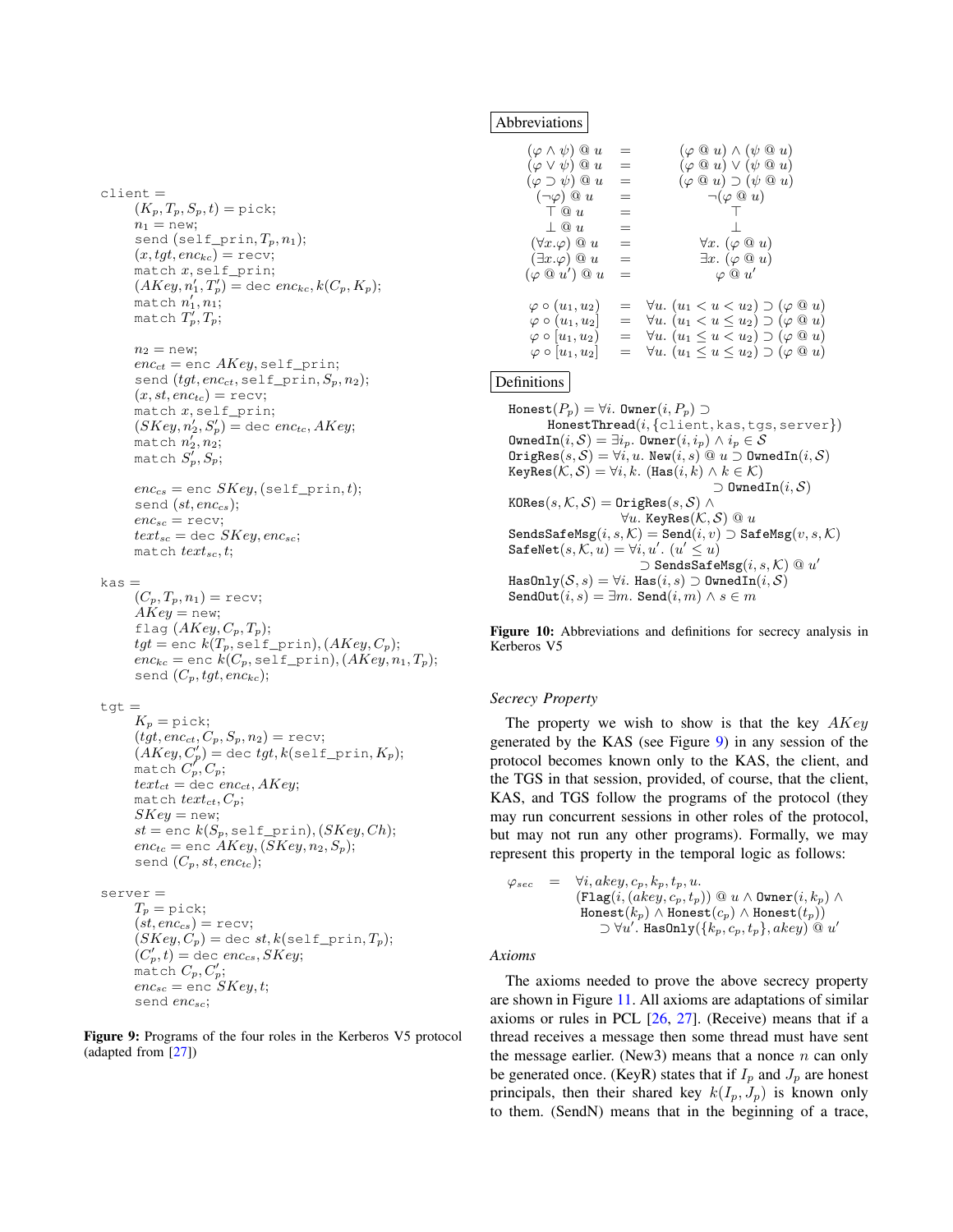| Axioms                                                 | Recv(i, v) @ u \supset \exists j, u'. (u' < u) \land | Send(j, v) @ u' |
|--------------------------------------------------------|------------------------------------------------------|-----------------|
| (New3)                                                 | (New(i, n) @ u \land New(i', n) @ u') \supset        |                 |
| ((i = i') \land (u = u'))                              |                                                      |                 |
| (KeyR)                                                 | (Honest(I_p) \land Honest(J_p)) \supset              |                 |
| HasOnly(\{I_p, J_p\}, k(I_p, J_p)) @ u                 |                                                      |                 |
| (SendN)                                                | \neg Send(i, v) @ -\infty                            |                 |
| (NET)                                                  | (KOREs(s, K, S) \land SafeNet(s, K, u_1) \land       |                 |
| \negSafeNet(s, K, u_2) \land (u_1 < u_2)) \supset      |                                                      |                 |
| \exists i, u_3. (u_1 < u_3 \le u_2) \land Uvend{align} |                                                      |                 |
| \n $\forall u_4 \in (u_1, u_3)$ . SafeNet(s, K, u_4)   |                                                      |                 |

(POS) 
$$
(\texttt{SafeNet}(s, \mathcal{K}, u) \land \texttt{Has}(i, s) @ u) \supset \\ (\exists u'. (u' < u) \land \texttt{New}(i, s) @ u') \lor \\ (\exists k. (k \in \mathcal{K}) \land \texttt{Has}(i, k) @ u)
$$

Figure 11: Model-specific axioms for secrecy analysis in Kerberos V5

or before it, there cannot be any send action (as per our definition of traces, there cannot be any action prior to the first state of a trace).

The axiom (NET) is based on a rule of the same name in PCL. Although our version is seemingly more general than the PCL version, its soundness follows in the same way as that of the PCL rule (NET). In PCL, the (NET) rule facilitates secrecy induction. Similarly, in our framework, the (NET) axiom facilitates the rely-guarantee method for secrecy. The (POS) axiom is a translation of an axiom of the same name in PCL.

#### *Proof of Secrecy Property*

To prove the secrecy property  $\varphi_{sec}$ , we choose parameters  $I_0$ ,  $AKey_0$ ,  $C_{p0}$ ,  $K_{p0}$ ,  $T_{p0}$ , and  $U_0$  for the variables *i*, akey,  $c_p, k_p, t_p$ , and u in the formula  $\varphi_{\text{sec}}$  that we want to show and show that:

$$
\begin{array}{l}(\mathop{\mathtt{Flag}}(I_0,(AKey_0,C_{p0},T_{p0}))\ @V_0\wedge\mathop{\mathtt{Owner}}(I_0,K_{p0})\wedge\\ \mathop{\mathtt{Honest}}(K_{p0})\wedge\mathop{\mathtt{Honest}}(C_{p0})\wedge\mathop{\mathtt{Honest}}(T_{p0}))\\ \supset \forall u'.\ \mathop{\mathtt{HasOnly}}(\{K_{p0},C_{p0},T_{p0}\},AKey_0)\ @\ u'\end{array}
$$

Define  $S_0 = \{K_{p0}, C_{p0}, T_{p0}\}\.$  Then, it suffices to show that

$$
\varphi_0 = \forall u' . \ \texttt{HasOnly}(\mathcal{S}_0, AKey_0) \ @ \ u'
$$

follows from the assumptions

Γ<sup>0</sup> = Flag(I0,(AKey0, Cp0, Tp0)) @ U0, Owner(I0, Kp0), Honest(Kp0), Honest(Cp0), Honest(Tp0) (24)

We now take  $\Gamma_0$  as our set of assumptions. In the sequel, whenever we derive a modal formula  $\psi$  or assertion  $\mu$ , what we really mean is  $\Sigma$ ;  $\Gamma_0 \vdash \psi$  or  $\Sigma$ ;  $\Gamma_0$ ;  $\vdash \mu$  for an appropriate  $\Sigma$  that includes at least  $I_0$ ,  $AKey_0$ ,  $C_{p0}$ ,  $K_{p0}$ ,  $T_{p0}$ , and  $U_0$ . (What we eventually prove is that  $\Sigma$ ;  $\Gamma_0 \vdash \varphi_0$ , from which  $\varphi_{sec}$  follows immediately.)

*Preliminary deductions:* Let  $K_0$  ${k(T_{p0}, K_{p0}), k(C_{p0}, K_{p0})}.$  Our first step is to prove the following property:

$$
\forall i, c_p, t_p, k_p, u, akey.
$$
\n
$$
(\texttt{Flag}(i, (akey, c_p, t_p)) \t\t@ u \wedge \texttt{Owner}(i, k_p) \wedge \texttt{Honest}(k_p)) \supset
$$
\n
$$
\exists u' < u. \texttt{New}(i, akey) \t\t@ u' \wedge
$$
\n
$$
\neg \texttt{SendOut}(i, akey) \circ (u', u] \wedge
$$
\n
$$
\forall u'.
$$
\n
$$
\texttt{SendSafelMsg}(i, akey, \{k(t_p, k_p), k(c_p, k_p)\}) \t\t@ u'
$$
\n
$$
(25)
$$

(25)

 $\forall k_p, i$ . (Honest $(k_p) \land$  Owner $(i, k_p)$ ) ⊃  $\forall c_p, t_p, u, a key. \; \texttt{Flag}(i, (a key, c_p, t_p)) \; @ \; u \supset$  $\exists u' < u.$  New $(i, a key) \ @ \ u' \wedge \$  $\lnot$ SendOut $(i, a key) \circ (u', u] \land$  $\forall u'.$  <code>SendsSafeMsg</code> $(i, a key, \{k(t_p, k_p), k(c_p, k_p)\})$  @  $u'$ 

This property is equivalent to showing that

Equivalently, we may assume for parameters  $i, k_p$  that Honest $(k_p)$  and Owner $(i, k_p)$  and prove that

$$
\forall c_p, t_p, u, akey. \; \text{Flag}(i, (akey, c_p, t_p)) \; @\; u \supset
$$
  
\n
$$
\exists u' < u. \; \text{New}(i, akey) \; @\; u' \land
$$
  
\n
$$
\neg \text{SendOut}(i, akey) \circ (u', u] \land
$$
  
\n
$$
\forall u'. \; \text{SendSSafeMsg}(i, akey, \{k(t_p, k_p), k(c_p, k_p)\}) \; @\; u'
$$
\n(26)

We prove the above using the rule (HONTH). We show using the rules of Figure 6 that for  $\mathcal{E}_0$  = {client, kas, tgs, server}, it is the case that:

$$
\forall e \in \mathcal{E}_0. \ ( \{e\} \langle u_b, u_e, i \rangle \n\forall u \in (u_b, u_e], \forall c_p, t_p, akey. \ \mathbf{Flag}(i, (akey, c_p, t_p)) \ @u \supset \exists u' < u. \ \mathbf{New}(i, akey) \ @u' \land \n\neg \mathbf{SendOut}(i, akey) \circ (u', u] \land \forall u'. \ \mathbf{SendSSafeMsg}(i, akey, \{k(t_p, k_p), k(c_p, k_p)\}) \ @u'
$$

Since we have already assumed Honest $(k_p)$  and Owner $(i, k_p)$ , which imply by definition of Honest $(k_p)$  that HonestThread( $i, \mathcal{E}_0$ ), we may apply rule (HONTH) to the above formula to deduce that:

$$
\forall u_e. (u_e > -\infty) \supset
$$
  
\n
$$
\forall u \in (-\infty, u_e]. \ \forall c_p, t_p, akey. \ \text{Flag}(i, (akey, c_p, t_p)) \ @u \supset
$$
  
\n
$$
\exists u' < u. \ \text{New}(i, akey) \ @u' \land
$$
  
\n
$$
\neg \text{SendOut}(i, akey) \circ (u', u] \land
$$
  
\n
$$
\forall u'. \ \text{SendSSafeMsg}(i, akey, \{k(t_p, k_p), k(c_p, k_p)\}) \ @u'
$$

Choosing  $u_e = \infty$  and simplifying, we obtain (26). Thus  $(26)$  holds. Hence  $(25)$  also holds. We now instantiate (25) by choosing  $i = I_0$ ,  $c_p = C_{p0}$ ,  $t_p = T_{p0}$ ,  $k_p = K_{p0}$ ,  $u = U_0$ , and  $akey = AKey_0$  to get:

$$
(\text{Flag}(I_0, (AKey_0, C_{p0}, T_{p0})) \t\t@ U_0 \wedge \text{Owner}(I_0, K_{p0}) \wedge \text{Honest}(K_{p0})) \supset
$$
  
\n
$$
\exists u' < U_0. \text{ New}(I_0, AKey_0) \t@ u' \wedge \text{--}\text{SendOut}(I_0, AKey_0) \t@ (u', U_0] \wedge \text{--}\text{SendOut}(I_0, AKey_0, K_0) \t@ u' \tag{27}
$$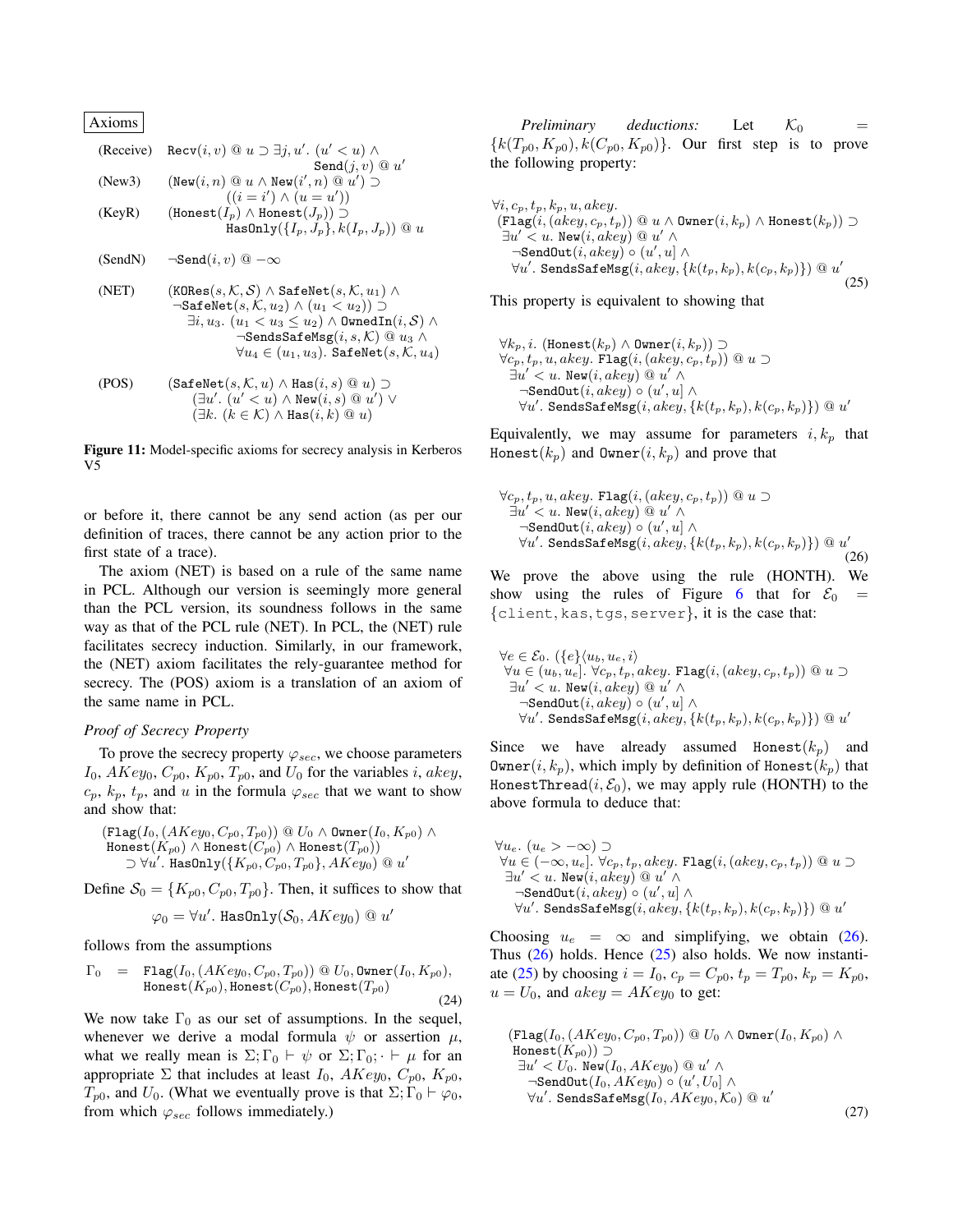The conditions of the implication in  $(27)$  are assumed to hold in  $\Gamma_0$  (see (24)). Therefore, it follows that the consequent of the implication, i.e, the following must also hold:

∃u <sup>0</sup> < U0. New(I0, AKey0) @ u <sup>0</sup> ∧ ¬SendOut(I0, AKey0) ◦ (u 0 , U0] ∧ ∀u 0 . SendsSafeMsg(I0, AKey0, K0) @ u 0 (28)

Next, we wish to prove that  $0 \text{rigRes}(AKey_0, \mathcal{S}_0)$ . To do this, we prove the stronger statement:  $\forall u, i$ . New $(i, AKey_0)$  @  $u \supset i = I_0$ . To prove the latter, assume that  $New(i, AKey_0) \t\t@ u.$  By axiom (New3) and New $(I_0, AKey_0)$  @ u' in (28) we obtain  $i = I_0$  as required. Hence,  $\forall u, i$ . New $(i, AKey_0) \ @ \ u \supset i = I_0$ . This implies  $0 \rightarrow \text{rigRes}(AKey_0, \mathcal{S}_0)$ . (Note that  $0 \rightarrow \text{wnedIn}(I_0, \mathcal{S}_0)$ follows from the assumption  $\text{Owner}(I_0, K_{p0})$  in  $\Gamma_0$ .)

Further the fact  $\forall u$ . KeyRes( $\mathcal{K}_0$ ,  $\mathcal{S}_0$ ) @ u follows immediately from axiom (KeyR) and the assumptions Honest( $K_{t0}$ ), Honest( $C_{t0}$ ), and Honest( $T_{t0}$ ) in  $\Gamma_0$ . Combining with OrigRes( $AKey_0$ ,  $S_0$ ), which was derived earlier, we deduce that:

$$
KORes(AKey_0, \mathcal{K}_0, \mathcal{S}_0)
$$
 (29)

*Key Step: Rely-Guarantee:* The key step in our proof is an instance of the rely-guarantee technique of Section VI. Using this technique we establish that  $\forall u$ . SafeNet( $AKey_0, K_0, u$ ). In order to apply this technique, we instantiate the framework of Section VI by choosing:

$$
\begin{array}{l} \varphi(u) = \mathtt{SafeNet}(AKey_0, \mathcal{K}_0, u) \\ \iota(i) = \mathtt{OwnedIn}(i, \mathcal{S}_0) \\ \psi(u, i) = \mathtt{SendssafeMsg}(i, AKey_0, \mathcal{K}_0) @u \end{array}
$$

In order to apply the method of Section VI, we must show that the following hold for  $\varphi$ ,  $\iota$ , and  $\psi$  as defined above:

(1) 
$$
\varphi(-\infty)
$$
  
\n(2)  $\forall i, u. \ (\iota(i) \land \forall u' < u. \ \varphi(u')) \supset \psi(u, i)$   
\n $(\varphi(u_1) \land \neg \varphi(u_2) \land (u_1 < u_2)) \supset$   
\n(3)  $\exists i, u_3. \ (u_1 < u_3 \leq u_2) \land \iota(i) \land \neg \psi(u_3, i) \land \forall u_4 \in (u_1, u_3). \ \varphi(u_4)$ 

(1) follows immediately from axiom (SendN) and the definition  $\varphi(u) =$  SafeNet( $AKey_0, K_0, u$ ). The proof of (2), which is the critical step here, and uses reasoning about programs, is described later. To prove (3), we instantiate the axiom (NET) by choosing  $s = AKey_0, K = K_0$ , and  $S = S_0$  to obtain:

(KORES 
$$
(AKey_0, K_0, S_0) \wedge
$$
 SafeNet $(AKey_0, K_0, u_1) \wedge$   
\n $\neg$ SafeNet $(AKey_0, K_0, u_2) \wedge (u_1 < u_2)) \supset$   
\n $\exists i, u_3. (u_1 < u_3 \le u_2) \wedge$ ØvmedIn $(i, S_0) \wedge$   
\n $\neg$ SendsSafeMsg $(i, S_0, K_0) \circledast u_3 \wedge$   
\n $\forall u_4 \in (u_1, u_3)$ . SafeNet $(AKey_0, K_0, u_4)$ 

Since we already know KORes( $AKey_0$ ,  $\mathcal{K}_0$ ,  $\mathcal{S}_0$ ) from (29), we may eliminate that condition from the above formula to obtain:

$$
\begin{matrix}(\texttt{SafeNet}(AKey_0, \mathcal{K}_0, u_1) \wedge \neg \texttt{SafeNet}(AKey_0, \mathcal{K}_0, u_2) \wedge \\ (u_1 < u_2)) \supset \\ \exists i, u_3. \ (u_1 < u_3 \leq u_2) \wedge \texttt{OwnedIn}(i, \mathcal{S}_0) \wedge \\ \neg \texttt{SendsSafeMsg}(i, \mathcal{S}_0, \mathcal{K}_0) \ @ \ u_3 \wedge \\ \forall u_4 \in (u_1, u_3). \ \texttt{SafeNet}(AKey_0, \mathcal{K}_0, u_4)\end{matrix}
$$

This is precisely the statement of (3) above. Hence, using Theorem VI.1 we deduce that  $\forall u$ .  $\varphi(u)$ , i.e,

$$
\forall u. \; \texttt{SafeNet}(AKey_0, \mathcal{K}_0, u) \tag{30}
$$

Next, we fix any time parameter  $u'_0$ , and try to show that HasOnly $(\mathcal{S}_0, AKey_0)$  @  $u_0'$ . Following the definition of HasOnly assume that for some i,  $\texttt{Has}(i, AKey_0) \ @ \ u_0'.$ It suffices to show that  $OwnedIn(i, S_0)$ . From (30), the assumption  $\text{Has}(i, AKey_0) \ @ \ u_0', \text{ and axiom (POS)}, \text{ we}$ obtain:

$$
(\exists u'. (u' < u_0') \land \text{New}(i, AKey_0) \text{ @ } u') \lor (\exists k. (k \in \mathcal{K}_0) \land \text{Has}(i, k) \text{ @ } u_0')
$$

We case analyze these two disjuncts. If  $\exists u'. (u' < u'_0) \land$ New $(i, AKey_0)$  @ u', then using axiom (New3) and (28) we obtain  $i = I_0$ . Since  $\Gamma_0$  contains the assumption Owner( $I_0, K_{t0}$ ) and  $K_{t0} \in S_0$ , OwnedIn( $i, S_0$ ) follows from definition of OwnedIn.

If  $\exists k. (k \in \mathcal{K}_0) \land \text{Has}(i,k) \text{ @ } u'_0$ , then from fact (29), i.e, KORes $(AKey_0, \mathcal{K}_0, \mathcal{S}_0)$ , we immediately obtain OwnedIn $(i, \mathcal{S}_0)$ .

Since, in both case analyses we obtain  $\text{OwnedIn}(i, \mathcal{S}_0)$ , it follows that  $\text{HasOnly}(\mathcal{S}_0, Akey_0) \ @ \ u_0'$  for any  $u_0'$ . Since  $u'_0$  is a parameter, this implies  $\forall u'$ . HasOnly $(\mathcal{S}_0, AKey_0)$  @ u', which is the  $\varphi_0$  that we wanted to prove. Hence,  $\varphi_{sec}$ , our secrecy property, holds.

*Proof of Condition (2) of Rely-Guarantee:* It only remains to show that condition (2) in the use of the relyguarantee method holds. Expanding out the condition using earlier definitions of  $\varphi(u)$ ,  $\iota(i)$ , and  $\psi(u, i)$ , we must show that:

$$
\forall i, u. \ (\mathtt{OwnedIn}(i, \mathcal{S}_0) \land \forall u' < u. \ \mathtt{SafeNet}(AKey_0, \mathcal{K}_0, u')) \newline \supset \mathtt{SendsSafeMsg}(i, AKey_0, \mathcal{K}_0) @ u
$$

This formula is equivalent to

$$
\forall i. \; \mathsf{OwnedIn}(i, \mathcal{S}_0) \supset \forall u. \; ((\forall u' < u. \; \mathsf{SafeNet}(AKey_0, \mathcal{K}_0, u')) \newline \supset \mathsf{SendsSafeMsg}(i, AKey_0, \mathcal{K}_0) \; @\; u)
$$

To prove this formula, pick a parameter  $i_0$ , and assume  $0$ wnedIn $(i_0, S_0)$ . It suffices to show  $\forall u.$  ( $(\forall u'$ )  $'\qquad\lt\qquad u. \quad \mathtt{SafeNet}(AKey_0, \mathcal{K}_0, u')) \quad\supset\quad$ SendsSafeMsg $(i_0, AKey_0, K_0) \t@ u$ ).

The assumption  $0$ wnedIn $(i_0, S_0)$  implies that there is an  $i_p$  such that  $\text{Owner}(i_0, i_p)$  and  $i_p \in S_0$ . From the assumptions Honest $(K_{p0})$ , Honest $(T_{p0})$ , and Honest $(C_{p0})$ in  $\Gamma_0$ , we obtain HonestThread $(i_0, \mathcal{E}_0)$ . Hence, if we can prove the assertion below, then by rule (HONTH), we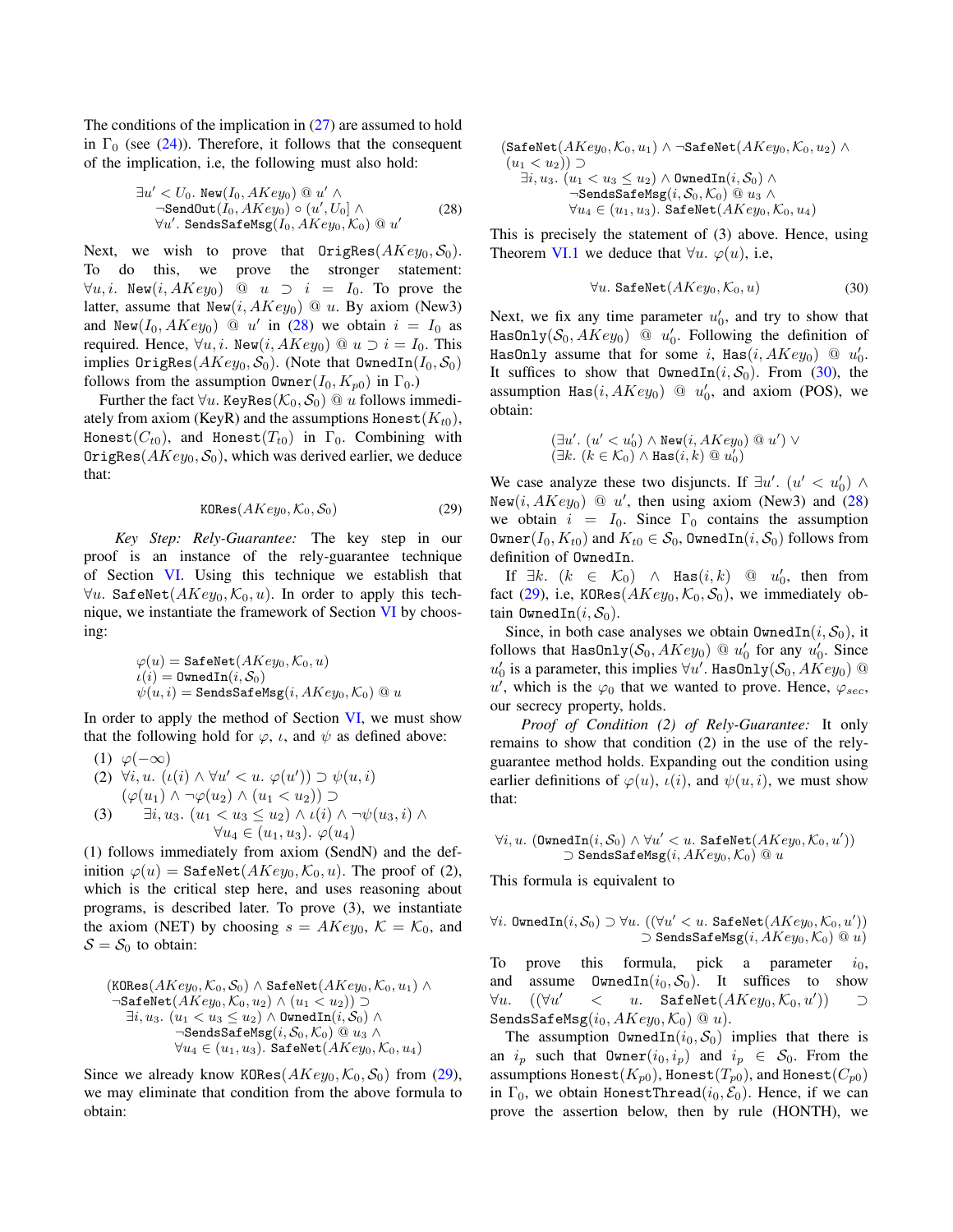would obtain  $\forall u. \ ((\forall u' < u. \ \ \texttt{SafeNet}(AKey_0, \mathcal{K}_0, u')) \supset$ SendsSafeMsg( $i_0$ ,  $AKey_0$ ,  $\mathcal{K}_0$ ) @ u) as required.

$$
\forall e \in \mathcal{E}_0. \ ( \{e\} \langle u_b, u_e, i \rangle \n\forall u \in (u_b, u_e]. \ (\forall u' < u. \ \texttt{SafeNet}(AKey_0, \mathcal{K}_0, u')) \n\quad \texttt{D sendsSafeMsg}(i, AKey_0, \mathcal{K}_0) @ u)
$$

Therefore, we only need show the above assertion for each  $e \in \mathcal{E}_0$ . So, we must show:

{client}\langle u\_b, u\_e, i \rangle  
\forall u \in (u\_b, u\_e]. (\forall u' < u. \ SafeNet(AKey\_0, K\_0, u'))  
\n
$$
\supset \text{SendsSafeMsg}(i, AKey_0, K_0) @ u
$$
\n(31)

$$
\{\text{kas}\}\langle u_b, u_e, i \rangle
$$
  
\n
$$
\forall u \in (u_b, u_e]. \ (\forall u' < u. \ \text{SafeNet}(AKey_0, \mathcal{K}_0, u'))
$$
  
\n
$$
\supset \text{Sendssafelsg}(i, AKey_0, \mathcal{K}_0) \ @u \tag{32}
$$

$$
\begin{aligned} \{\mathtt{tgs}\} \langle u_b, u_e, i \rangle \\ \forall u \in (u_b, u_e]. \ (\forall u' < u. \ \mathtt{SafeNet}(AKey_0, \mathcal{K}_0, u')) \\ > \mathtt{SendsSafeMsg}(i, AKey_0, \mathcal{K}_0) \ @ \ u \\ \tag{33} \end{aligned}
$$

$$
\{\texttt{server}\}\langle u_b, u_e, i \rangle \forall u \in (u_b, u_e]. \ (\forall u' < u. \ \texttt{SafeNet}(AKey_0, \mathcal{K}_0, u')) \n\supset \texttt{SendsSafeMsg}(i, AKey_0, \mathcal{K}_0) \ @u \tag{34}
$$

We prove these formulas one by one. *Proof of assertion (31):* We are trying to show that:

 $\{\texttt{client}\}\langle u_b, u_e, i\rangle$  $\forall u \in (u_b, u_e]$ .  $(\forall u' < u$ . SafeNet $(AKey_0, \mathcal{K}_0, u'))$  $\supset$  SendsSafeMsg(*i*, *AKey*<sub>0</sub>,  $\mathcal{K}_0$ ) <sup>*Q*</sup> *u* 

Using the rules of Figure 6, we show that

{
$$
{\begin{aligned}\n\{\text{client}\} \langle u_b, u_e, i \rangle \ \forall u \in (u_b, u_e], \ \forall x. \ \text{Send}(i, x) \ @ \ u \supset \\
& (\exists t_p, c_p, n_1, u_1. (u_b < u_1 < u) \land \\
& \text{New}(i, n_1) \ @ \ u_1 \land \\
& \neg \text{Flag}(i, (n_1, \_, \_)) \circ (u_b, u_e] \land \\
& x = (c_p, t_p, n_1)) \lor \\
(\exists tgt, c_p, akey, s_p, n_2, u_2, u_r. (u_b < u_r < u_2 < u) \land \\
& \text{New}(i, n_2) \ @ \ u_2 \land \\
& \neg \text{Flag}(i, (n_2, \_, \_)) \circ (u_b, u_e] \land \\
& \text{Rec}(i, tgt) \ @ \ u_r \land \\
& x = (tgt, ENC(akey, c_p), c_p, s_p, n_2)) \lor \\
(\exists st, c_p, t, u_r, skey. (u_b < u_r < u) \land \\
& \text{Rec}(i, st) \ @ \ u_r \land \\
& x = (st, ENC(skey, (c_p, t))))\n\end{aligned}
$$
\n(35)

Now we argue that the temporal formula in the assertion  $(35)$ implies that in the assertion  $(31)$ , which, by rule (GEI), would mean that  $(31)$  holds. We use a method of contradiction. Assume that the formula in  $(35)$  holds. Further assume that the condition of the implication in  $(31)$  holds, but the conclusion does not. So we must have for some  $u \in (u_b, u_e]$ that:

 $\forall u^{\prime} < u.$  SafeNet $(AKey_0, \mathcal{K}_0, u^{\prime})$ ) (36)

$$
\neg \mathsf{SendsSafeMsg}(i, AKey_0, \mathcal{K}_0) \, @ \, u \tag{37}
$$

Expanding the definition of SendsSafeMsg in (37), we further obtain that there is a message  $x$  such that:

$$
Send(i, x) @ u \wedge \neg SafeMsg(x, AKey_0, \mathcal{K}_0) \tag{38}
$$

From Send $(i, x) \odot u$  in (38) and (35) it follows that one of the disjuncts in  $(35)$  must hold. We case analyze the three possible disjuncts and show that, in each case, a contradiction can be derived.

Case. The following disjunct holds:

$$
\exists t_p, c_p, n_1, u_1.(u_b < u_1 < u) \land \n\text{New}(i, n_1) \t\t@ u_1 \land \n\neg \text{Flag}(i, (n_1, \_,)) \circ (u_b, u_e] \land \nx = (c_p, t_p, n_1)
$$
\n(39)

The last line of  $(39)$  and  $(38)$  together yield

$$
\neg \text{SafeMsg}((c_p, t_p, n_1), AKey_0, \mathcal{K}_0) \tag{40}
$$

By definition of SafeMsg, if follows that at least one of the following three must hold:

$$
\neg \texttt{SafeMsg}(c_p, AKey_0, \mathcal{K}_0) \tag{41}
$$

$$
\neg \texttt{SafeMsg}(t_p, AKey_0, \mathcal{K}_0) \tag{42}
$$

$$
\neg \texttt{SafeMsg}(n_1, AKey_0, \mathcal{K}_0) \tag{43}
$$

However, (41) and (42) cannot hold because  $c_p$  and  $t_p$ are principals, and, hence, cannot contain  $AKey_0$ . Therefore, (43) must be true. This forces  $n_1 = AKey_0$ . From this and (39) we deduce:

$$
New(i, AKey_0) \t\t@ u_1 \t\t(44)
$$

We already know from  $(28)$  that there is a  $u' < U_0$  such that New( $I_0, AKey_0$ )  $@u'$ . Using axiom (New3) we deduce:

$$
(i = I_0) \land (u' = u_1) \tag{45}
$$

From  $(45)$  and  $(39)$  we deduce:

$$
(u_b < u' < u) \land \neg \text{Flag}(I_0, (AKey_0, \_, \_)) \circ (u_b, u_e] \tag{46}
$$

From (28) we also know that

$$
\mathbf{Flag}(I_0, (AKey_0, C_{p0}, T_{p0})) \circledcirc U_0 \tag{47}
$$

Using (46), (47), and  $u' < U_0$  we obtain:

$$
U_0 > u_e \tag{48}
$$

Since  $u' < u \leq u_e$ , we also get:

$$
u' < u < U_0 \tag{49}
$$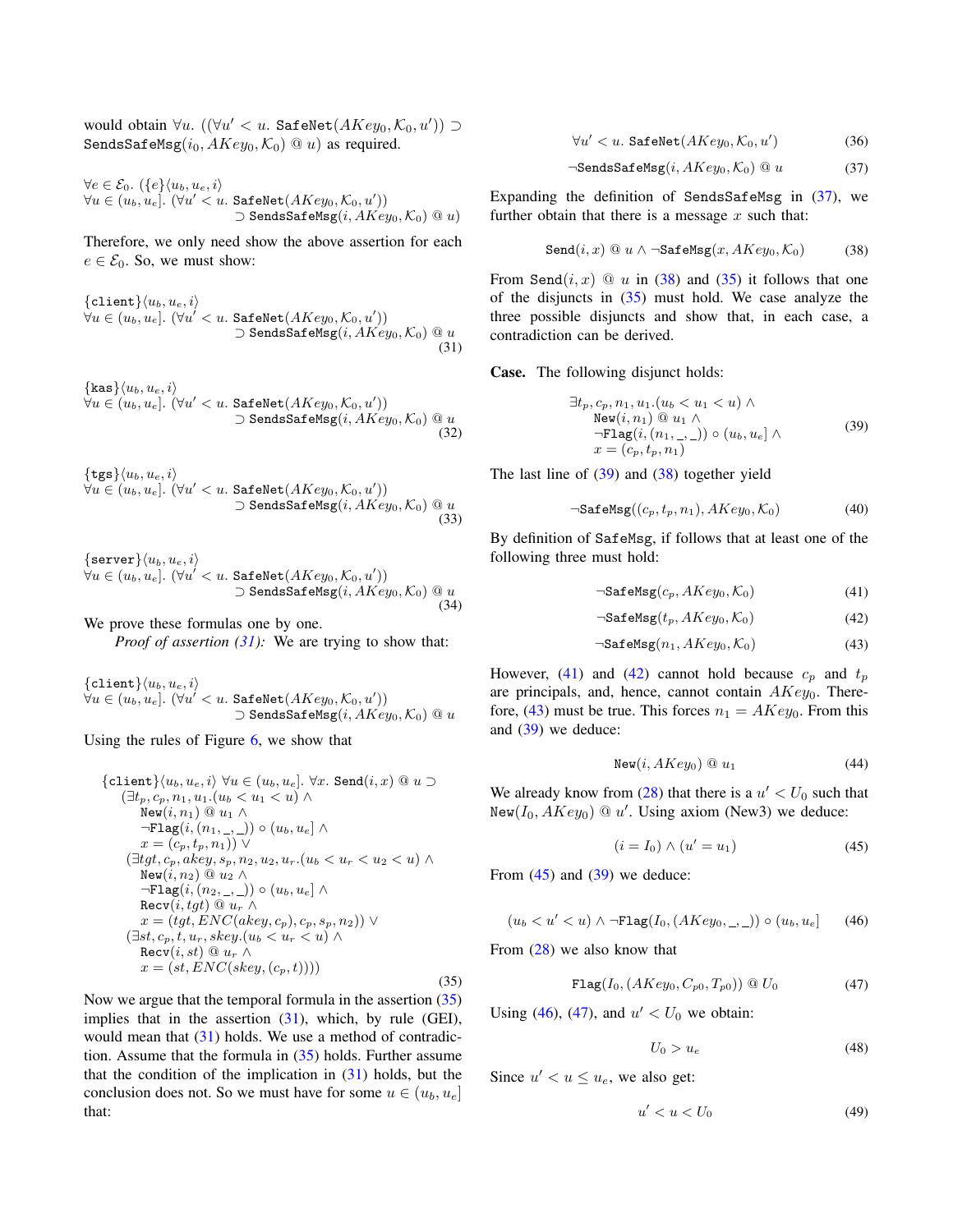Hence from (28) we obtain  $\neg$ SendOut $(I_0, AKey_0) \circ (u', u]$ which implies

$$
\neg \texttt{SendOut}(I_0, AKey_0) \ @ \ u \tag{50}
$$

From (38), (39), (45), and  $n_1 = AKey_0$  we also deduce Send( $I_0$ ,  $(c_p, t_p, AKey_0)$ ) @ u, which contradicts (50).

# Case. The following disjunct holds:

$$
\exists tgt, c_p, akey, s_p, n_2, u_2, u_r.(u_b < u_r < u_2 < u) \land
$$
\n
$$
\begin{array}{ll}\n\text{New}(i, n_2) \text{ @ } u_2 \land \\
\neg \text{Flag}(i, (n_2, \_, \_)) \circ (u_b, u_e] \land \\
\text{Rev}(i, tgt) \text{ @ } u_r \land \\
x = (tgt, ENC(akey, c_p), c_p, s_p, n_2)\n\end{array} \tag{51}
$$

The last line of  $(51)$  and  $(38)$  together yield

$$
\neg \text{SafeMsg}(\langle \text{tgt}, \text{ENC}(akey, c_p), c_p, s_p, n_2), \text{AKey}_0, \mathcal{K}_0)
$$
\n
$$
(52)
$$

By definition of SafeMsg, if follows that at least one of the following must hold:

$$
\neg \texttt{SafeMsg}(c_p, AKey_0, \mathcal{K}_0) \tag{53}
$$

$$
\neg \texttt{SafeMsg}(s_p, AKey_0, \mathcal{K}_0) \tag{54}
$$

$$
\neg \texttt{SafeMsg}(n_2, AKey_0, \mathcal{K}_0) \tag{55}
$$

$$
\neg \texttt{SafeMsg}(tgt, AKey_0, \mathcal{K}_0) \tag{56}
$$

However, (53) and (54) cannot hold because  $c_p$  and  $s_p$  are principals, and, hence, cannot contain  $AKey_0$ . Therefore, either  $(55)$  or  $(56)$  must be true. If  $(55)$  holds, then we derive a contradiction as in the previous case (replacing  $n_1$  with  $n_2$  and  $u_1$  with  $u_2$ ). So it suffices to show that (56) entails a contradiction. So assume that  $(56)$  holds. From  $(51)$  we know that there is a  $u_r$  such that:

$$
(u_r < u) \land \text{Recv}(i, tgt) \text{ @ } u_r \tag{57}
$$

Using axiom (Receive), we obtain a  $u_s$  and a j such that:

$$
(u_s < u_r < u) \land \text{Send}(j, tgt) \text{ @ } u_s \tag{58}
$$

From (36) and  $u_s < u$  in above formula, we also deduce that SendsSafeMsg $(j, AKey_0, K_0)$  @  $u_s$ . So, from (58) we obtain SafeMsg( $tgt, AKey_0, K_0$ ). This contradicts the assumption (56).

Case. The following disjunct holds:

$$
\exists st, c_p, t, u_r, \text{skey.}(u_b < u_r < u) \land
$$
\n
$$
\text{Recv}(i, st) \text{ @ } u_r \land \text{ } (59)
$$
\n
$$
x = (st, ENC(\text{skey.}(c_p, t)))
$$

The last line of  $(59)$  and  $(38)$  together yield

$$
\neg \text{SafeMsg}((st, ENC(skey, (c_p, t))), \text{AKey}_0, \mathcal{K}_0) \tag{60}
$$

By definition of SafeMsg, if follows that at least one of the following must hold:

$$
\neg \texttt{SafeMsg}(c_p, AKey_0, \mathcal{K}_0) \tag{61}
$$

$$
\neg \texttt{SafeMsg}(t, AKey_0, \mathcal{K}_0) \tag{62}
$$

$$
\neg \texttt{SafeMsg}(st, AKey_0, \mathcal{K}_0) \tag{63}
$$

However, (61) and (62) cannot hold because  $c_p$  and t are a principal and a timestamp, respectively and, hence, cannot contain  $AKey_0$ . Therefore, (63) must be true. In that case, we derive a contradiction as in the previous case (by substituting  $tqt$  with  $st$ ).

*Proof of assertion (32):* We are trying to show that:

$$
\{\text{kas}\}\langle u_b, u_e, i \rangle
$$
  
\n
$$
\forall u \in (u_b, u_e]. \ (\forall u' < u. \ \text{SafeNet}(AKey_0, \mathcal{K}_0, u'))
$$
  
\n
$$
\supset \text{SendSSafel}_(i, AKey_0, \mathcal{K}_0) \ @u
$$

Using the rules of Figure 6, we show that

$$
\{\text{kas}\}\langle u_b, u_e, i \rangle \ \forall u \in (u_b, u_e]. \ \forall x. \ \text{Send}(i, x) \ @ \ u \supset
$$
  
\n
$$
(\exists c_p, t_p, u_r, u_n, u_f, a, k_p, n_1. \n(u_b < u_r < u_n < u_f < u \le u_e) \land \text{Owner}(i, k_p) \land
$$
  
\n
$$
\text{Recv}(i, (c_p, t_p, n_1)) \ @ \ u_r \land
$$
  
\n
$$
\text{New}(i, a) \ @ \ u_n \land
$$
  
\n
$$
\text{Flag}(i, (a, c_p, t_p)) \ @ \ u_f \land
$$
  
\n
$$
x = (c_p, ENC(k(t_p, k_p), (a, c_p)),\nENC(k(c_p, k_p), (a, n_1, t_p)))) \tag{64}
$$

Now we argue that the temporal formula in the assertion (64) implies that in the assertion (32), which, by rule (GEI), would mean that (32) holds. We use a method of contradiction. Assume that the formula in (64) holds. Further assume that the condition of the implication in (32) holds, but the conclusion does not. So we must have for some  $u \in (u_b, u_e]$ that:

$$
\forall u' < u. \text{ SafeNet}(AKey_0, \mathcal{K}_0, u') \tag{65}
$$

$$
\neg \mathsf{SendsSafeMsg}(i, AKey_0, \mathcal{K}_0) @ u \tag{66}
$$

Expanding the definition of SendsSafeMsg in (66), we further obtain that there is a message  $x$  such that:

$$
Send(i, x) @ u \wedge \neg SafeMsg(x, AKey_0, \mathcal{K}_0) \tag{67}
$$

From Send $(i, x)$  @ u in (67) and (64) it follows that the conclusion of (64), i.e, the following, holds.

$$
\exists c_p, t_p, u_r, u_n, u_f, a, k_p, n_1.
$$
  
\n
$$
(u_b < u_r < u_n < u_f < u \le u_e) \land \text{Owner}(i, k_p) \land
$$
  
\n
$$
\text{Recv}(i, (c_p, t_p, n_1)) \circledcirc u_r \land
$$
  
\n
$$
\text{New}(i, a) \circledcirc u_n \land
$$
  
\n
$$
\text{Flag}(i, (a, c_p, t_p)) \circledcirc u_f \land
$$
  
\n
$$
x = (c_p, ENC(k(t_p, k_p), (a, c_p)),
$$
  
\n
$$
ENC(k(c_p, k_p), (a, n_1, t_p)))
$$

The last line of  $(68)$  and  $(67)$  together yield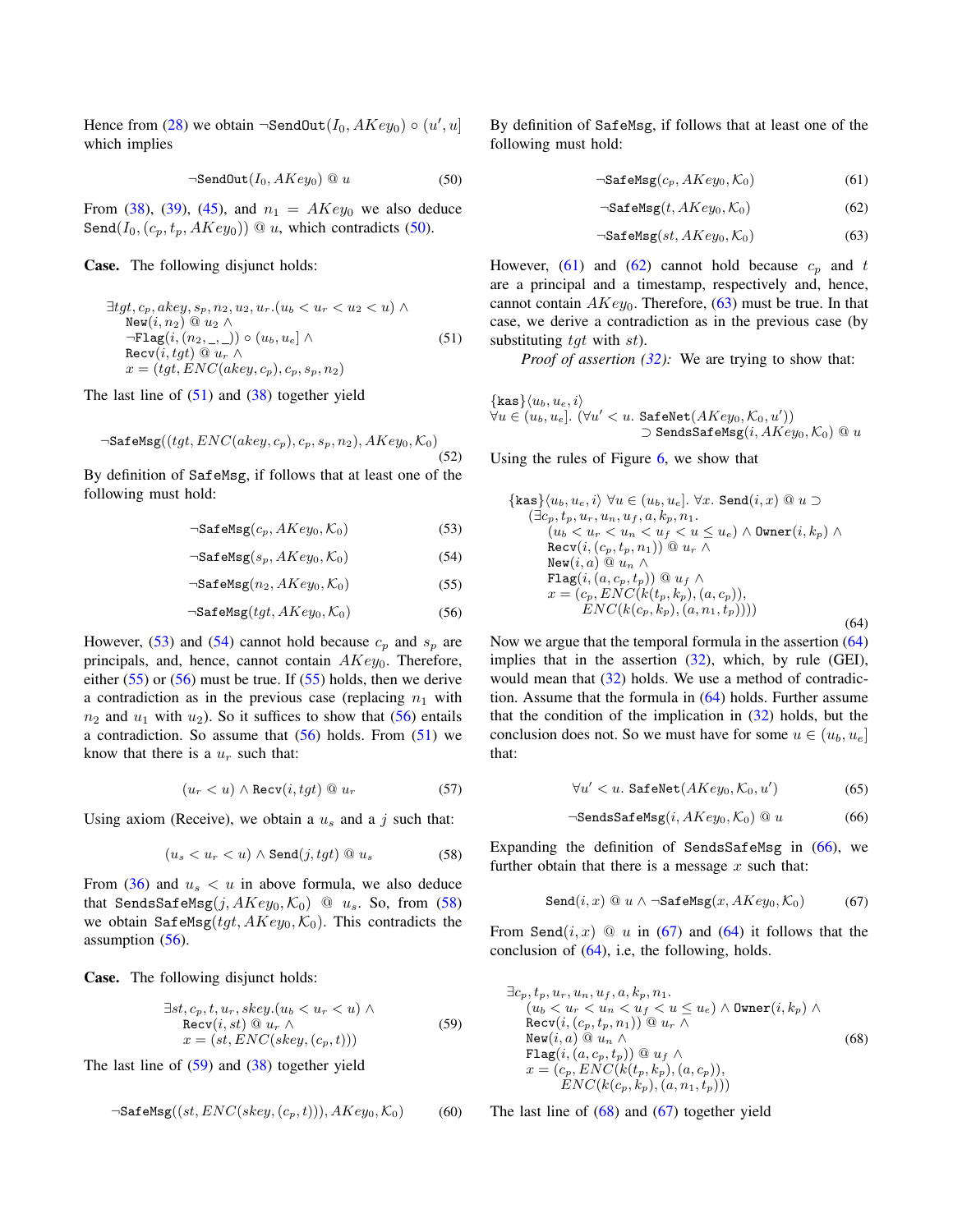$$
\neg \text{SafeMsg}((c_p, ENC(k(t_p, k_p), (a, c_p)),ENC(k(c_p, k_p), (a, n_1, t_p))), AKey_0, \mathcal{K}_0)
$$
 (69)

By definition of SafeMsg, if follows that at least one of the following must hold:

$$
\neg \texttt{SafeMsg}(c_p, AKey_0, \mathcal{K}_0) \tag{70}
$$

$$
\neg \texttt{SafeMsg}(t_p, AKey_0, \mathcal{K}_0) \tag{71}
$$

$$
\neg \texttt{SafeMsg}(n_1, AKey_0, \mathcal{K}_0) \tag{72}
$$

$$
\neg \texttt{SafeMsg}(a, AKey_0, \mathcal{K}_0) \tag{73}
$$

However, (70) and (71) cannot hold because  $c_p$  and  $t_p$  are principals and, hence, cannot contain  $AKey_0$ . If (72) holds, then we derive a contradiction as in the second case for client earlier (by replacing tgt with  $(c_p, t_p, n_1)$ ). If (73) holds, then we must have:

$$
a = AKey_0 \tag{74}
$$

From  $(68)$  and  $(74)$  we conclude:

$$
\text{New}(i, AKey_0) \ @ \ u_n \tag{75}
$$

Using axiom (New3),  $(75)$ , and  $(28)$  we obtain:

$$
u_n = u' \wedge i = I_0 \tag{76}
$$

From  $(28)$  and  $(76)$ , we derive that

$$
\text{SendsSafeMsg}(i, AKey_0, \mathcal{K}_0) @ u \tag{77}
$$

This contradicts (66).

*Proof of assertion (33):* We are trying to show that:

$$
\{ \mathbf{tgs} \} \langle u_b, u_e, i \rangle
$$
  
\n
$$
\forall u \in (u_b, u_e]. \ (\forall u' < u. \ \mathbf{SafeNet}(AKey_0, \mathcal{K}_0, u'))
$$
  
\n
$$
\supset \mathbf{SendsSafeMs}(i, AKey_0, \mathcal{K}_0) \ @\ u
$$

Using the rules of Figure 6, we show that

$$
\{\texttt{tgs}\}(u_b, u_e, i) \forall u \in (u_b, u_e]. \forall x. \texttt{Send}(i, x) @ u \supset
$$
  
\n
$$
(\exists \textit{tgt}, \textit{enc}_{ct}, s_p, c_p, n_2, \textit{key}, a, u_n, u_r, k. \n(u_b < u_r < u_n < u \le u_e) \land
$$
  
\n
$$
\texttt{Recv}(i, (\textit{tgt}, \textit{enc}_{ct}, c_p, s_p, n_2)) @ u_r \land
$$
  
\n
$$
\texttt{New}(i, \textit{key}) @ u_n \land
$$
  
\n
$$
x = (c_p, ENC(k, (\textit{key}, c_p)), ENC(a, (\textit{key}, n_2, s_p)))) \tag{78}
$$

Now we argue that the temporal formula in the assertion (78) implies that in the assertion (33), which, by rule (GEI), would mean that (33) holds. We use a method of contradiction. Assume that the formula in (78) holds. Further assume that the condition of the implication in  $(33)$  holds, but the conclusion does not. So we must have for some  $u \in (u_b, u_e]$ that:

$$
\forall u' < u. \text{ SafeNet}(AKey_0, \mathcal{K}_0, u') \tag{79}
$$

$$
\neg \texttt{SendsSafeMsg}(i, AKey_0, \mathcal{K}_0) @ u \tag{80}
$$

Expanding the definition of SendsSafeMsg in  $(80)$ , we further obtain that there is a message  $x$  such that:

$$
\texttt{Send}(i, x) \ @ \ u \wedge \neg \texttt{SafeMsg}(x, AKey_0, \mathcal{K}_0) \tag{81}
$$

From Send $(i, x) \odot u$  in (81) and (78) it follows that the conclusion of (78), i.e, the following, holds.

$$
(\exists tgt, enc_{ct}, c_p, s_p, n_2, skew, a, u_n, u_r, k. \n(u_b < u_r < u_n < u \le u_e) \land \n\text{Recv}(i, (tgt, enc_{ct}, c_p, s_p, n_2)) @ u_r \land \n\text{New}(i, skew) @ u_n \land \nx = (c_p, ENC(k, (skey, c_p)), ENC(a, (skey, n_2, s_p))))
$$
\n(82)

The last line of  $(82)$  and  $(81)$  together yield

$$
\neg \text{SafeMsg}((c_p, ENC(k, (skey, c_p)), ENC(a, (skey, n_2, s_p))), \newline AKey_0, \mathcal{K}_0)
$$
\n(83)

By definition of SafeMsg, if follows that at least one of the following must hold:

$$
\neg \texttt{SafeMsg}(c_p, AKey_0, \mathcal{K}_0) \tag{84}
$$

$$
\neg \text{SafeMsg}(s_p, AKey_0, \mathcal{K}_0) \tag{85}
$$

$$
\neg \texttt{SafeMsg}(skey, AKey_0, \mathcal{K}_0) \tag{86}
$$

$$
\neg \texttt{SafeMsg}(n_2, AKey_0, \mathcal{K}_0) \tag{87}
$$

However, (84) and (85) cannot hold because  $c_p$  and  $s_p$  are principals and, hence, cannot contain  $AKey_0$ . If (86) holds, then we derive a contradiction as in the first case for client (substituting skey for  $n_1$ ). If (87) holds, then we derive a contradiction as in the second case for client (replacing  $tgt$ with  $(tgt, enc_{ct}, c_p, s_p, n_2)$ ).

*Proof of assertion (34):* We are trying to show that:

 $\{\texttt{server}\}\langle u_b, u_e, i\rangle$  $\forall u \in (u_b, u_e]$ .  $(\forall u' < u$ . SafeNet $(AKey_0, \mathcal{K}_0, u'))$  $□$  SendsSafeMsg $(i, AKey_0, \mathcal{K}_0)$  @  $u$ 

Using the rules of Figure 6, we show that

$$
\{\text{server}\}\langle u_b, u_e, i \rangle \,\forall u \in (u_b, u_e]. \,\forall x. \,\text{Send}(i, x) \, @ \, u \supset
$$

$$
(\exists t, k. \, x = ENC(k, t))
$$
\n(88)

Now we argue that the temporal formula in the assertion (88) implies that in the assertion (34), which, by rule (GEI), would mean that (34) holds. We use a method of contradiction. Assume that the formula in (88) holds. Further assume that the condition of the implication in (34) holds, but the conclusion does not. So we must have for some  $u \in (u_b, u_e]$ that:

$$
\forall u' < u. \text{ SafeNet}(AKey_0, \mathcal{K}_0, u') \tag{89}
$$

$$
\neg \mathsf{SendsSafeMsg}(i, AKey_0, \mathcal{K}_0) \, @ \, u \tag{90}
$$

Expanding the definition of SendsSafeMsg in (90), we further obtain that there is a message  $x$  such that: